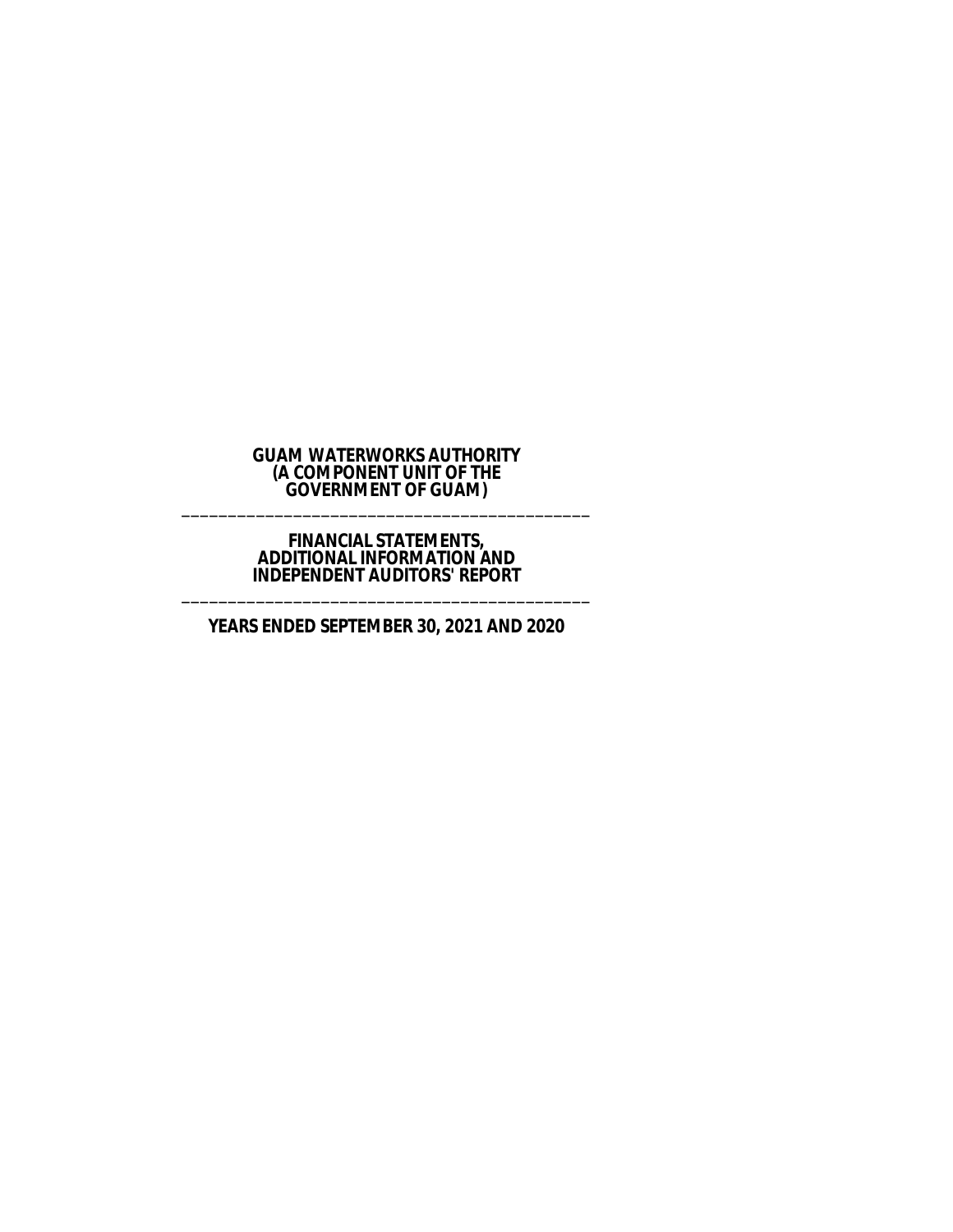

Deloitte & Touche LLP 361 South Marine Corps Drive Tamuning, GU 96913-3973 USA

Tel: +1 (671) 646-3884 Fax: +1 (671) 649-4265

www.deloitte.com

# **INDEPENDENT AUDITORS' REPORT**

Commissioners Consolidated Commission on Utilities:

**Report on the Financial Statements**

We have audited the accompanying financial statements of Guam Waterworks Authority (GWA), a component unit of the Government of Guam, which comprise the statements of net position as of September 30, 2021 and 2020, and the related statements of revenues, expenses, and changes in net position and of cash flows for the years then ended, and the related notes to the financial statements.

**Management's Responsibility for the Financial Statements**

Management is responsible for the preparation and fair presentation of these financial statements in accordance with accounting principles generally accepted in the United States of America; this includes the design, implementation, and maintenance of internal control relevant to the preparation and fair presentation of financial statements that are free from material misstatement, whether due to fraud or error.

## **Auditors' Responsibility**

Our responsibility is to express an opinion on these financial statements based on our audits. We conducted our audits in accordance with auditing standards generally accepted in the United States of America and the standards applicable to financial audits contained in *Government Auditing Standards,* issued by the Comptroller General of the United States. Those standards require that we plan and perform the audit to obtain reasonable assurance about whether the financial statements are free from material misstatement.

An audit involves performing procedures to obtain audit evidence about the amounts and disclosures in the financial statements. The procedures selected depend on the auditor's judgment, including the assessment of the risks of material misstatement of the financial statements, whether due to fraud or error. In making those risk assessments, the auditor considers internal control relevant to the entity's preparation and fair presentation of the financial statements in order to design audit procedures that are appropriate in the circumstances, but not for the purpose of expressing an opinion on the effectiveness of the entity's internal control. Accordingly, we express no such opinion. An audit also includes evaluating the appropriateness of accounting policies used and the reasonableness of significant accounting estimates made by management, as well as evaluating the overall presentation of the financial statements.

We believe that the audit evidence we have obtained is sufficient and appropriate to provide abasis for our audit opinion.

### **Opinion**

In our opinion, the financial statements referred to above present fairly, in all material respects, the financial position of Guam Waterworks Authority as of September 30, 2021 and 2020, and the results of its operations and its cash flows for the years then ended in accordance with accounting principles generally accepted in the United States of America.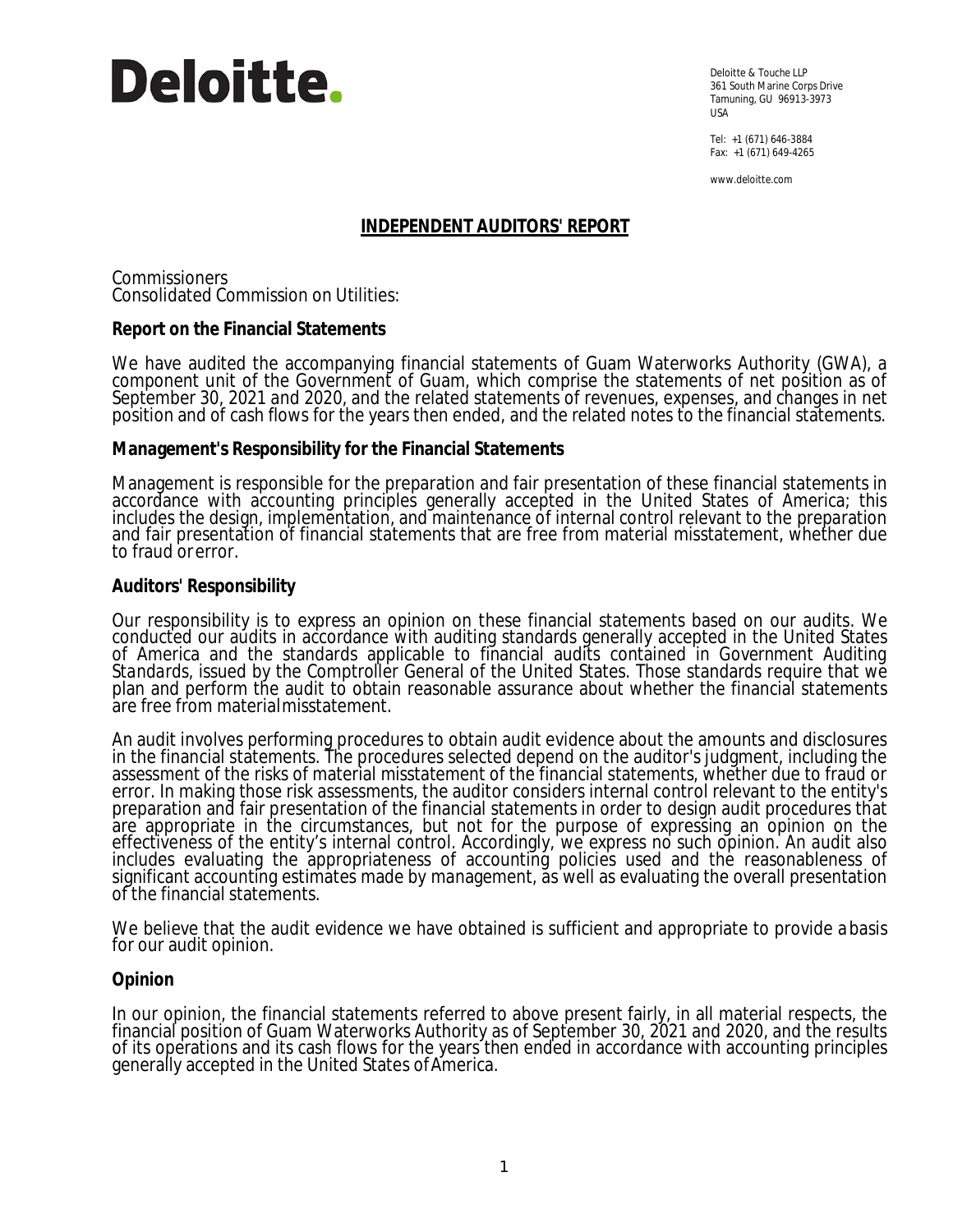# Deloitte.

**Emphasis of Matter**

*COVID-19*

As discussed in Note 17 to the financial statements, GWA determined that the COVID-19 pandemic may negatively impact its business, results of operations and net position. Our opinion is not modified with respect to this matter.

# **Other Matters**

# *Required Supplementary Information*

Accounting principles generally accepted in the United States of America require that the Management's Discussion and Analysis on pages 4 through 17 as well as the Schedules of Proportionate Share of the Net Pension Liability on pages 57 through 59, the Schedule of Pension Contributions on page 60, the Schedule of Changes in the Proportionate Share of the Total OPEB Liability and Related Ratios on page 61, the Schedule of Proportionate Share of the Total OPEB Liability on page 62, and the Schedule of OPEB Contributions on page 63 be presented to supplement the financial statements. Such information, although not a part of the financial statements, is required by the Governmental Accounting Standards Board who considers it to be an essential part of financial réporting for placing the financial statements in an appropriate operational, economic, or historical context. We have applied certain limited procedures to the required supplementary information in accordance with auditing standards generally accepted in the United States of America, which consisted of inquiries of management about the methods of preparing the information and comparing the information for consistency with management's responses to our inquiries, the financial statements, and other knowledge we obtained during our audit of the financial statements. We do not express an opinion or provide any assurance on the information because the limited procedures do not provide us with sufficient evidence to express an opinion or provide any assurance.

# *Other Financial Information*

Our audits were conducted for the purpose of forming an opinion on the financial statements as a whole. The Schedule of Certain Operating and Maintenance Expenses, the Schedule of Construction Work in Progress, the Schedules of Net Position, Revenue, Expenses and Changes in Net Position for the System Development Charge Fund, and the Schedule of Operating Revenues on pages 64 through 67 are presented for purposes of additional analysis and are not a required part of the financial statements. Such information is the responsibility of management and was derived from and relates directly to the underlying accounting and other records used to prepare the financial statements. Such information has been subjected to the auditing procedures applied in the audit of the financial statements and certain additional procedures, including comparing and reconciling such information directly to the underlying accounting and other records used to prepare the financial statements or to the financial statements themselves, and other additional procedures in accordance with auditing standards generally accepted in the United States of America. In our opinion, such additional information on pages 64 through 67 is fairly stated, in all material respects, in relation to the financial statements as a whole.

The Schedule of Employee and Other Data on page 68 has not been subjected to the auditing procedures applied in the audit of the financial statements, and accordingly, we do not express an opinion or provide any assurance on it.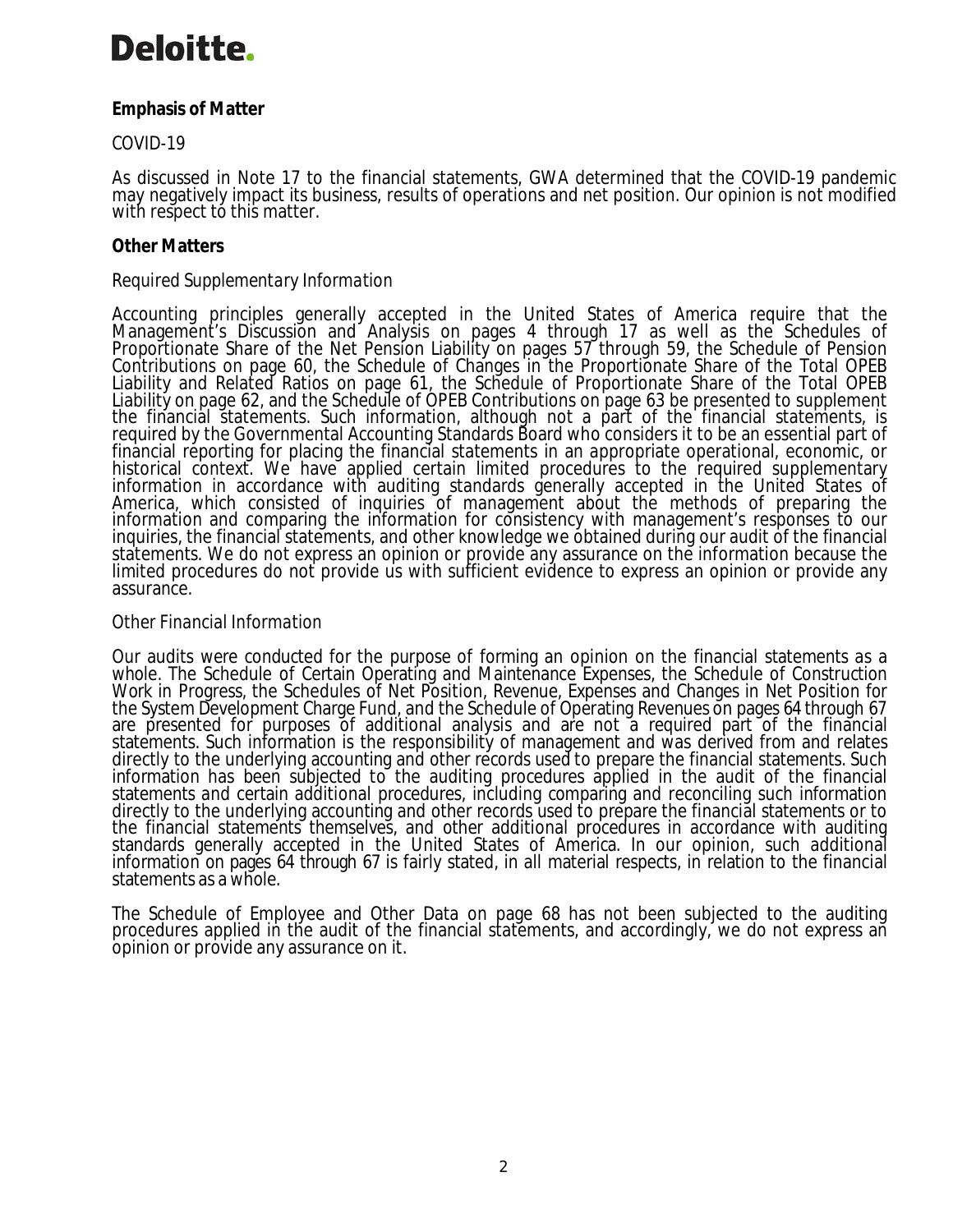# **Deloitte.**

**Other Reporting Required by** *Government Auditing Standards*

In accordance with *Government Auditing Standards*, we have also issued our report dated April 5, 2022, on our consideration of GWA's internal control over financial reporting and on our tests of its compliance with certain provisions of laws, regulations, contracts, and grant agreements and other matters. The purpose of that report is solely to describe the scope of our testing of internal control over financial reporting and compliance and the results of that testing, and not to provide an opinion on the effectiveness of GWA's internal control over financial reporting or on compliance. That report is an integral part of an audit performed in accordance with *Government Auditing Standards* in considering GWA's internal control over financial reporting and compliance.

leloitte Narbell

April 5, 2022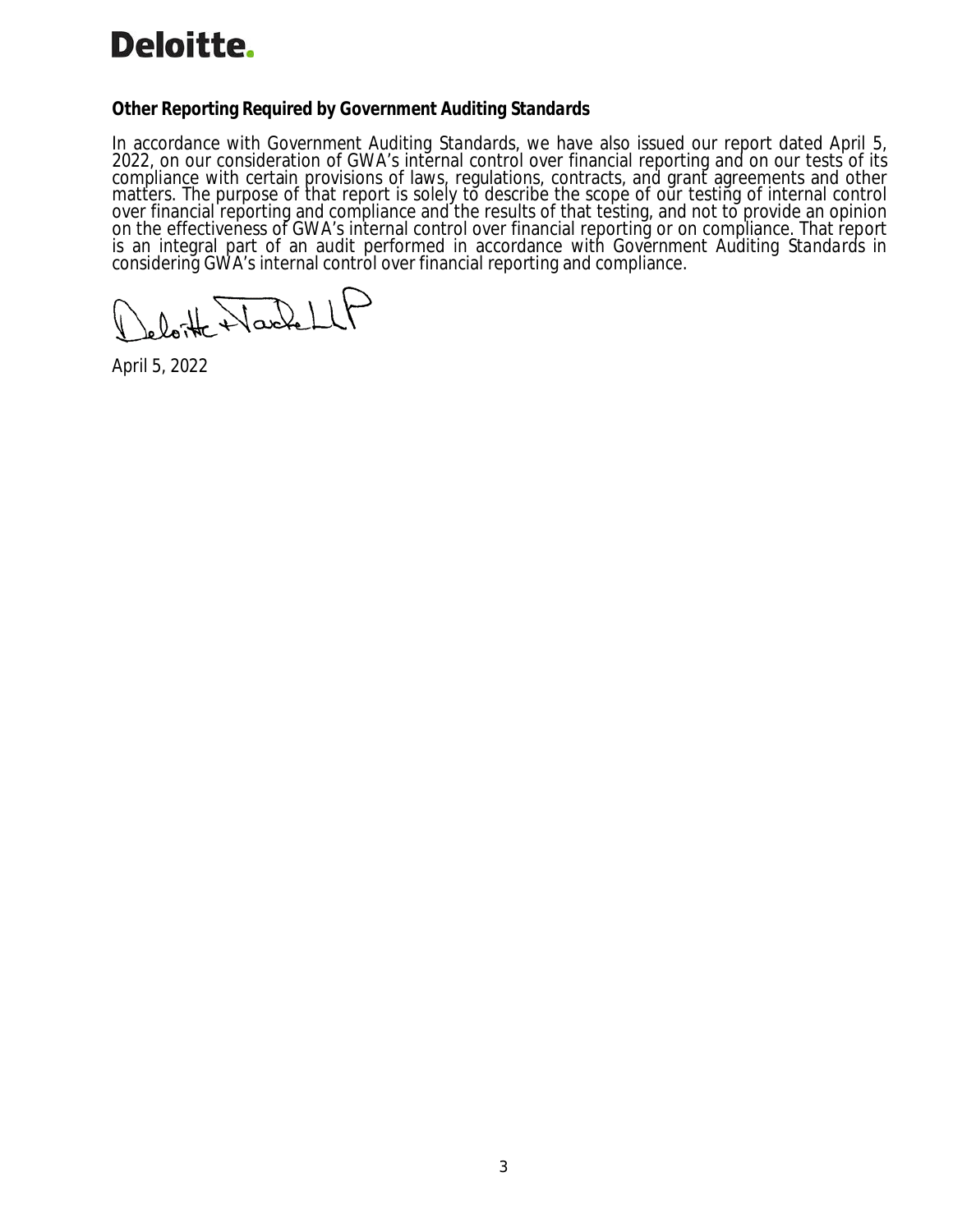### Management's Discussion and Analysis September 30, 2021 and 2020

As management of the Guam Waterworks Authority (GWA or the Authority), we offer readers of GWA's financial statements this narrative overview and analysis for the fiscal year ended September 30, 2021. This discussion has been prepared by GWA management to provide an overview of the Authority's financial activities for the fiscal year (FY) ending September 30, 2021. It is based on the financial statements provided in the annual audit report. Comparable financial data from the prior two years is also provided.

The following Management's Discussion and Analysis (MD&A) should be read in conjunction with GWA's basic financial statements and related notes to enhance understanding of the Authority's financial performance.

### **Introduction**

GWA provides water and wastewater services to the majority of Guam's civilian population and some military facilities. In 2002, pursuant to Public Law 26-76, the Authority was converted from a government agency to a Guam public corporation governed by the Consolidated Commission on Utilities (CCU).

The CCU is an elected non-partisan body with five staggered positions. The five-member Commission assumed policy responsibility and decision-making authority over GWA operations. Their role includes the development of operating and financial budgets and overall management strategy and direction. Elections for two seats occurred on November 3, 2020, resulting in no changes to the Board makeup. However, Commissioner Judith Guthertz resigned and was replaced by Commissioner Pedro Roy Martinez in March 2021. The CCU hires the General Manager, the Legal Counsel, and the Chief Financial Officer for GWA.

GWA's main offices are co-located with the Guam Power Authority (GPA) at the Gloria B. Nelson Public Service Building in Fadian, Mangilao. Satellite offices in Hagåtňa and Upper Tumon serve both GWA and GPA customers. Operations and maintenance personnel also work out of water and wastewater treatment plants as well as field offices in various locations. At the end of FY2021, GWA had a staff of 369 full time equivalent (FTE) employees.

GWA owns and operates a variety of facilities that provide water and wastewater services. These facilities represent a significant investment of ratepayer funds and include substantial visible and underground infrastructure assets. The condition and performance of GWA's existing utility system assets were reviewed in the 2018 Water Resources Master Plan Update; the next update to the Master Plan is scheduled in FY2022.

Water sources on the island of Guam include groundwater, surface water, and springs. Groundwater supplies about 90 percent of the drinking water for Guam's residents and visitors. Wells are used to extract the groundwater for use. GWA owns 120 wells, of which 95 were operational (though all were not in use) at September 30, 2021. GWA's water system includes a network of transmission and distribution pipelines, booster pump stations, pressure regulating valve stations, reservoirs, tanks, and fire hydrants, all supporting the Authority's effort to provide more efficient and reliable service to its customers while meeting regulatory requirements. At the end of FY2021, GWA had over 43,000 water customers.

GWA provides wastewater services for Guam's general population, Andersen Air Force Base, and other military installations in Northern Guam. At the end of FY2021, GWA had almost 29,900 wastewater customers. The wastewater system is separated into seven wastewater basins, six wastewater treatment plants, and an extensive collection system. The GWA wastewater collection systems are comprised of gravity sewer pipes, force mains, manholes, pump stations, ejector stations, and siphons.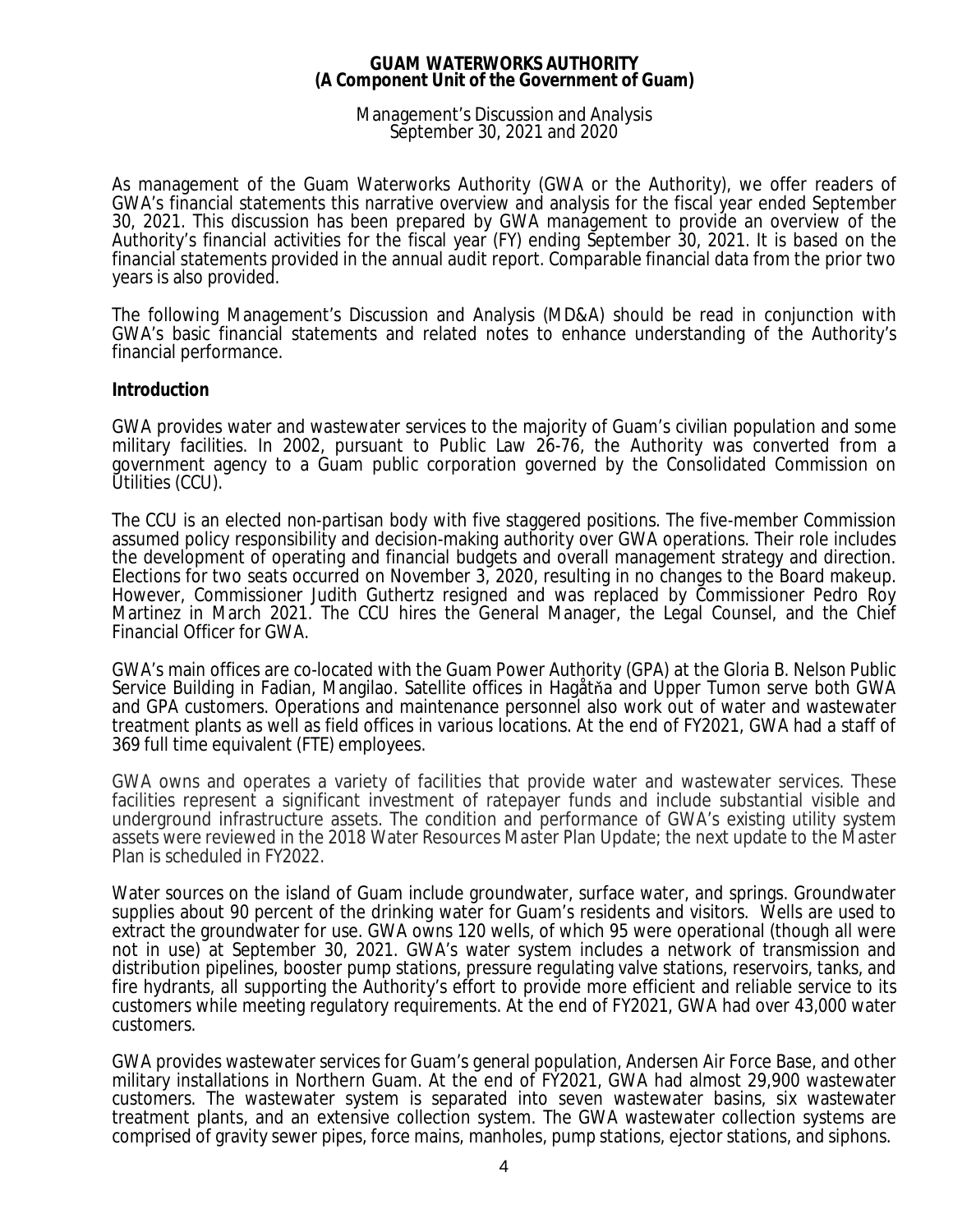### Management's Discussion and Analysis September 30, 2021 and 2020

GWA has undergone a significant transformation over the last several years by working to improve its management and operations through streamlining expenditures, decreasing leak repair times, implementing a meter replacement program, launching a computerized maintenance management system, which includes mobile capabilities, and upgrading its financial management system. These efforts have all contributed to significantly improved operating results since FY 2011.

### **Regulatory Oversight**

The Guam Public Utilities Commission (PUC) has the responsibility and authority to regulate rates set by GWA as well as approve all revenue-funded contracts over \$1 million. The PUC is governed by seven commissioners who serve six-year terms under appointment by the Governor and confirmation by the legislature.

On July 6, 2019, GWA petitioned the PUC for approval of the Five-Year Plan and rate relief spanning FY2020 thru FY2024. The PUC approved GWA Docket 19-08 on February 27, 2020, approving 5% rate increases effective March 1, 2020, and October 1, 2020. Additionally, GWA was required to provide a comprehensive review and update of the financial plan for FY2022 -FY2024 along with an updated rate model on or before May 1, 2021. The PUC also required that the update be informed by a number of analytical studies. The studies, due on March 31, 2021, included demand forecasting, water loss reduction, cost-of-service, rate design, affordability, capital financing alternatives, capitalized labor, and cesspool and septic tank elimination.

The studies, updated financial plan, and rate model were filed as required; the impact of the COVID-19 pandemic on customer demand and revenues was also taken into consideration in the update of the financial plan. However, PUC action on the requested rate increases was not provided before the beginning of FY2022 and the Administrative Law Judge had not issued a report as of the date of this report. GWA believes that action on this request will likely occur in the third quarter of FY2022.

GWA must adhere to Guam and Federal regulations for both water and wastewater treatment and services. Water standards are based on the requirements established by the Safe Drinking Water Act (SDWA), while wastewater treatment and disposal are governed by the Clean Water Act (CWA). The US Environmental Protection Agency (USEPA) issues NPDES (National Pollutant Discharge Elimination System) permits for GWA facilities when required and is responsible for monitoring its compliance. The Guam Environmental Protection Agency is the territorial agency in charge of monitoring GWA water system operations as well as for SDWA compliance.

GWA is currently under a 2011 Court Order to address USEPA complaints and has completed all, but one element associated with repairing or replacing potable water reservoirs. The District Court approved a request to extend the deadline for completion of the projects to June 30, 2023. Over the last three years, GWA has been negotiating with USEPA on a consent decree to address its wastewater conveyance systems; GWA believes an agreement will be reached sometime in 2022.

### **Debt Service Coverage and Underwriting Services**

As part of the PUC Docket 19-08, GWA agreed to work to harmonize the debt service coverage (DSC) requirements set by the CCU and the PUC and align the DSC calculation with bond covenants. GWA Resolution 17-FY2020 adopted a debt service coverage target of 1.4X for FY2020 and FY2021 and a near term goal of 1.5X beginning in FY2022 calculated on the same basis as is called for in the GWA Revenue Bond Indenture. The Working Capital Reserves for Debt Service, previously used in the CCU DSC calculation, was dissolved.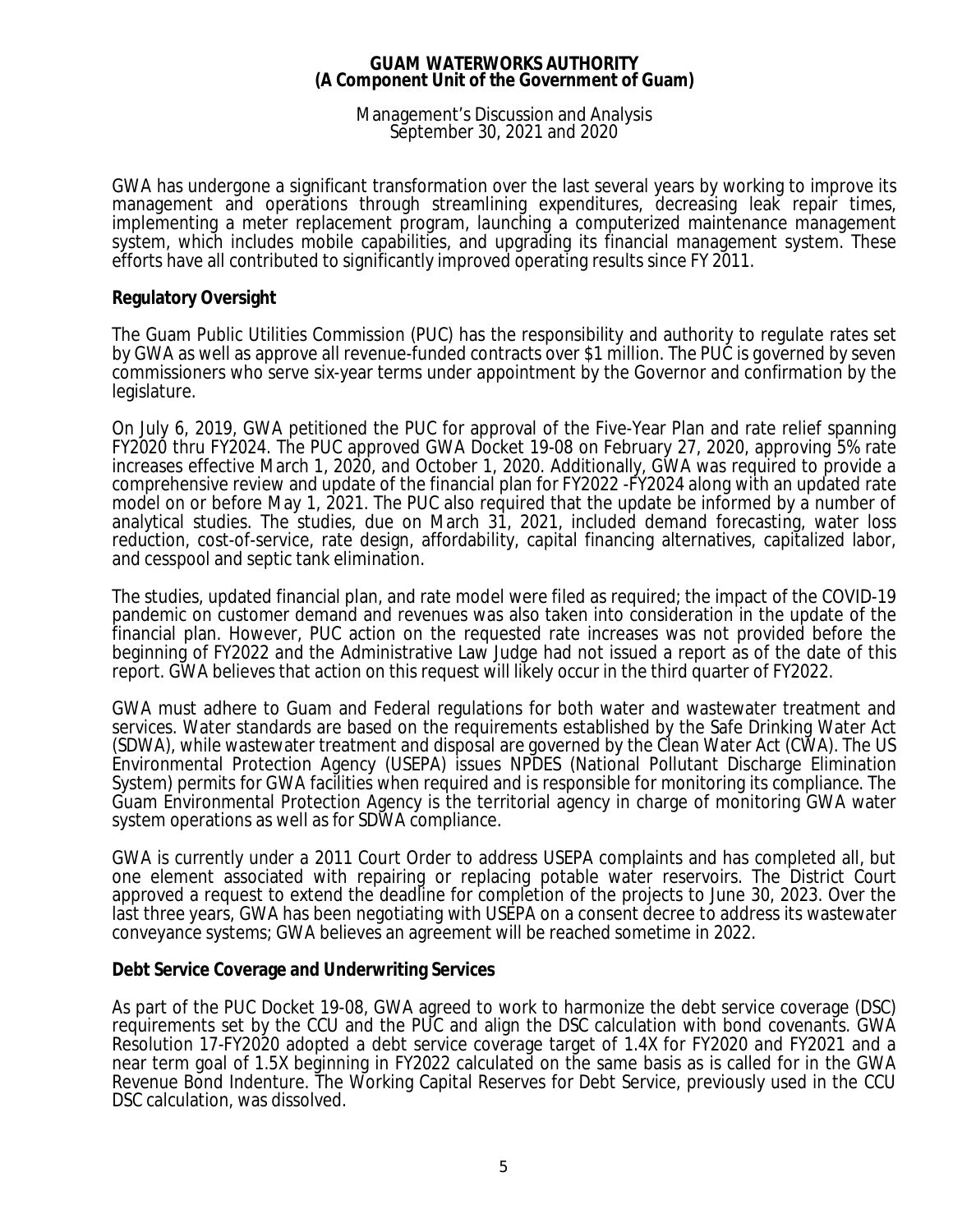### Management's Discussion and Analysis September 30, 2021 and 2020

Citigroup Global Markets Inc. and RBC Capital Markets were selected to provide underwriting services for GWA through a procurement issued by the Guam Economic Development Authority on August 30, 2021. The contracts will expire on September 30, 2023, with two options to renew for an additional two years each.

## **Rate Stabilization Fund**

CCU Resolution 11-FY2021 authorized the establishment of a Rate Stabilization Fund to address financial risk associated with utility operations and capital financing. A transfer in September 2021 of \$11.4 million from the dissolved Working Capital Reserves for Debt Service, was made to the Rate Stabilization Fund.

## **Financial Management System**

In May 2021, GWA successfully transitioned from JDE World ERP to JDE Enterprise 1 (E-1) adopting paperless digital processes and successfully integrating GWA business systems. Account balances on April 30, 2021, were brought forward into JDE E-1 while transactions for April 2021 and prior remained on JDE World. Additionally, a mobile application, Rinami Cantara, was implemented allowing staff to access and enter information from the field for customer work orders as well as preventive and corrective maintenance.

## **Federal Assistance**

# *U.S. Department of Defense (DOD)*

GWA received \$173.2 million from the DOD Office of Local Defense Community Cooperation to make improvements to its water and wastewater systems related to the Marine relocation from Okinawa to Guam. In FY2021 and FY2020, there were \$52.6 million and \$59.7 million, respectively, in expenditures. The projects funded include:

- · Route 9/3 sewer collection rehabilitation stretching from Andersen AFB to Northern Sewer Treatment Plant
- Northern Sewer Treatment Plant Upgrade to secondary treatment
- · Monitoring wells construction and rehabilitation which will be used to gauge the health of the Northern Aquifer

### *U.S. Environmental Protection Agency (USEPA)*

The USEPA provides \$9.9 million annually through the State Revolving Fund (SRF). Funds must be used within three years and are used for a number of water and wastewater capital projects including sewer line upgrades, sewer force main redundancies, and water pressure zone realignments. USEPA SRF expenditures totaled \$12.0 million in FY2021 and \$12.1 million in FY2020.

### *U.S. Department of the Interior (DOI)*

GWA was awarded grants from the DOI Office of Insular Affairs through the Maintenance Assistance Program (MAP) to fund \$117 thousand in operator training and equipment and the Technical Assistance Program (TAP) to fund \$500 thousand in financial management system upgrades. Additionally, \$1 million of DOI funds were provided through the Governor's Office to fund retrofitting of wells affected by PFOS (perfluorooctane sulfuric acid). GWA expended \$7 thousand and \$518 thousand in DOI grants during FY2021 and FY2020, respectively.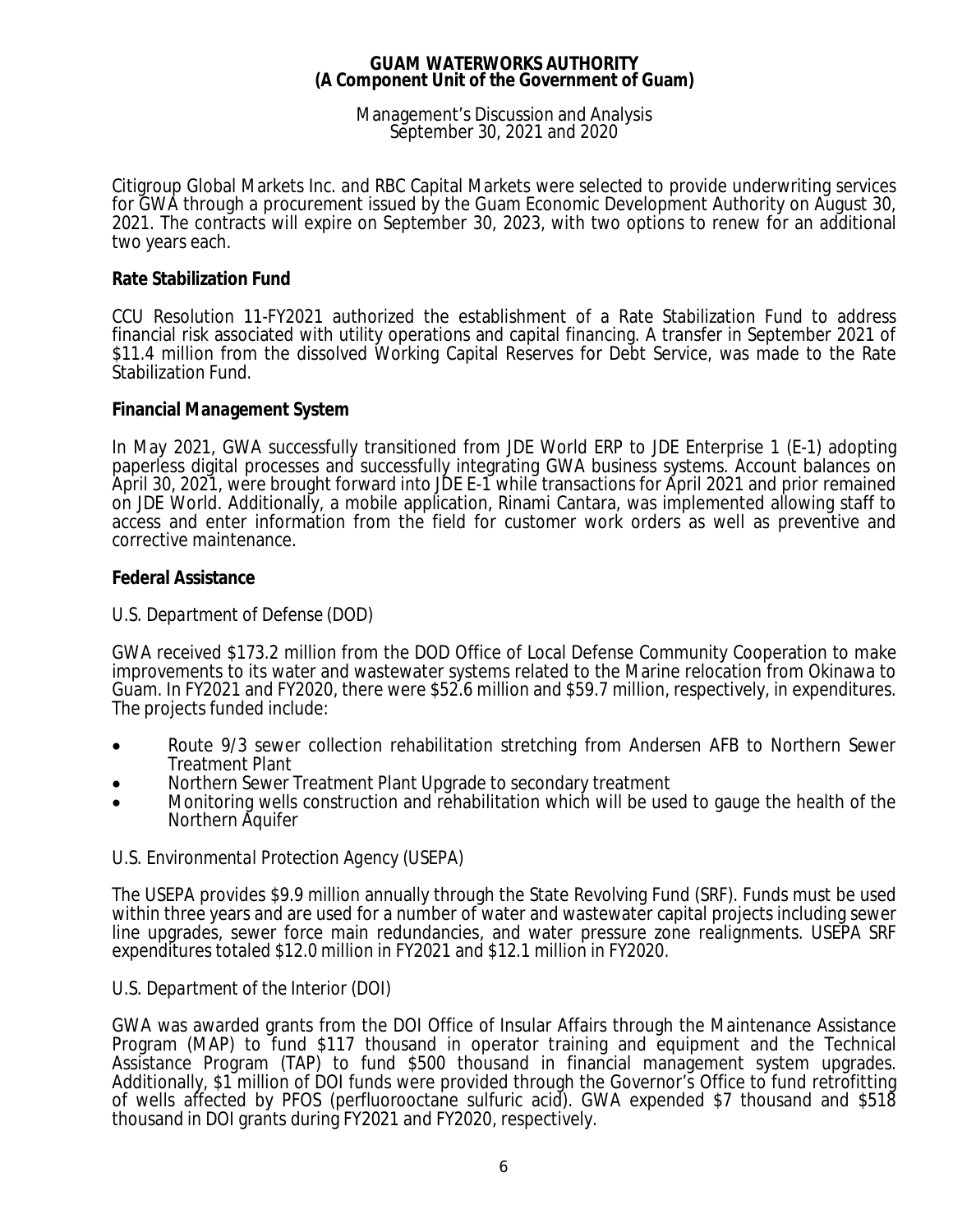Management's Discussion and Analysis September 30, 2021 and 2020

# *Coronavirus Aid, Relief and Economic Security (CARES) Act*

CARES Act funding was made available to GWA through the Governor's Office to assist with pandemic related costs. CARES funds of \$189 thousand and \$224 thousand were provided in FY2021 and FY2020, respectively.

Guam Emergency Rental Assistance Program (GERAP) funded through the second federal relief act is administered by the Guam Department of Administration and targeted at renters. Total GERAP payments received in FY21 to assist rate payers with water and wastewater billings was \$304 thousand.

### **COVID-19 Public Health Emergency**

Governor Lourdes Leon Guerrero kept Guam in a Public Health State of Emergency throughout FY2021 due to the Novel Coronavirus (COVID-19) pandemic. Guam began the fiscal year in Pandemic Condition of Readiness (PCOR) 1 due to the daily double-digit positive test results and COVID related hospitalizations and deaths. In November 2020, mass testing was first offered for COVID-19 at no cost. The Pfizer and Moderna COVID-19 vaccines were authorized for emergency use by the US Food and Drug Administration in December 2020. Guam offered its first COVID-19 vaccines in December 2020.

Guam was placed in PCOR 2 in January 2021, allowing most administrative employees back into offices and in February 2021, Guam moved into PCOR 3, further relaxing government restrictions. Although vaccinations of eligible populations were more than 75% by the end of July 2021, a surge in COVID cases, hospitalizations and fatalities began in August and Guam ended FY2021 with a Covid Area Risk (CAR) score of 24 peaking to almost 47 in early September.

All essential services provided by GWA continued to be performed through the pandemic emergency. Supply chains have continued the provision of needed supplies to ensure sustained water and wastewater operations. Service disconnections suspended through most of this emergency period, resumed in June 2021. FY2021 was a full year under the COVID pandemic and demand continued to be depressed in the commercial sectors, particular in the hotel class, as arrivals dropped to 61,607 for the fiscal year, 91.9% lower than FY2020.

Revenues were continuously monitored, a cost containment plan put into effect, and management made course corrections to ensure continuity of services to our customers while keeping the safety of our staff at the highest priority. GWA also maintained timely execution of on-going CIP projects to enhance critical water and wastewater infrastructure systems, and to sustain economic activity related to these significant construction projects.

### **Overview of the Financial Statements**

This MD&A is intended to serve as an introduction to the GWA's basic financial statements. GWA's basic financial statements are for a single proprietary fund and include the financial statements, notes to those financial statements and other supplementary and statistical information.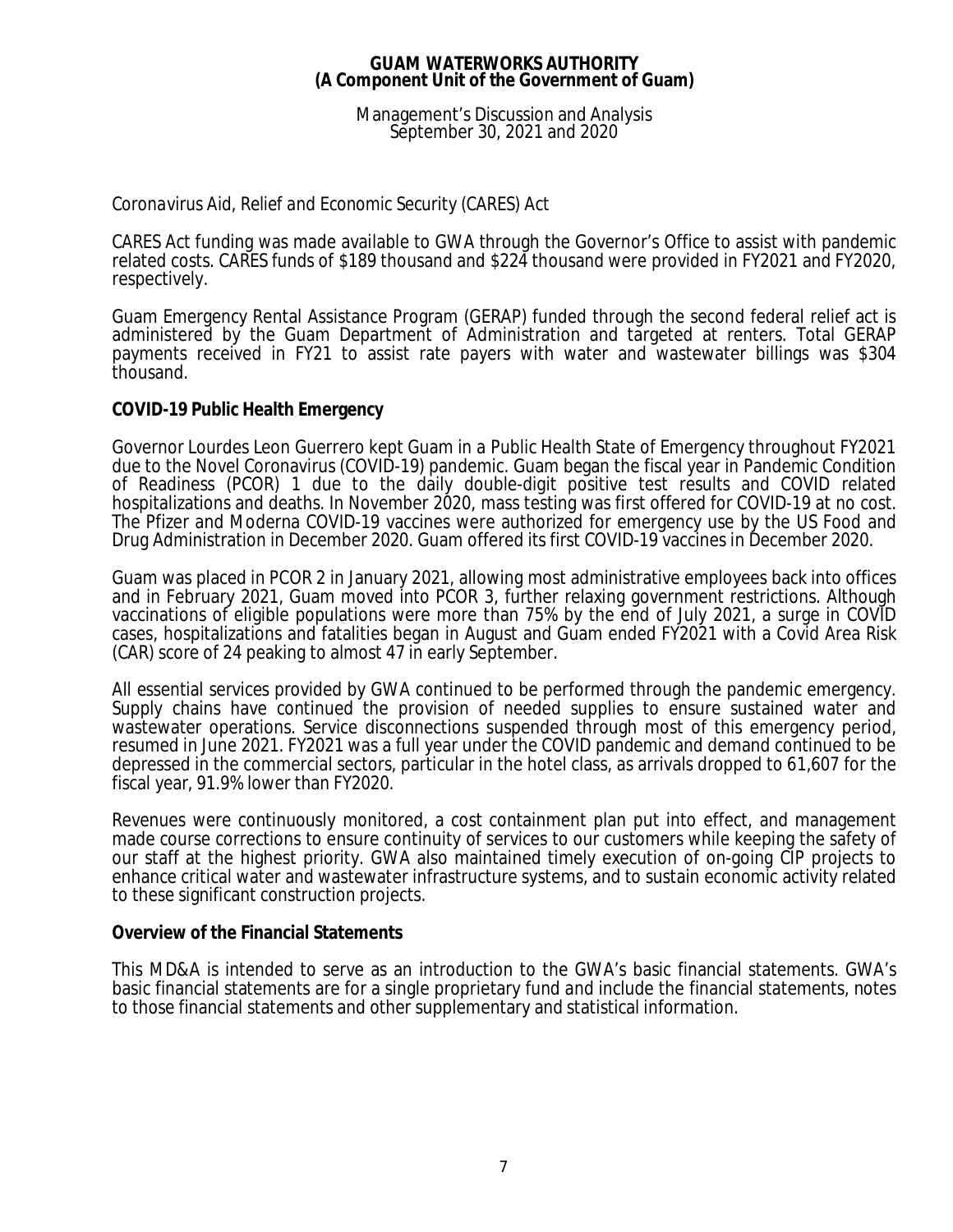### Management's Discussion and Analysis September 30, 2021 and 2020

## **Proprietary Fund Financial Statements**

GWA's operations are accounted for as a single proprietary fund using the full accrual basis of accounting. In this regard, GWA operations are accounted for in a manner similar to a private enterprise. Within this one proprietary fund, GWA segregates revenues and expenses for various purposes such as operations, debt service and capital improvements, but that segregation does not create separate proprietary funds.

### **Notes to the Financial Statements**

The notes provide additional information that is essential to a full understanding of the data provided in the financial statements. The notes to the financial statements can be found beginning on page 23 of this report.

### **Other Information**

In addition to the basic financial statements and accompanying notes, this report also presents supplementary and statistical information. Supplementary and statistical information can be found beginning on page 57 of this report.

### **Financial Condition and Results**

**Summary Statements of Net Position** 

The Authority's total net position increased by \$46.4 million during the fiscal year (see table below) primarily due to the \$64.6 million in capital contributions.

The net increase in property, plant and equipment of \$69.0 million is due principally to completed and on-going construction projects related to wastewater treatment plant replacement, transmission lines, reservoir replacements, booster pump upgrades, sewer line rehabilitation/replacements, deep well rehabilitations, acquisition of mechanical and electrical equipment and general plant improvements.

The Authority's net investment in capital assets represents 92.5% of total net position. The net amount invested in capital assets increased by \$56.5 million compared to prior year.

|                                                      | 2021 to 2020 Comparison |                 |    |                  |    |                |            |     |               |
|------------------------------------------------------|-------------------------|-----------------|----|------------------|----|----------------|------------|-----|---------------|
|                                                      |                         | September 30,   |    | September 30,    |    | Increase/      | %          |     | September 30, |
|                                                      |                         | 2021            |    | 2020             |    | (Decrease)     | Change     |     | 2019          |
| Current and other assets                             | \$                      | 367, 169, 585   | \$ | 387,493,650      | \$ | (20, 324, 065) | $-5.25%$   |     | \$270,421,778 |
| Property, plant and equipment, net                   |                         | 767,223,631     |    | 698,236,064      | \$ | 68,987,567     | 9.88%      |     | 617,097,745   |
| Deferred outflows of resources                       |                         | 94,965,533      |    | 66,717,845       | \$ | 28,247,688     | 42.34%     |     | 28,016,075    |
| Total assets and deferred outflows                   |                         | \$1,229,358,749 |    | 1, 152, 447, 559 | \$ | 76,911,190     | 6.67%      |     | 915,535,598   |
|                                                      |                         |                 |    |                  |    |                |            |     |               |
| Current and other liabilities                        | \$                      | 206,642,888     | \$ | 177,752,730      | \$ | 28,890,158     | 16.25%     | \$. | 152,516,590   |
| Long-term debt                                       |                         | 674, 194, 335   |    | 685,340,523      | \$ | (11, 146, 188) | $-1.63%$   |     | 528,282,698   |
| Deferred inflows of resources                        |                         | 38,804,923      |    | 26,093,937       | \$ | 12,710,986     | 48.71%     |     | 33,202,806    |
| Total liabilities and deferred inflows               |                         | 919,642,146     |    | 889,187,190      |    | 30,454,956     | 3.43%      |     | 714,002,094   |
| Net Position:                                        |                         |                 |    |                  |    |                |            |     |               |
| Net investment in capital assets                     | \$                      | 286,341,746     | \$ | 229,805,072      | \$ | 56,536,674     | 24.60%     | \$  | 190,953,226   |
| Restricted                                           |                         | 28,019,130      |    | 27,166,805       | \$ | 852,325        | 3.14%      |     | 18,674,546    |
| Unrestricted                                         |                         | (4,644,273)     |    | 6,288,492        | \$ | (10,932,765)   | $-173.85%$ |     | (8,094,268)   |
| Total net position                                   |                         | 309,716,603     |    | 263,260,369      |    | 46,456,234     | 17.65%     |     | 201,533,504   |
| Total liabilities, deferred inflows and net position |                         | \$1,229,358,749 | S. | 1,152,447,559    | \$ | 76,911,190     | 6.67%      | \$  | 915,535,598   |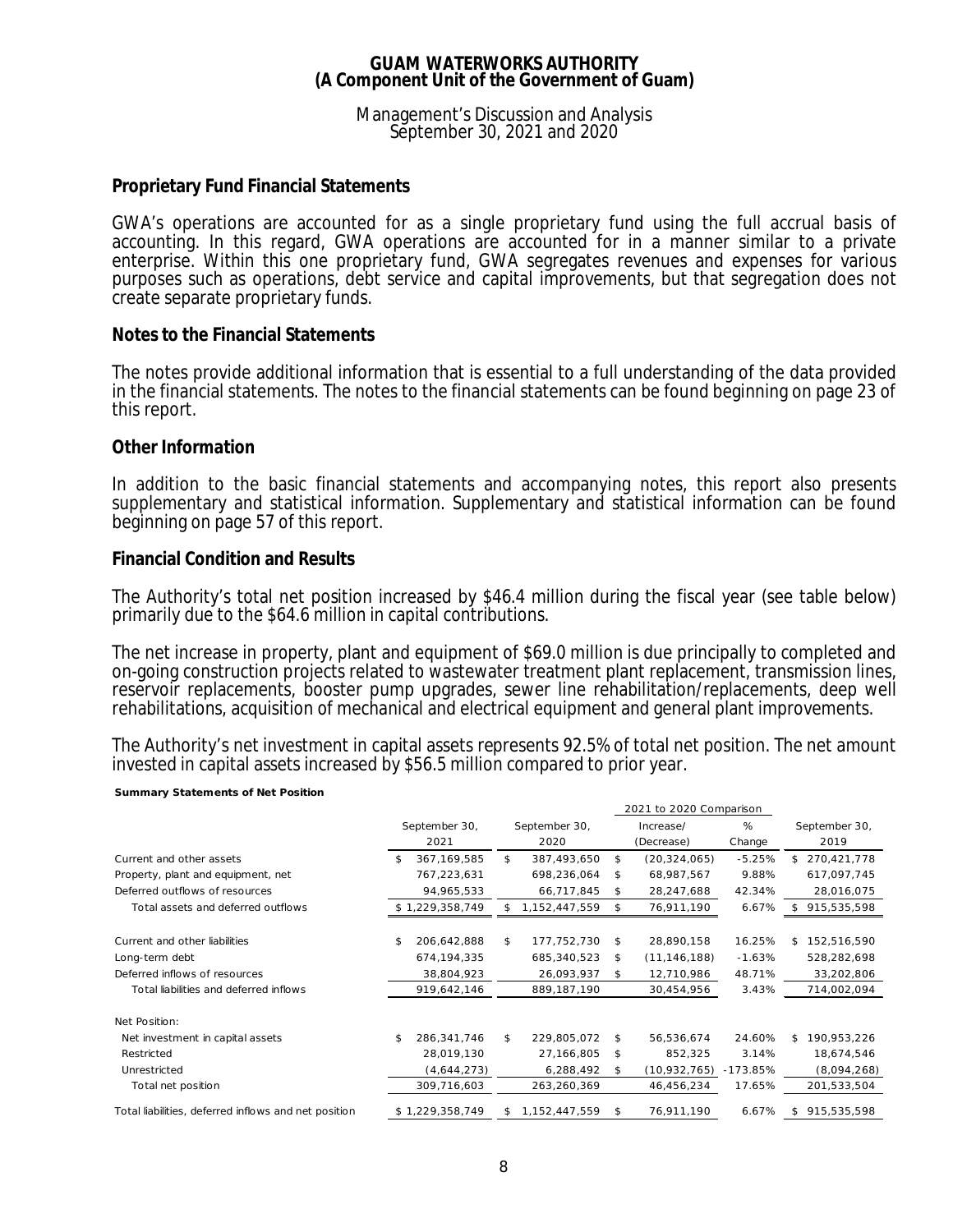### Management's Discussion and Analysis September 30, 2021 and 2020

Water revenues (excluding System Development Charges) decreased by \$1.3 million or -1.9% over the prior fiscal year. Like FY2020, the hotel sector continues to be the largest reason for the decline, a drop of -21.9% over FY2020. In FY2021, however, we see that the commercial and government sectors have shown slight improvement of 2.6% and 5.0% over FY2020, at \$0.3 million each. Residential sector increases over FY2020 by \$1.4 million, or 4.0%, has helped to offset some of these impacts. Wastewater revenues declined by \$3.1 million, or -7.8% over FY2020. Because non-residential wastewater revenues are driven by water consumption, wastewater revenues were similarly negatively impacted with almost no offsets by residential customers as residential customers are charged a flat fee for wastewater services.

Operating revenues for FY2021 decreased by \$3.6 million, or -3.4%, to \$101.7 million compared to \$105.3 million in FY2020. This decrease was primarily driven by decreases in overall demand, -7% for water and -5% for wastewater, due to the continued effects of the COVID pandemic.

Total operating expenses increased by \$6.1 million or 7.1% over the prior fiscal year. On a percentage basis, in comparison to the previous fiscal year, retiree healthcare costs and other benefits showed the largest increase at 121.6%, followed by water purchases at 19.2% and sludge disposal fees at 10.8%. However, such increases were offset by savings from (1) power purchases by -11.4% (2) administrative and general expenses by -6.8% and (3) contractual expenses by -4.2% compared to the prior fiscal year.

Operating income decreased by -57.4% from the previous year, down by \$9.7 million from \$16.9 million in FY2020 to \$7.2 million in FY2021. GWA implemented cost containment measures to reduce operating expenses to mitigate the financial impacts of reduced revenues. However, operating costs increased by \$6.1 million from \$86.4 million to \$92.5 million. Several factors contributed to this, mainly increased water purchases of \$1 million, increases in depreciation expense of \$1.8 million and \$5.3 million increases in OPEB expense adjustments related to GASB 75.

Net non-operating expenses decreased by \$2.1 million. Interest expense increased by \$3.3 million due to interest on the Series 2020A bonds offset by the decrease in interest due to the refunding of a portion of the Series 2013 bonds. Non-operating revenues increased by of \$6.6 million while investment income significantly declined by \$1.3 million.

A comparative analysis of Revenues, Expenses and Changes in Net Position, FY2020 – FY2021, as well as FY2019 amounts, are illustrated in the Table below: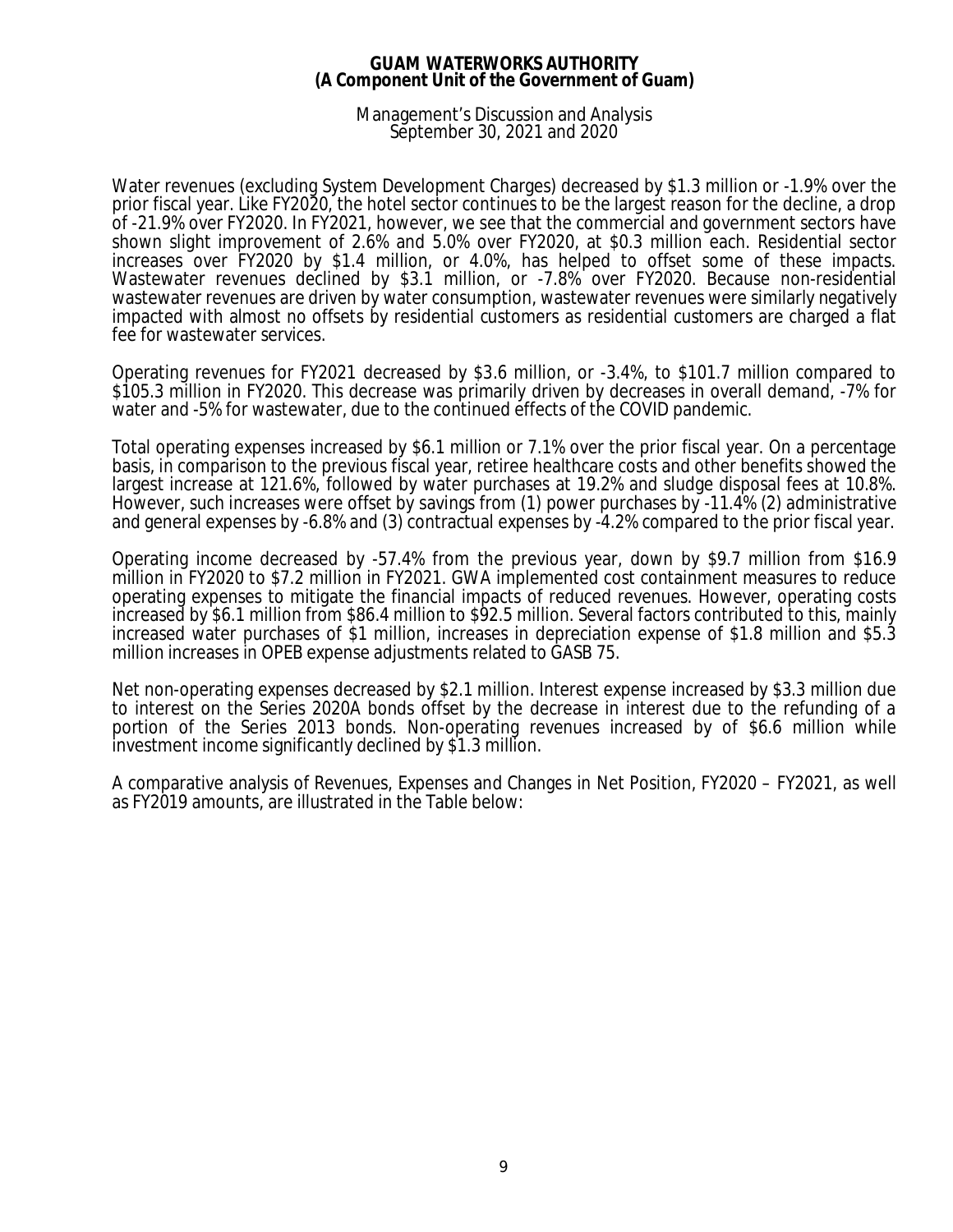### Management's Discussion and Analysis September 30, 2021 and 2020

**Summary Statements of Revenues, Expenses and Changes in Net Position**

|                                            |                   |                   | 2021 to 2020 Comparison |              |                   |
|--------------------------------------------|-------------------|-------------------|-------------------------|--------------|-------------------|
|                                            | September 30,     | September 30,     | Increase/               | %            | September 30,     |
|                                            | 2021              | 2020              | (Decrease)              | Change       | 2019              |
| Revenues:                                  |                   |                   |                         |              |                   |
| Water                                      | \$<br>67,797,404  | \$<br>68,728,618  | (931, 214)<br>\$        | $-1.35\%$ \$ | 70,830,149        |
| Wastewater                                 | 33,364,098        | 35,977,832        | (2,613,734)             | $-7.26%$     | 41,247,772        |
| Other                                      | 502,315           | 588,593           | (86, 278)               | $-14.66%$    | 679,465           |
| Bad debts                                  | (1,991,300)       | (2,033,768)       | 42,468                  | $-2.09%$     | (2, 217, 121)     |
| Total operating revenues                   | 99,672,517        | 103,261,275       | (3,588,758)             | $-3.48%$     | 110,540,265       |
| Expenses:                                  |                   |                   |                         |              |                   |
| Power purchases                            | 12,507,537        | 14, 118, 145      | (1,610,608)             | $-11.41%$    | 16,150,781        |
| Water purchases                            | 6,615,983         | 5,551,065         | 1,064,918               | 19.18%       | 6,277,864         |
| Sludge (waste) disposal fees               | 1,415,293         | 1,277,885         | 137,408                 | 10.75%       | 1,333,887         |
| Salaries, wages and benefits               | 24,240,266        | 24,192,355        | 47,911                  | 0.20%        | 21,030,363        |
| Depreciation                               | 26,869,495        | 25,048,700        | 1,820,795               | 7.27%        | 21, 174, 220      |
| Administrative and general                 | 6,861,923         | 7,359,398         | (497, 475)              | $-6.76%$     | 8,510,862         |
| Contractual                                | 4,247,073         | 4,431,836         | (184, 763)              | $-4.17%$     | 5,945,478         |
| Retiree healthcare costs and               |                   |                   |                         |              |                   |
| other benefits                             | 9,707,749         | 4,381,255         | 5,326,494               | 121.57%      | 2,267,681         |
| Total operating expenses                   | 92,465,319        | 86,360,639        | 6,104,680               | 7.07%        | 82,691,136        |
| Net operating income                       | 7,207,198         | 16,900,636        | (9,693,438)             | $-57.36%$    | 27,849,129        |
| Non-operating revenue (expenses), net      | 4,731,813         | (601, 249)        | 5,333,062               | $-887.00\%$  | 13,443,096        |
| Less: Interest Expense                     | (30,075,496)      | (26, 821, 893)    | (3, 253, 603)           | 12.13%       | (25, 795, 133)    |
| Total non-operating revenues               |                   |                   |                         |              |                   |
| (expenses), net                            | (25, 343, 683)    | (27, 423, 142)    | 2,079,459               | $-7.58%$     | (12, 352, 037)    |
| Income (loss) before capital contributions | (18, 136, 485)    | (10, 522, 506)    | (7,613,979)             | 72.36%       | 15,497,092        |
| Capital contributions                      | 64,592,719        | 72,249,371        | (7,656,652)             | $-10.60%$    | 21,801,439        |
| Change in net position                     | 46,456,234        | 61,726,865        | (15, 270, 631)          | $-24.74%$    | 37,298,531        |
| Net position - beginning year              | 263,260,369       | 201,533,504       | 61,726,865              | 30.63%       | 164,234,973       |
| Net position - end of year                 | \$<br>309,716,603 | \$<br>263,260,369 | \$46,456,234            | 17.65%       | \$<br>201,533,504 |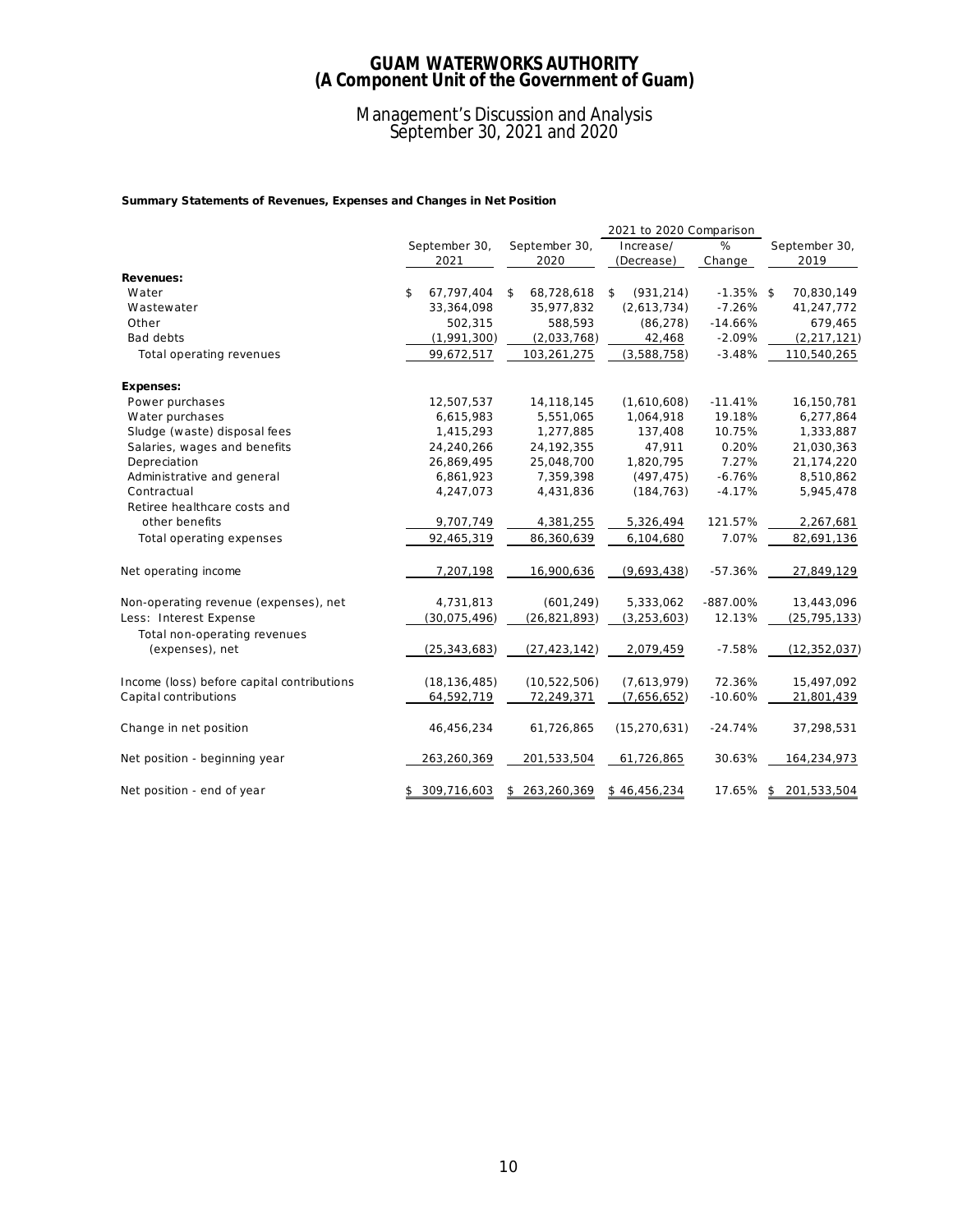### Management's Discussion and Analysis September 30, 2021 and 2020

The tables below illustrate the distribution of revenues and demand among major customer classes:

### Annual Water Revenues (Excluding System Development Charges)

|                    | 2021 to 2020 Comparison |             |     |             |   |               |             |  |              |
|--------------------|-------------------------|-------------|-----|-------------|---|---------------|-------------|--|--------------|
|                    |                         |             |     |             |   | Increase      |             |  |              |
| Class Type         |                         | <b>FY21</b> |     | <b>FY20</b> |   | (Decrease)    | % Change    |  | <b>FY19</b>  |
| Agricultural       | \$                      | 444,892     | s   | 485,425     | s | (40,533)      | $-8.17%$ \$ |  | 496,399      |
| <b>Golf Course</b> |                         | 56,152      |     | 85,504      |   | (29,352)      | $-58.82%$   |  | 49,903       |
| Commercial         |                         | 13,251,332  |     | 12,896,717  |   | 354,615       | 2.56%       |  | 13,868,755   |
| Federal            |                         | 38,596      |     | 25,625      |   | 12,971        | 56.06%      |  | 23,137       |
| Government         |                         | 6,437,468   |     | 6,123,799   |   | 313,669       | 5.03%       |  | 6,233,660    |
| Hotel              |                         | 6,968,351   |     | 10,237,252  |   | (3,268,901)   | $-21.86%$   |  | 14,955,990   |
| Irrigation         |                         | 43,360      |     | 57,432      |   | (14, 072)     | $-27.37%$   |  | 51,409       |
| Residential        |                         | 39,816,286  |     | 38,439,018  |   | 1,377,268     | 3.97%       |  | 34,689,887   |
|                    |                         |             |     |             |   |               |             |  |              |
| <b>TOTAL</b>       |                         | 67,056,437  | \$. | 68,350,772  | s | (1, 294, 334) | $-1.88%$    |  | \$70,369,141 |

#### Annual Waste Water Revenues (Excluding System Development Charges)

| 2021 to 2020 Comparison                                    |  |  |  |  |  |  |  |
|------------------------------------------------------------|--|--|--|--|--|--|--|
| Increase                                                   |  |  |  |  |  |  |  |
| (Decrease)<br><b>FY19</b><br>% Change                      |  |  |  |  |  |  |  |
| (173, 042)<br>8,753,399<br>7,933,048<br>$-1.98%$<br>s<br>s |  |  |  |  |  |  |  |
| (163,909)<br>6,108,423<br>$-2.57%$<br>6,388,022            |  |  |  |  |  |  |  |
| 194,129<br>5.44%<br>3,569,358<br>3,423,005                 |  |  |  |  |  |  |  |
| (3,065,595)<br>13,178,157<br>9,156,976<br>$-23.26%$        |  |  |  |  |  |  |  |
| 8,977,791<br>117,779<br>1.32%<br>8,934,366                 |  |  |  |  |  |  |  |
|                                                            |  |  |  |  |  |  |  |
| 40,823,302                                                 |  |  |  |  |  |  |  |
| 35,599,243<br>(3,090,638)<br>$-7.84%$<br>\$.               |  |  |  |  |  |  |  |

#### **Water Demand by Rate Class (in '000 gallons)**

|                    |           |             | Increase   |           |           |
|--------------------|-----------|-------------|------------|-----------|-----------|
| Class Type         | FY21      | <b>FY20</b> | (Decrease) | % Change  | FY19      |
| Agricultural       | 68,805    | 84,492      | (15,687)   | $-17.28%$ | 90,803    |
| <b>Golf Course</b> | 2,855     | 5,128       | (2, 273)   | $-81.37%$ | 2,793     |
| Commercial         | 786,157   | 822,736     | (36, 579)  | $-4.04%$  | 906,192   |
| Federal            | 2.069     | 1,338       | 731        | 45.63%    | 1,602     |
| Government         | 404,026   | 408,502     | (4, 476)   | $-1.10%$  | 405,980   |
| Hotel              | 448,034   | 714,161     | (266, 127) | $-24.64%$ | 1.079.919 |
| Irrigation         | 5,404     | 8,654       | (3, 250)   | $-41.16%$ | 7,896     |
| Residential        | 3,622,514 | 3,712,723   | (90,209)   | $-2.68%$  | 3,359,905 |
| <b>TOTAL</b>       | 5,339,864 | 5,757,734   | (417, 870) | $-7.26%$  | 5,855,090 |

**2021 to 2020 Comparison**

#### **Waste Water Demand by Rate Class**

**(in '000 gallons)**

|                   |           | 2021 to 2020 Comparison |            |            |           |  |  |  |
|-------------------|-----------|-------------------------|------------|------------|-----------|--|--|--|
|                   |           |                         | Increase   |            |           |  |  |  |
| <b>Class Type</b> | FY21      | <b>FY20</b>             | (Decrease) | % Change   | FY19      |  |  |  |
| Commercial        | 566,044   | 591,972                 | (25, 928)  | $-3.97%$   | 652.842   |  |  |  |
| Federal           | 493,841   | 542,970                 | (49,129)   | $-8.23%$   | 597.041   |  |  |  |
| Government        | 303,587   | 298.457                 | 5.130      | 1.57%      | 326.653   |  |  |  |
| Hotel             | 297,738   | 480,884                 | (183, 146) | $-25.87\%$ | 707.934   |  |  |  |
| Residential       | 2,150,617 | 2,118,282               | 32,335     | 1.76%      | 1,836,324 |  |  |  |
| <b>TOTAL</b>      | 3.811.827 | 4.032.565               | (220.738)  | $-5.41%$   | 4.120.794 |  |  |  |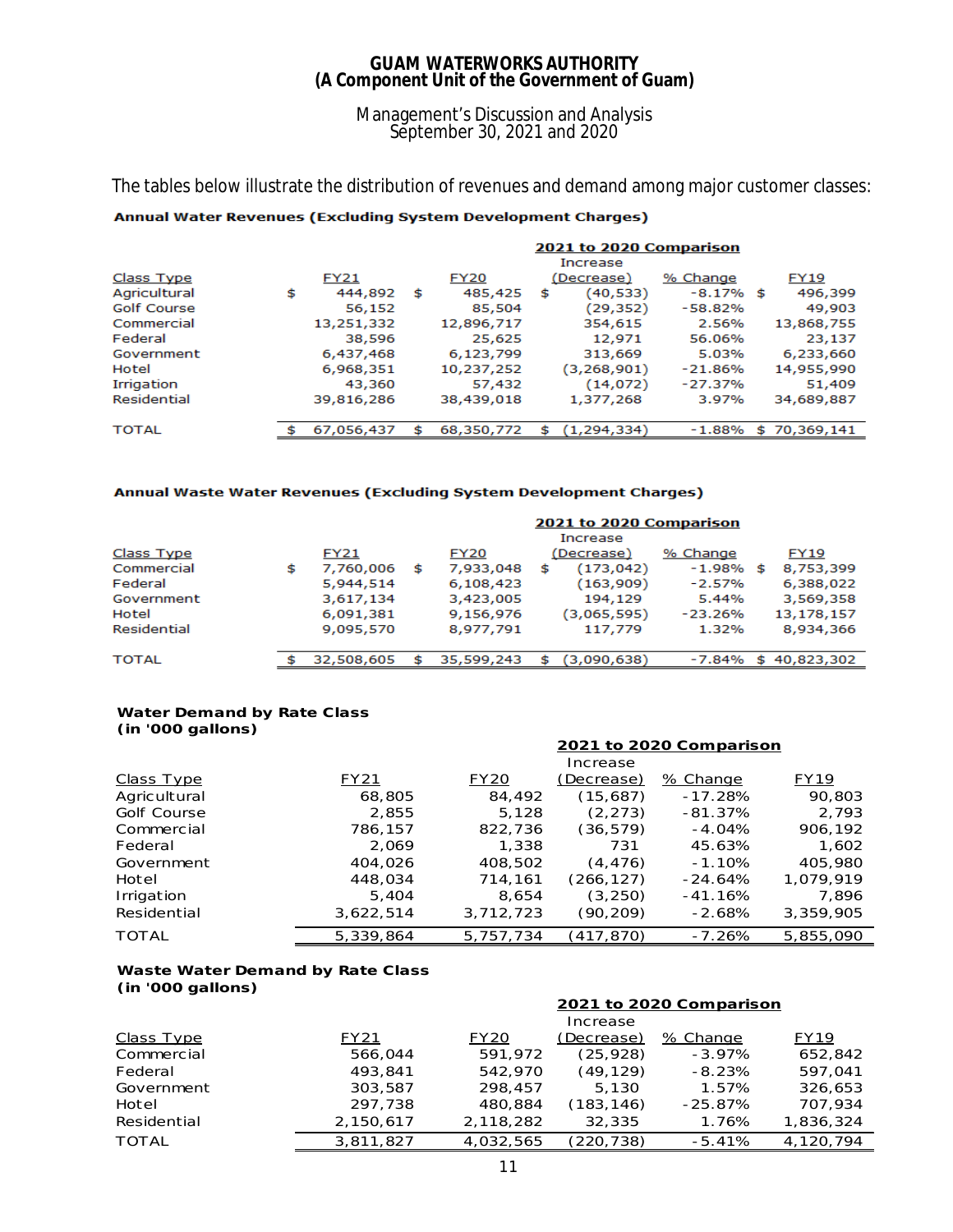### Management's Discussion and Analysis September 30, 2021 and 2020

As reported on the Statements of Net Position, the Authority's total net position increased by \$46.5 million during the fiscal year due mainly to net investment in capital assets.

## **Capital Assets**

The Authority had \$767.2 million (net of accumulated depreciation) invested in a broad range of utility capital assets as of September 30, 2021. The investment in capital assets includes building improvements, water treatment plants, water transmission and distribution mains, sewer lines, water reservoirs, pump stations, wastewater treatment facilities, deep wells, meter replacements, fire hydrant replacements, machinery and equipment (see Table below).

In the current fiscal year 2021, capital assets increased by \$69.0 million (net) or 9.9% over the prior fiscal year. The increase is attributable to ongoing major capital improvement projects associated with a 2011 Federal Court Order, the Authority's 5-year Capital Improvement Program, and the Water Resources Master Plan Update, August 2018.

The Authority's revenue, long-term debt, and grants-in-aid are used to finance capital investments. This year's major capital additions included:

| Wastewater                 |                  |
|----------------------------|------------------|
| Sewer lines                | \$<br>31,818,061 |
|                            |                  |
| Water                      |                  |
| Deepwells                  | 962,195          |
| Fire Hydrants              | 551,949          |
| Water lines                | 320,954          |
| Meters                     | 2,866,718        |
| Reservoirs                 | 30,801,172       |
|                            | 35,502,988       |
| General Plant Improvements | 12,350,596       |
|                            | 79,671,645       |
|                            |                  |

**Capital Assets, Net of Accumulated Depreciation**

|                                     |               |               |     | 2021 to 2020 Comparison  |          |                      |
|-------------------------------------|---------------|---------------|-----|--------------------------|----------|----------------------|
|                                     | September 30, | September 30, |     | Increase                 |          | September 30,        |
|                                     | 2021          | 2020          |     | (Decrease)               | % Change | 2019                 |
| Plant, buildings and equipment, net | \$594.394.314 | \$542,672,530 | -SI | 51,721,784               |          | 9.53% \$ 513,020,424 |
| Land                                | 5.240.187     | 5.240.187     |     | $\overline{\phantom{a}}$ | $0.00\%$ | 3,914,815            |
| Construction in progress            | 167,589,130   | 150,323,347   |     | 17,265,783               | 11.49%   | 100,162,506          |
| Total                               | \$767,223,631 | \$698,236,064 | S.  | 68,987,567               |          | 9.88% \$617,097,745  |

For additional information concerning capital assets, please refer to Note 5 to the financial statements.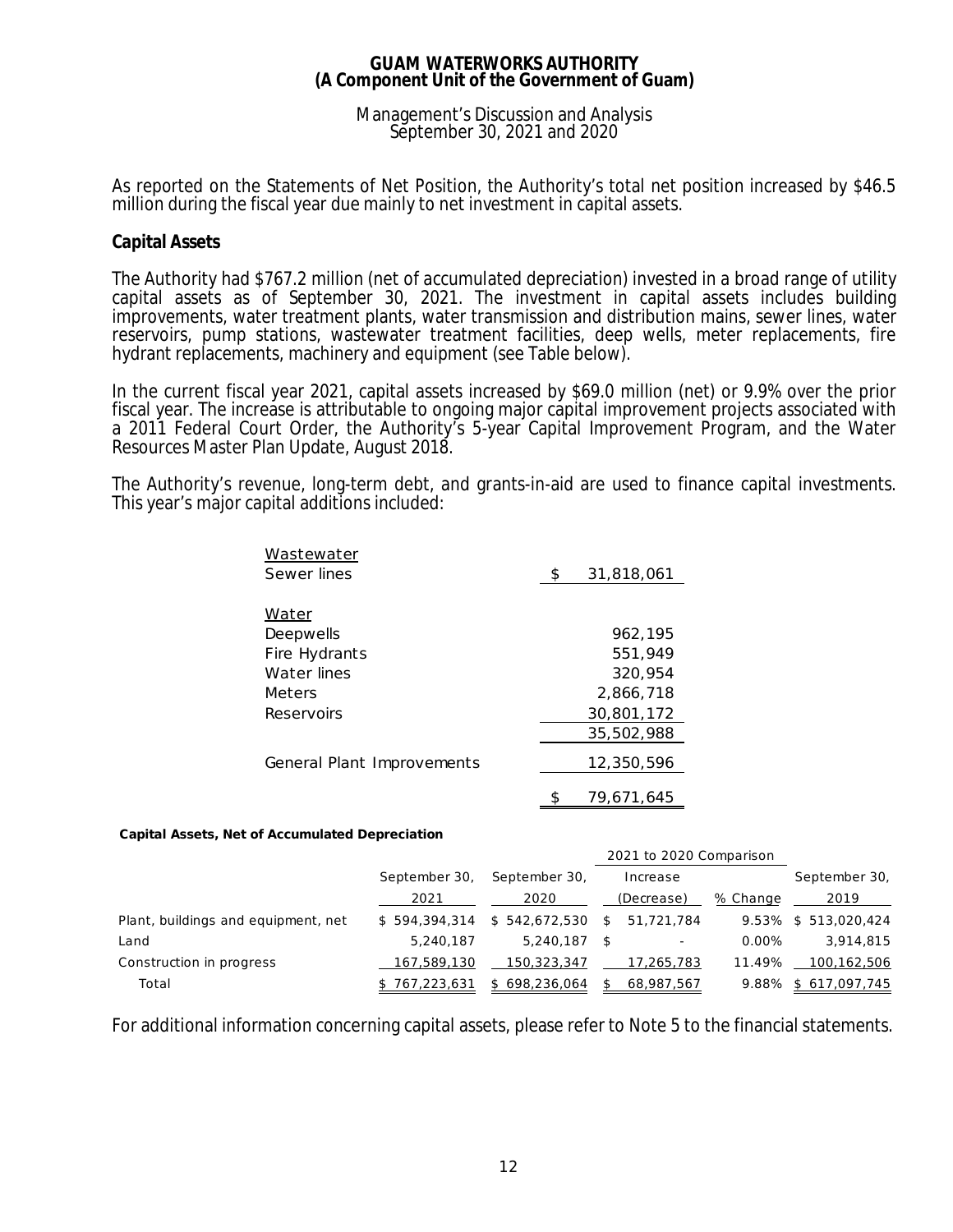### Management's Discussion and Analysis September 30, 2021 and 2020

# **Debt**

As of September 30, 2021, the Authority had total long-term debt outstanding of \$633.5 million, which is a decrease of \$9.3 million or -1% over the prior year.

Bond covenants require that GWA maintain principal, interest, and reserve funds for outstanding bond issues. In addition, the Authority is required to set rates and charges to yield earnings equal to at least 125% of the current annual debt service requirements of the outstanding 2013, 2016 and 2020A revenue bond series and 2014, 2017 and 2020B refunding bond series.

As of the end of FY2021, Moody's Investor Services and Standard & Poor's maintained its existing bond rating of Baa2 and A-, respectively. The ratings are important benchmarks of an issuer's ability to meet its financial obligations. Each rating agency incorporates a rating scale indicating credit quality of the issuer. The scales are comprised of alphabetical symbols such as "AAA," "AA", "A", "BBB", "BB", "B" etc. For example, categorical ratings in the "AAA," "AA" and "A" range denote high credit quality meaning the issuer has a high capacity to meet its financial commitments whereas categorical ratings in the "BBB", "BB" and "B" range denote average credit quality. The lower the number of alpha characters assigned indicates the issuer is more susceptible to adverse effects or changes in circumstances and economic conditions than those with a higher number of alpha characters.

### **Long-Term Debt**

|                             |    |               |   |               |            | <b>2021 to 2020 Comparison</b> |             |   |               |
|-----------------------------|----|---------------|---|---------------|------------|--------------------------------|-------------|---|---------------|
|                             |    | September 30, |   | September 30, |            | Increase                       |             |   | September 30, |
|                             |    | 2021          |   | 2020          | (Decrease) |                                | % Change    |   | 2019          |
| 2010 Bond Series            | \$ |               |   |               |            |                                | $0.00\%$ \$ |   | 1,895,000     |
| 2013 Bond Series            |    | 24,500,000    |   | 27,340,000    | s          | (2,840,000)                    | $-10.39%$   |   | 172,630,000   |
| 2014 Refunding Bond Series  |    | 64,610,000    |   | 65,140,000    | s          | (530,000)                      | $-0.81%$    |   | 68,900,000    |
| 2016 Bond Series            |    | 139,030,000   |   | 142,890,000   | s          | (3,860,000)                    | $-2.70%$    |   | 143,310,000   |
| 2017 Refunding Bond Series  |    | 105,325,000   |   | 107,365,000   | s          | (2,040,000)                    | $-1.90%$    |   | 107,365,000   |
| 2020A Bond Series           |    | 134,000,000   |   | 134,000,000   | \$         |                                | 0.00%       |   |               |
| 2020B Refunding Bond Series |    | 166,075,000   |   | 166,075,000   | s          |                                | $0.00\%$    |   |               |
| <b>Bank Notes</b>           |    |               |   |               |            |                                | 0.00%       |   | 2,319,108     |
| Total                       |    | 633,540,000   | s | 642,810,000   |            | (9,270,000)                    | $-1.44\%$   | S | 496,419,108   |

For more information concerning debt, please refer to Note 6 to the financial statements.

Please refer to the MD&A in the FY2020 GWA Financial Audit for additional information related to FY2020. A copy of the audit is posted on the GWA website at www.guamwaterworks.org/finance/ or can be obtained by contacting the Chief Financial Officer.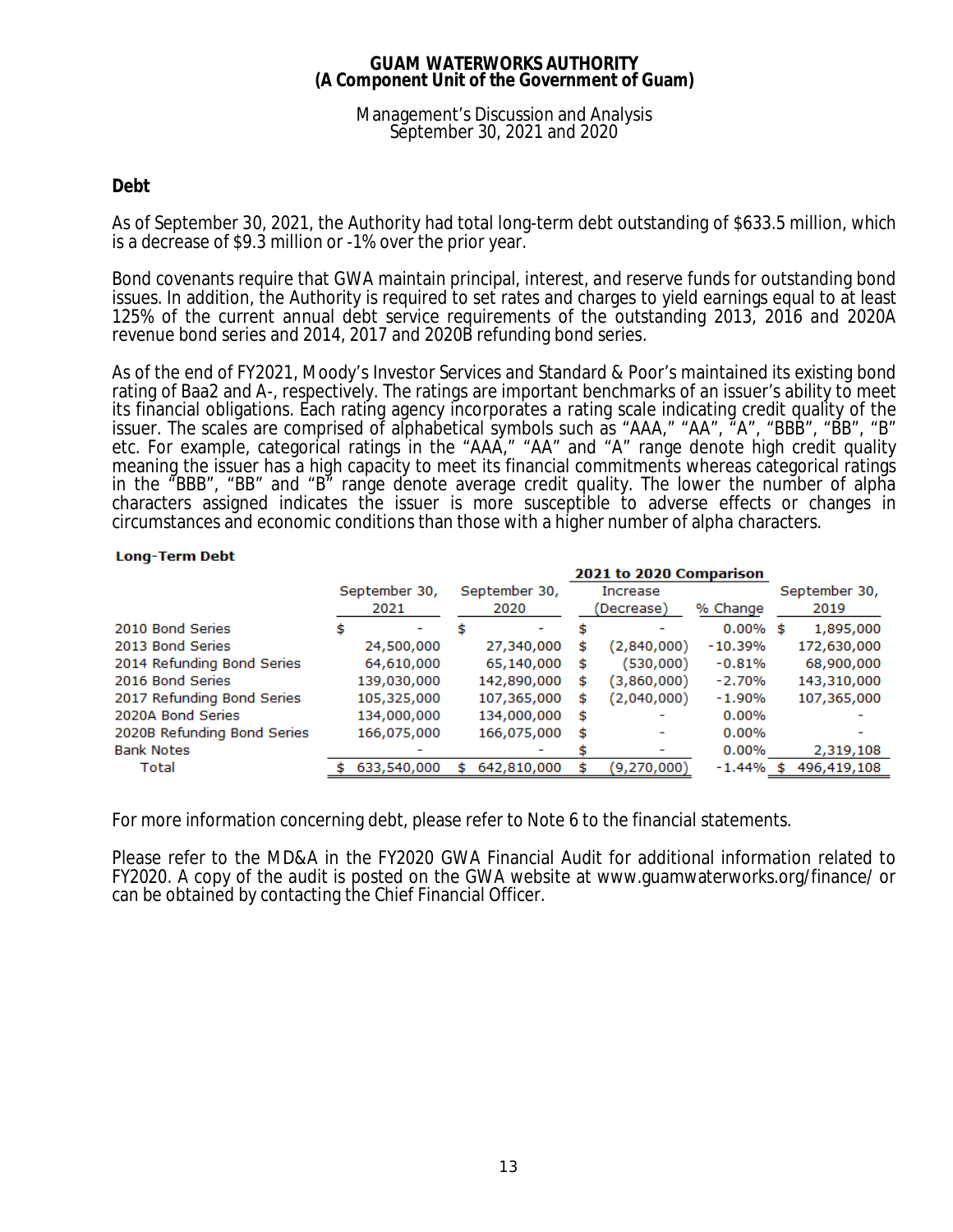Management's Discussion and Analysis September 30, 2021 and 2020

**Looking Forward**

# *Outlook, Challenges and Opportunities*

GWA's outlook for the coming year is tempered by continued pandemic-induced impacts which affect operations, capital projects and financial performance. While progress in meeting regulatory compliance priorities remains a focused and achievable goal, the pace of capital project implementation for needed system improvements will likely continue to be affected by regulatory and permitting delays.

Similarly, operational maintenance activities may be hampered by persistence of needed costcontainment measures, resulting in deferred maintenance expenses in order to ensure financial performance does not endanger debt service coverage metrics. Despite a continuing increase in construction spending that bolsters the local economy, GWA revenues will continue to be impacted by the slow recovery in the tourism market and operating expense increases for oil-related expenditures (fuel and power), both of which are expected to put pressure on containing operations and maintenance costs. GWA plans to counter these pressures through the judicious use of reserves already placed in the CCU-approved Rate Stabilization Fund (RSF) to augment revenues over the short term.

Challenges persist in GWA's efforts to resolve various legal and administrative matters that affect our financial and operational planning and execution. A decision on the *Comprehensive Review & Update to GWA's FY2020 – FY-2024 5-Year Financial Plan* (CR&U), submitted on May 1, 2021, has yet to be issued by the Guam Public Utilities Commission. No firm schedule for final adjudication of the nearly year-long rate proceeding has been issued; however, GWA anticipates a decision in the coming months. GWA also seeks resolution in a quiet-title action for its Northern District Wastewater Treatment Plant (NDWWTP), which is still in litigation in the Superior Court of Guam. Similarly, an ongoing litigation against Badger Meter over the performance of meters sold to GWA has yet to be resolved.

GWA continues to make improvements in customer service levels through implementation of process improvements resulting from the recent upgrades in our enterprise resource planning / financial management system. GWA also continues to advance needed capital improvement projects with funding from grants and GWA's successful Series 2020A revenue bonds which will enhance both water and wastewater service levels for our customers. The work on our water distribution system to improve pressure and reduce losses will continue to progress on multiple fronts in the coming year, with the implementation of District Metered Areas, an increase in our leak detection capabilities, additional work under our pressure zone realignment program, and expansion of production well meter enhancements.

# *Court Order Compliance*

The 2011 U.S. District Court Order deadline was extended to June 30, 2023. The 2011 Court Order established deadlines for completing outstanding projects that were identified in a previous Stipulated Order originally issued in 2003 and subsequently amended in 2004 and 2006. The last remaining compliance requirement involves the repair, rehabilitation, and replacement of water storage tanks. GWA has several tanks currently under construction, and several more in the process of repair and rehabilitation. Funding for the completion of all remaining work in the 2011 Court Order is in place, and GWA continues to work diligently to complete all work by the extended deadline.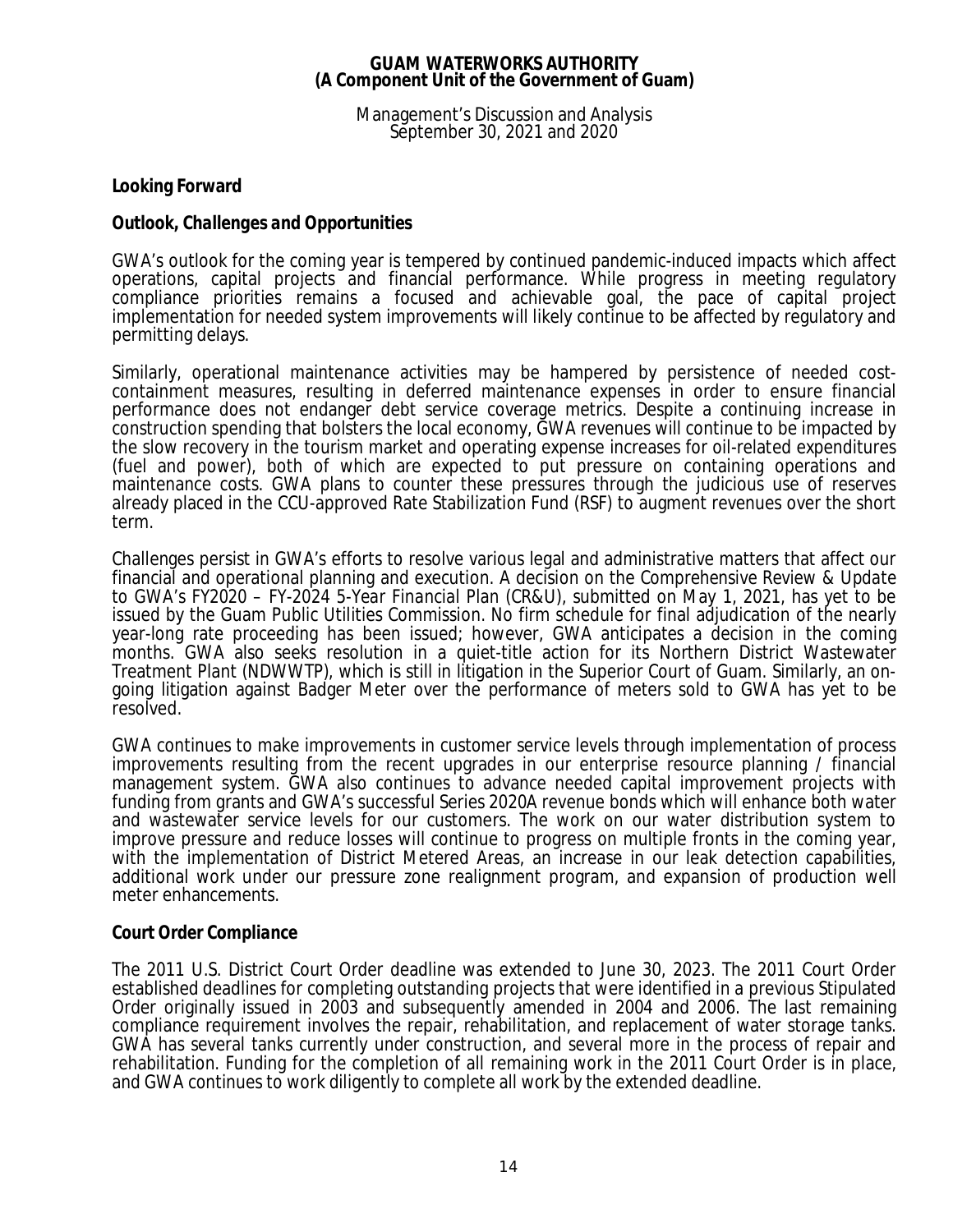### Management's Discussion and Analysis September 30, 2021 and 2020

## *Secondary Treatment*

USEPA issued new NPDES permits for the Northern District, Hagåtña, Agat-Santa Rita, and Umatac-Merizo WWTPs that became effective on January 1, 2020. The new NPDES permits include secondary treatment standards, some of which the Hagåtña and Northern District WWTPs are unable to meet until a secondary treatment process is implemented at each facility.

The Hagåtña WWTP is currently meeting the requirements of the Court Order with chemically enhanced primary treatment but is not in compliance with the secondary treatment standards and will require significant upgrades to comply with the permit. GWA has initiated a pilot study for interim disinfection as part of on-going Consent Decree discussions with EPA. While such discussions have been stalled by uncertainties created by COVID-19 and PUC inaction on GWA's CR&U, GWA continues to move forward with the interim disinfection study and is evaluating process upgrades to achieve improved treatment performance until Secondary Treatment can be implemented.

Beginning in the fall of 2016, the Department of Defense (DoD) through the Office of Local Defense Community Cooperation (OLDCC), formerly the Office of Economic Adjustment, provided GWA with over \$173 million in grant funding for various water/wastewater system upgrades to support the DoD realignment of forces in the Pacific. This included grant funding for the upgrade of the NDWWTP to secondary treatment. As of March 18, 2022, the new secondary treatment processes at the upgraded NDWWTP have been initiated, and the plant is currently undergoing testing and commissioning for full secondary treatment. Substantial completion of construction activities is anticipated in May 2022, with a three-month performance verification period to follow.

## *Capital Project Risk*

In 2018, GWA completed a comprehensive update to its 20-year master planning document. The *2018 Water Resources Master Plan* was adopted by the CCU and subsequently formed the basis of GWA's third and current 5-year Capital Improvement Plan for FY2020-FY2024. Since 2006, GWA has demonstrated improved performance in planning and implementation of capital projects for system improvements required by the 2011 Court Oder and more recent regulatory priorities resulting from on-going negotiations with USEPA.

With the increased construction demand created by DoD's buildup on Guam, and the persistence of pandemic-induced backlogs in regulatory review and permitting activities, particularly with respect to reviews and approvals by the State Historic Preservation Office (SHPO), the pace of implementation of GWA's CIP projects has been affected. The federal limitations on H-2B visa for construction labor also continues to affect GWA construction projects, leading to decreased bid participation, schedule delays and increased costs. It is anticipated that these impacts will continue in the future until well beyond the peak in DoD construction activity.

### *Water Loss Control*

In March of 2021, GWA completed its analytical study on water loss control and issued a *Water Loss Control Program Development Final Report*. The recommendations in the final report included the implementation of permanent District Metered Areas (DMAs) to monitor the supply and demand within discrete, defined areas across GWA's entire distribution system, as well as expanding GWA's inhouse leak detection capabilities to provide complete inspections of the entire distribution system three times per year. The report also included a revision to GWA's water loss control metrics to align with changes within the industry away from % water loss. GWA is in the process of full implementation of the forty-two (42) DMAs, as well as updating of water audit and loss reporting metrics.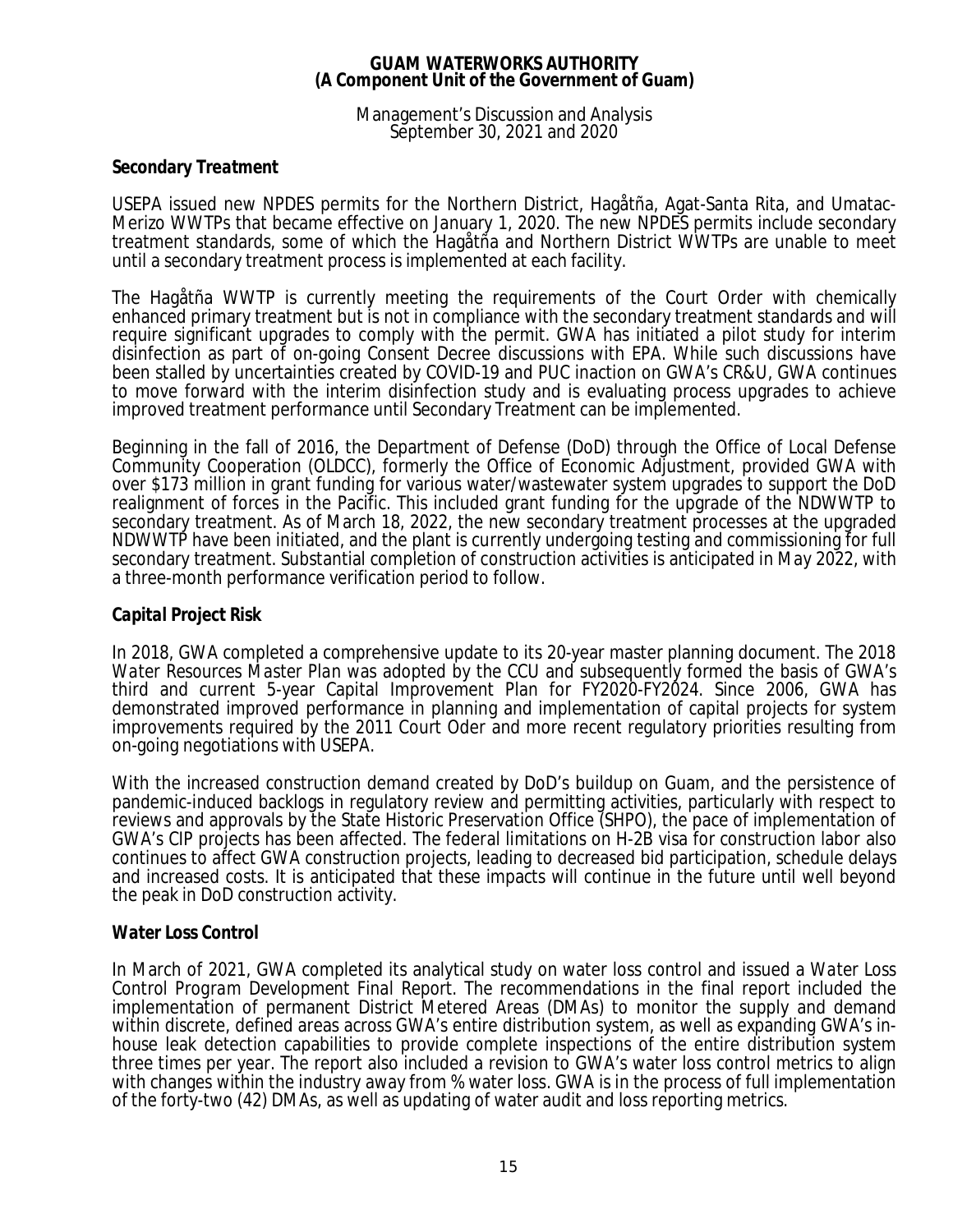### Management's Discussion and Analysis September 30, 2021 and 2020

To complement the Water Loss Control Program, GWA has included pipe replacement programs in its 5-Year CIP. As the completion of Court Order projects proceeds, resources will be adjusted to advance these programs so that regular, annual investments are made to renew piping infrastructure on an ongoing basis, in addition to targeted capacity-related pipe upgrades. GWA has several line replacement projects currently under construction and has initiated procurements for engineering design services to execute additional projects under the pipe replacement programs identified in the 5-Year (FY2020- FY2024) CIP.

In addition, GWA continues to maintain performance in prompt leak repair to address surface leaks and main breaks, those instances where losses are easy to detect and report. GWA also continues to make progress in the completion of its Pressure Zone Realignment project to address background leaks, those instances where losses occur at pipe joints and other locations in quantities/flow rates which do not surface and are therefore not visually detectable or reported. The re-alignment of pressure zones within GWA's water system will employ piping and pressure-control valve installations in distinct zones across the water distribution network to reduce background water losses. Construction of Phase 1 of the Pressure Zone Realignment project is 60% complete, and Phase 2 will be issued for bid within the next few months.

# *FY2020-FY2024 Financial Plan*

Although the analytical studies and the comprehensive review and update were filed on-time and as required in the February 2020 PUC Order in GWA Docket 19-08, discovery continued through the end of FY2021 and evidentiary hearings were concluded in the first quarter of FY2022. No firm schedule has been issued for the final adjudication of this rate proceeding, and it is unlikely that a decision and order on the request for rate relief will be made until the third quarter of FY2022.

### *Financial Management System*

Six of the remaining JDE E1 modules will be implemented by July 2022. The majority of the modules will automate the external procurement interfaces. One remaining module, Content Experience Cloud (CEC), will be implemented incrementally over the next three years.

### *COVID-19*

Guam ended FY2021 with COVID-19 vaccination rates of more than 85% of the eligible population. Governor Leon Guerrero continued to ease COVID related restrictions as the Covid Area Risk score steadily decreased in October and November 2021. In November 2021, the Pfizer COVID-19 vaccine became available for children 5-14 and vaccine boosters became available to all adults. The Delta and Omicron variants increased COVID infections, impacting positivity rates across the island and delaying the opening of Guam to tourists from its Asian markets. Guam remained in a Public Health Emergency through April 2022.

In August 2021, Governor Leon Guerrero issued Executive Order 2021-17, mandating Government of Guam Executive Branch workers to be fully vaccinated against COVID-19 no later than September 24, 2021 or be tested for COVID-19 weekly. Subsequently, the Authority adopted Standard Operating Procedure 1300-SAF-002 *Mandatory SARS-CoV-2 Vaccination and Testing for all GWA Employees*. GWA employees are required to be fully vaccinated by February 5, 2022, or, if they remain unvaccinated, test weekly prior to the start of their work week. Although Executive Order 2022-06 rescinded the vaccination or test requirements for Government of Guam Executive Branch workers effective March 11, 2022, GWA has subsequently rescinded its own requirement.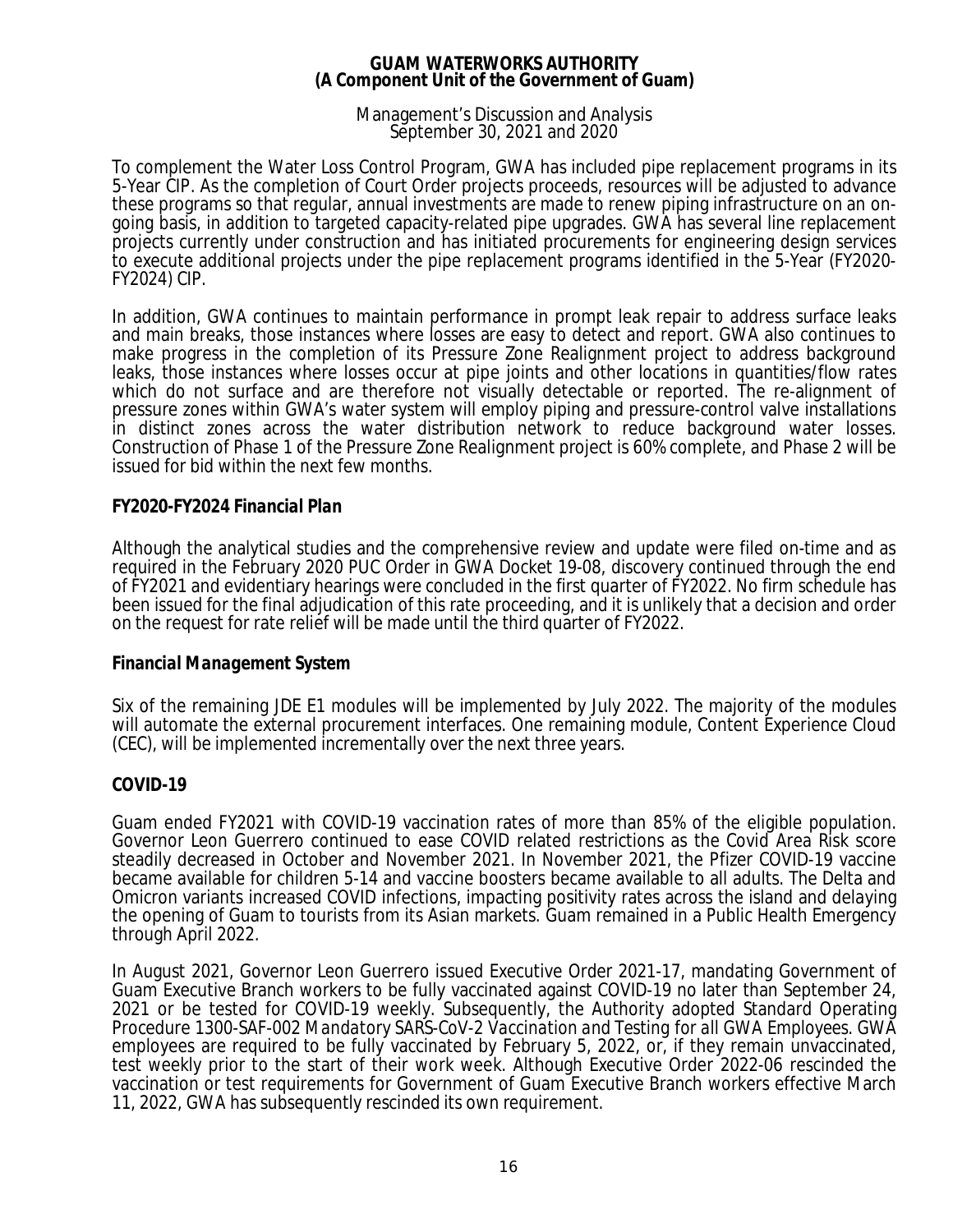### Management's Discussion and Analysis September 30, 2021 and 2020

The projected delay in the economic recovery of Guam's tourism sector will have a continuing effect on the Authority's sales and revenues within related rate classes. Although residential consumption has picked up over the pandemic period, it has not been enough to offset losses in business and hotel consumption. Accordingly, GWA continues its strategy to contain costs, reduce production and improve water loss control while monitoring the effect of the pandemic on its revenues.

### **Federal Assistance**

The Guam Department of Administration (DOA) will continue to provide utility assistance to renters using funding from the second US Stimulus package. DOA launched a similar program for homeowners at the end of January 2022. Additionally, the Low-Income Household Water Assistance Program (LIHWAP) will be administered by DOA and implemented some time in the third quarter of FY2022.

GWA is working with Guam Homeland Security to get reimbursement for COVID-19 related expenses through the FEMA Public Assistance Program.

In November 2021, GWA was notified that American Rescue Act funds of \$14.4 million have been reserved by the Governor for the Authority to mitigate future rate increases. Additionally, \$14.7 million will be made available for water and wastewater upgrades in Adacao to enhance utility services to underserved areas impacted by the COVID-19 pandemic. GWA has initiated procurement activities to implement these upgrades.

The Infrastructure Investment and Jobs Act, also known as the Bipartisan Infrastructure Law, was signed into law on November 15, 2021. Guam's FY2022 allotment received through the USEPA State Revolving Fund, may be increased by as much as \$26 million per year for the next five years. However, it is unclear if the funds must be spent on specific initiatives. GWA continues to reach out to its federal grantors to get more clarity on how the additional funding can be spent. While the additional funds are significant in the short term, GWA's existing CIP spending targets more than double the newly available grant funding. However, GWA does see potential benefit in reducing the amount of debt-financing that may be required for the current 5-year CIP period (through FY2024).

# **Request for Information**

This financial report is to provide interested parties with a general overview of GWA's finances. If you have any questions about this report or need additional information, you may submit a request in writing to: Chief Financial Officer (CFO), Guam Waterworks Authority, Gloria B. Nelson Public Service Building, 688 Route 15, Mangilao, Guam 96913, email to [Finance@guamwaterworks.org](mailto:Finance@guamwaterworks.org) or telephone (671) 300-6862.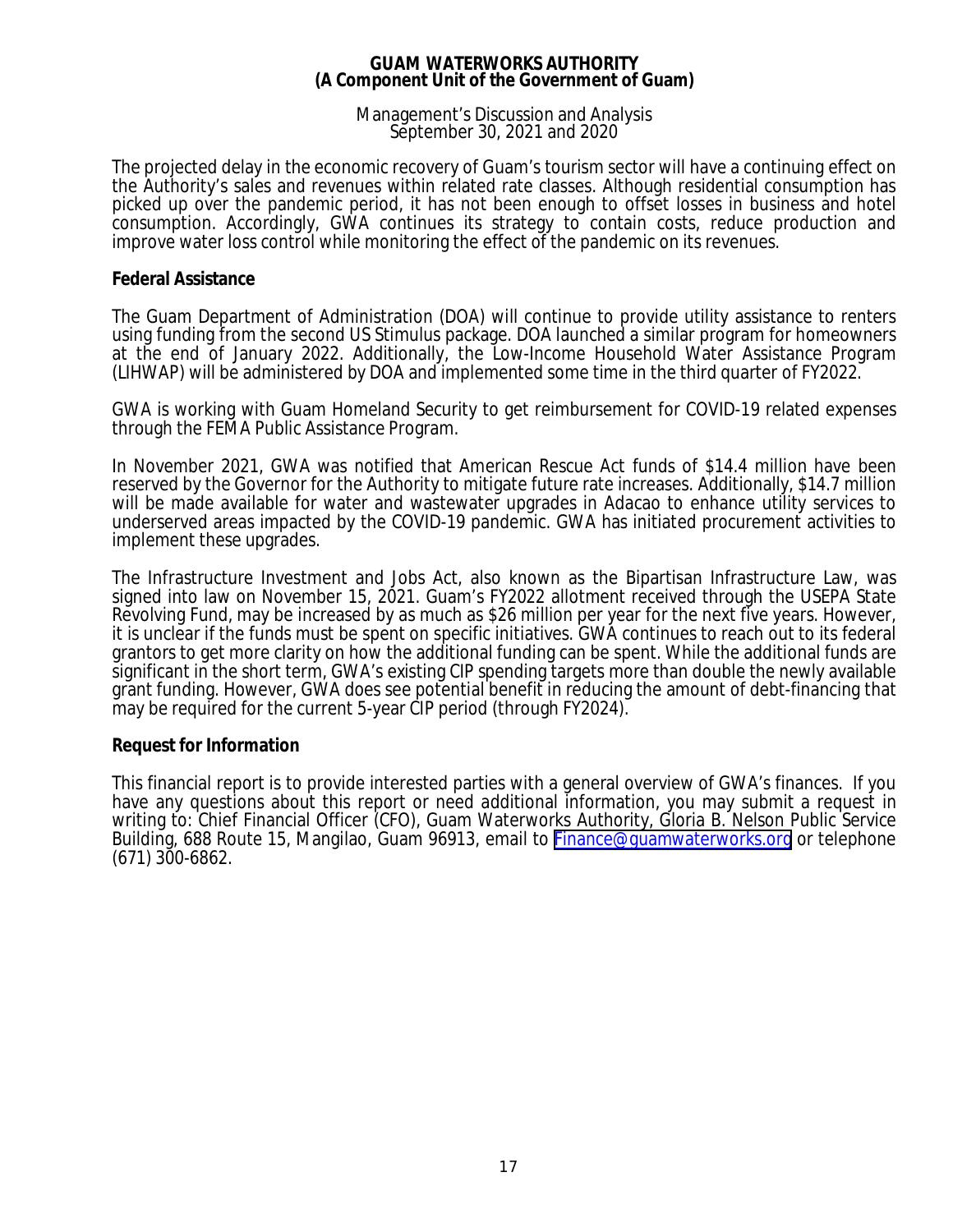#### Statements of Net Position September 30, 2021 and 2020

|                                                             | 2021                |    | 2020            |
|-------------------------------------------------------------|---------------------|----|-----------------|
| ASSETS AND DEFERRED OUTFLOWS OF RESOURCES                   |                     |    |                 |
| Current assets:                                             |                     |    |                 |
| Cash and cash equivalents:                                  |                     |    |                 |
| Unrestricted                                                | \$<br>46,444,630 \$ |    | 42,479,412      |
| Restricted                                                  | 31,026,211          |    | 30,072,502      |
| Receivables, net                                            | 23,427,608          |    | 21,701,453      |
| Materials and supplies inventory, net of an allowance       |                     |    |                 |
| for obsolescence of \$64,131 at September 30, 2021 and 2020 | 4,284,336           |    | 4,804,466       |
| Prepaid expenses                                            | 849,867             |    | 2,615,781       |
| <b>Total current assets</b>                                 | 106,032,652         |    | 101,673,614     |
| Property, plant and equipment:                              |                     |    |                 |
| Utility plant in service:                                   |                     |    |                 |
| Water system                                                | 415,123,284         |    | 378,498,710     |
| Wastewater system                                           | 513,741,066         |    | 481,549,640     |
| Non-utility property                                        | 33,051,603          |    | 25,752,939      |
|                                                             | 961,915,953         |    | 885,801,289     |
| Less accumulated depreciation                               | (367, 521, 639)     |    | (343, 128, 759) |
|                                                             | 594,394,314         |    | 542,672,530     |
| Land and land rights                                        | 5,240,187           |    | 5,240,187       |
| Construction work in progress                               | 167,589,130         |    | 150,323,347     |
| Property, plant and equipment, net                          | 767,223,631         |    | 698,236,064     |
| Other noncurrent assets:                                    |                     |    |                 |
| Restricted cash and cash equivalents                        | 261,136,933         |    | 285,820,036     |
| <b>Total assets</b>                                         | 1,134,393,216       |    | 1,085,729,714   |
| Deferred outflows of resources:                             |                     |    |                 |
| Debt defeasance loss on refunding                           | 31,286,637          |    | 33,366,801      |
| Deferred outflows from pension                              | 12,904,653          |    | 12,393,137      |
| Deferred outflows from OPEB                                 | 48,780,079          |    | 20,526,945      |
| Regulatory assets                                           | 1,994,164           |    | 430,962         |
| Total deferred outflows of resources                        | 94,965,533          |    | 66,717,845      |
| Total assets and deferred outflows of resources             | \$<br>1,229,358,749 | -S | 1,152,447,559   |
|                                                             |                     |    |                 |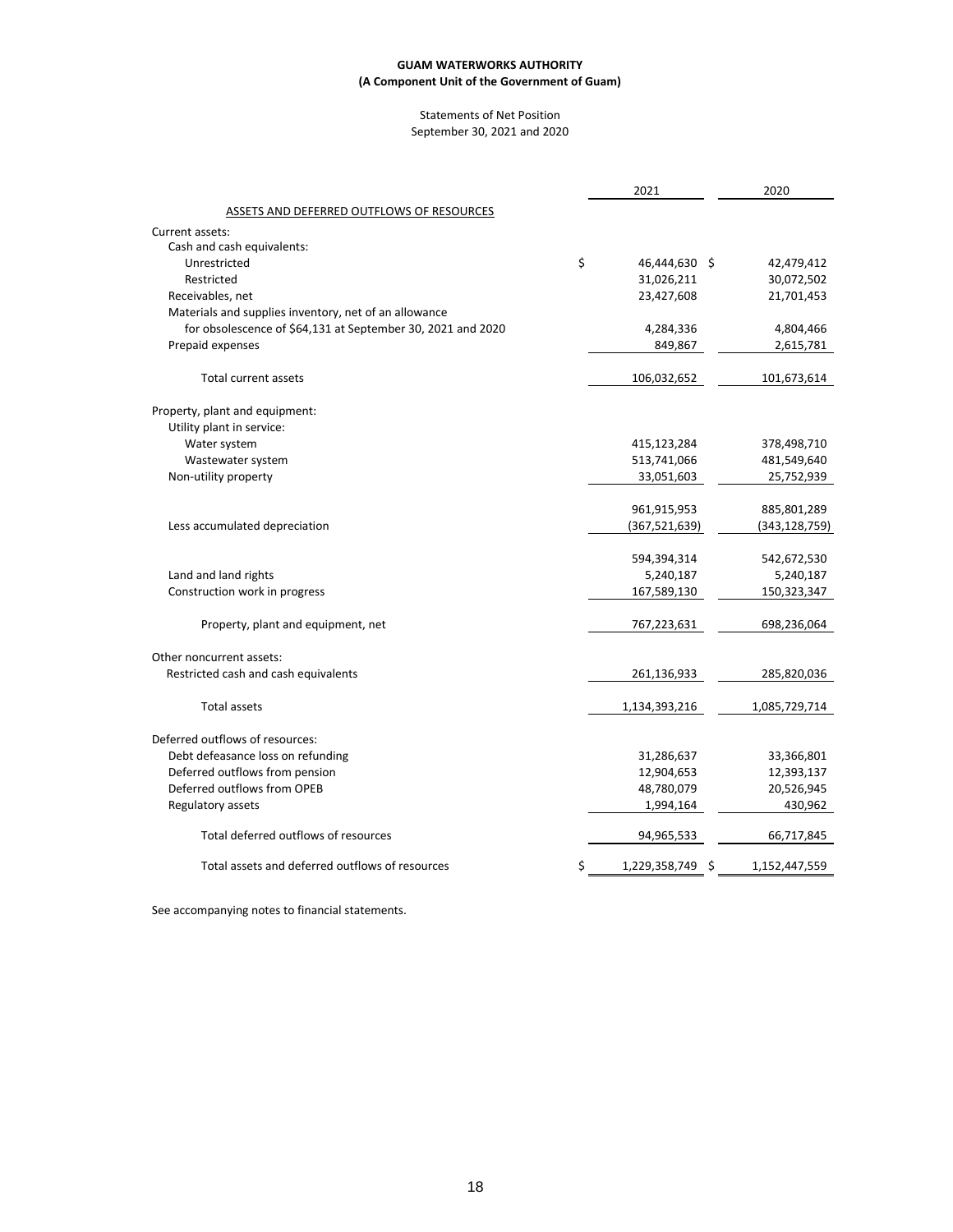#### Statements of Net Position, Continued September 30, 2021 and 2020

|                                                                   | 2021                |   | 2020          |
|-------------------------------------------------------------------|---------------------|---|---------------|
| LIABILITIES, DEFERRED INFLOWS OF RESOURCES                        |                     |   |               |
| AND NET POSITION                                                  |                     |   |               |
| <b>Current liabilities:</b>                                       |                     |   |               |
| Current maturities of revenue bonds payable                       | \$<br>9,745,000 \$  |   | 9,270,000     |
| Accounts payable:                                                 |                     |   |               |
| <b>Guam Power Authority</b>                                       | 1,456,249           |   | 1,143,369     |
| Trade                                                             | 1,181,166           |   | 1,770,532     |
| <b>Accrued interest</b>                                           | 7,324,101           |   | 6,304,598     |
| Accrued payroll and employee benefits                             | 933,446             |   | 354,780       |
| Current portion of employee annual leave                          | 660,125             |   | 572,761       |
| Payable to contractors                                            | 25,847,832          |   | 23,311,295    |
| Customer deposits                                                 | 2,237,010           |   | 2,199,462     |
| Other liabilities                                                 | 1,679,265           |   | 1,095,676     |
| <b>Total current liabilities</b>                                  | 51,064,194          |   | 46,022,473    |
|                                                                   |                     |   |               |
| Revenue bonds payable, less current maturities                    | 664,449,335         |   | 676,070,523   |
| Employee annual leave, less current portion                       | 1,185,813           |   | 1,222,548     |
| DCRS sick leave liability                                         | 1,339,208           |   | 1,226,702     |
| Net pension liability                                             | 56,364,779          |   | 54,387,676    |
| <b>OPEB liability</b>                                             | 106,433,894         |   | 84,163,331    |
| <b>Total liabilities</b>                                          | 880,837,223         |   | 863,093,253   |
| Deferred inflows of resources:                                    |                     |   |               |
| <b>Regulatory liabilities</b>                                     | 244,720             |   | 67,608        |
| Deferred inflows from pension                                     | 985,049             |   | 1,010,540     |
| Deferred inflows from OPEB                                        | 37,575,154          |   | 25,015,789    |
| Total deferred inflows of resources                               | 38,804,923          |   | 26,093,937    |
| Commitments and contingencies                                     |                     |   |               |
| Net position:                                                     |                     |   |               |
| Net investment in capital assets                                  | 286,341,746         |   | 229,805,072   |
| Restricted                                                        | 28,019,130          |   | 27,166,805    |
| Unrestricted                                                      | (4,644,273)         |   | 6,288,492     |
| Total net position                                                | 309,716,603         |   | 263,260,369   |
| Total liabilities, deferred inflows of resources and net position | \$<br>1,229,358,749 | S | 1,152,447,559 |
|                                                                   |                     |   |               |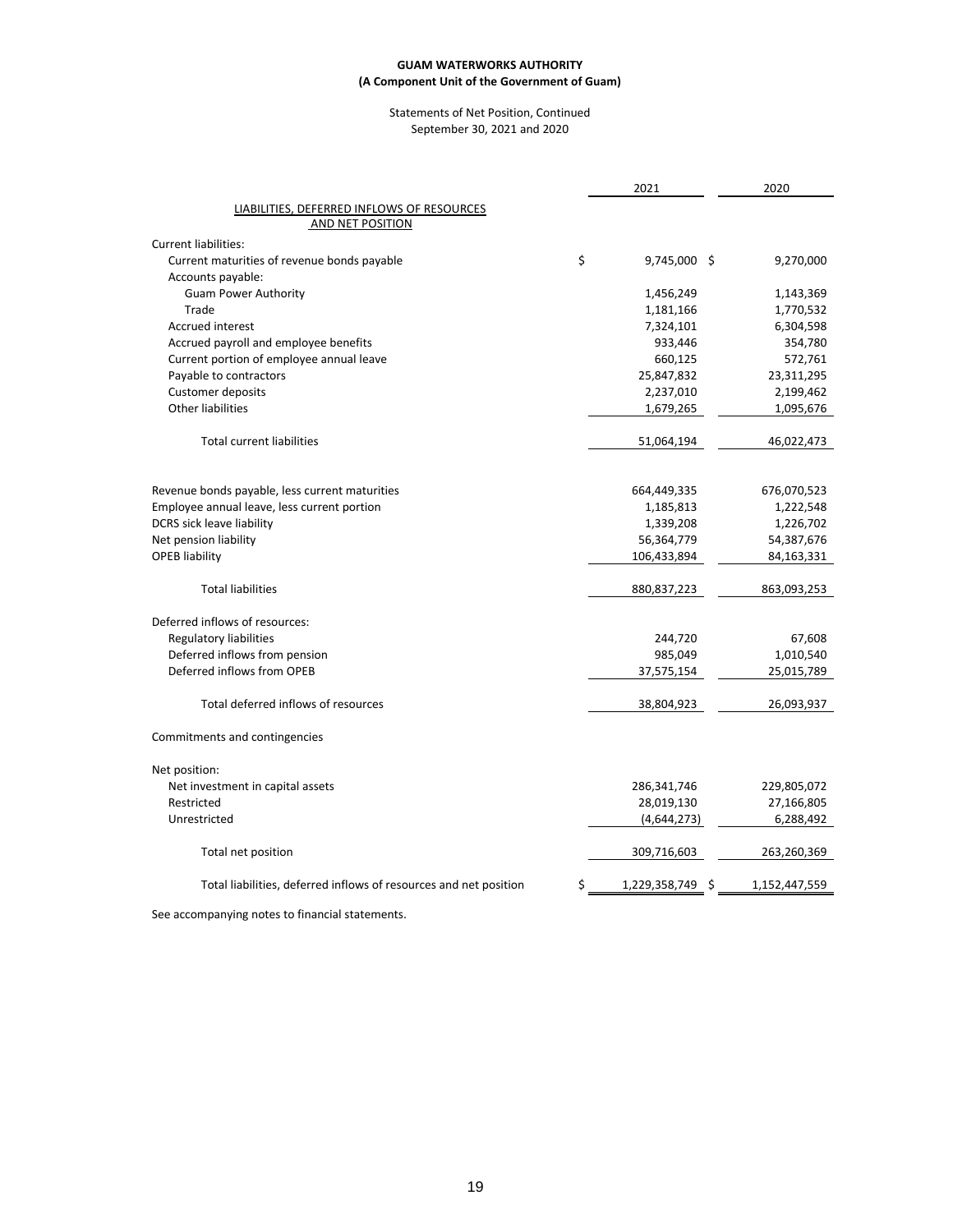#### Statements of Revenues, Expenses and Changes in Net Position Years Ended September 30, 2021 and 2020

|                                                 | 2021                 | 2020           |
|-------------------------------------------------|----------------------|----------------|
| Operating revenues:                             |                      |                |
| Water:                                          |                      |                |
| Private                                         | \$<br>58,664,043 \$  | 60,200,529     |
| Government                                      | 6,261,569            | 5,931,406      |
| Legislative surcharge                           | 2,130,826            | 2,218,881      |
| System development charge                       | 740,966              | 377,802        |
|                                                 | 67,797,404           | 68,728,618     |
| Wastewater:                                     |                      |                |
| Private                                         | 22,459,992           | 25,462,248     |
| Government                                      | 9,236,444            | 9,193,158      |
| Legislative surcharge                           | 812,169              | 943,890        |
| System development charge                       | 855,493              | 378,536        |
|                                                 | 33,364,098           | 35,977,832     |
| Other                                           | 502,315              | 588,593        |
| Bad debts expense                               | (1,991,300)          | (2,033,768)    |
| Total operating revenues                        | 99,672,517           | 103,261,275    |
| Operating and maintenance expenses:             |                      |                |
| Power purchases                                 | 12,507,537           | 14,118,145     |
| Water purchases                                 | 6,615,983            | 5,551,065      |
| Waste disposal fees                             | 1,415,293            | 1,277,885      |
|                                                 | 20,538,813           | 20,947,095     |
| Depreciation                                    | 26,869,495           | 25,048,700     |
| Salaries, wages and benefits                    | 24,240,266           | 24,192,355     |
| Administrative and general                      | 6,861,923            | 7,359,398      |
| Contractual                                     | 4,247,073            | 4,431,836      |
| Retiree healthcare costs and other benefits     | 9,707,749            | 4,381,255      |
| Total operating and maintenance expenses        | 92,465,319           | 86,360,639     |
| Operating income                                | 7,207,198            | 16,900,636     |
| Nonoperating revenues (expenses):               |                      |                |
| Allowance for funds used during construction    | 5,485,464            | 6,008,368      |
| Interest income                                 | 112,720              | 1,380,414      |
| Interest expense                                | (30,075,496)         | (26, 821, 893) |
| Bond issuance costs                             |                      | (4,342,432)    |
| Loss on property, plant and equipment disposals | (1,093,328)          | (3,678,963)    |
| Contributions from federal government           | 188,768              | 223,909        |
| Federal expenditures                            | (130, 939)           | (276, 105)     |
| Others, net                                     | 169,128              | 83,560         |
| Total nonoperating expenses, net                | (25, 343, 683)       | (27, 423, 142) |
| Loss before capital contributions               | (18, 136, 485)       | (10,522,506)   |
| Capital contributions:                          |                      |                |
| Grants from the U.S. Government                 | 64,592,719           | 72,249,371     |
| Change in net position                          | 46,456,234           | 61,726,865     |
| Net position at beginning of year               | 263,260,369          | 201,533,504    |
| Net position at end of year                     | \$<br>309,716,603 \$ | 263,260,369    |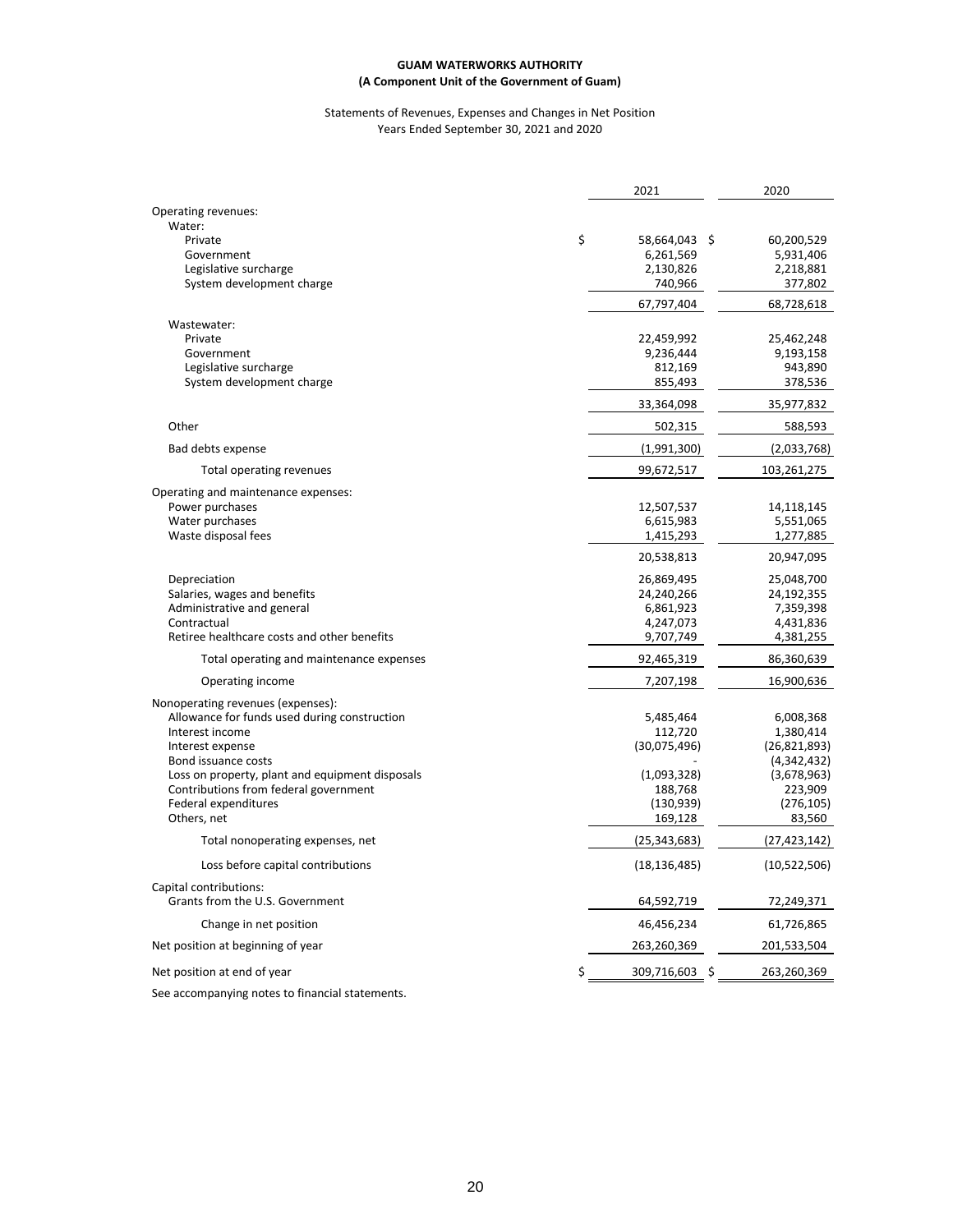#### Statements of Cash Flows Years Ended September 30, 2021 and 2020

|                                                                                                                                                                                                                                                                                                                                   |          | 2021                                                              | 2020                                                                                                   |
|-----------------------------------------------------------------------------------------------------------------------------------------------------------------------------------------------------------------------------------------------------------------------------------------------------------------------------------|----------|-------------------------------------------------------------------|--------------------------------------------------------------------------------------------------------|
| Cash flows from operating activities:<br>Cash received from customers<br>Cash payments to suppliers for goods and services<br>Cash payments to employees for services<br>Cash payments for retiree healthcare costs                                                                                                               | \$       | 101,251,537 \$<br>(30, 579, 675)<br>(25,820,523)<br>(3, 130, 955) | 105,523,684<br>(36,616,190)<br>(27, 946, 731)<br>(3, 161, 351)                                         |
| Net cash provided by operating activities                                                                                                                                                                                                                                                                                         |          | 41,720,384                                                        | 37,799,412                                                                                             |
| Cash flows from noncapital financing activities:<br>Federal grants received                                                                                                                                                                                                                                                       |          | 188,768                                                           | 223,909                                                                                                |
| Cash flows from capital and related financing activities:<br>Federal grants received<br>Acquisition of property, plant and equipment<br>Proceeds from 2020A bond series issuance<br>Principal paid on revenue bond maturities<br>Interest paid on revenue bonds<br>Principal repayment of bank loan<br>Interest paid on bank loan |          | 61,325,092<br>(84,989,123)<br>(9,270,000)<br>(28, 852, 017)       | 67,893,225<br>(98,580,230)<br>142,799,346<br>(8,770,000)<br>(27, 208, 763)<br>(2,319,108)<br>(46, 194) |
| Net cash (used for) provided by capital and related<br>financing activities                                                                                                                                                                                                                                                       |          | (61, 597, 280)                                                    | 73,992,185                                                                                             |
| Cash flows from investing activities:<br>Interest income received                                                                                                                                                                                                                                                                 |          | 112,720                                                           | 1,380,414                                                                                              |
| Net change in cash and cash equivalents                                                                                                                                                                                                                                                                                           |          | (19, 764, 176)                                                    | 113,172,011                                                                                            |
| Cash and cash equivalents at beginning of year                                                                                                                                                                                                                                                                                    |          | 358,371,950                                                       | 245,199,939                                                                                            |
| Cash and cash equivalents at end of year                                                                                                                                                                                                                                                                                          | \$       | 338,607,774 \$                                                    | 358,371,950                                                                                            |
| Reconciliation of cash and cash equivalents to the statements of net position:<br>Current assets:<br>Cash and cash equivalents<br>Restricted cash and cash equvalents<br>Noncurrent assets:<br>Restricted cash and cash equivalents                                                                                               | \$<br>\$ | 46,444,630 \$<br>31,026,211<br>261,136,933<br>338,607,774 \$      | 42,479,412<br>30,072,502<br>285,820,036<br>358,371,950                                                 |
| Reconciliation of operating income to net cash provided by                                                                                                                                                                                                                                                                        |          |                                                                   |                                                                                                        |
| operating activities:<br>Operating income<br>Adjustments to reconcile operating income to net cash provided<br>by operating activities:                                                                                                                                                                                           | \$       | 7,207,198 \$                                                      | 16,900,636                                                                                             |
| Depreciation<br>Bad debts expense<br>Capitalized labor and benefits<br>Non-cash pension costs<br>Non-cash OPEB costs                                                                                                                                                                                                              |          | 26,869,495<br>1,991,300<br>(3,762,154)<br>1,440,097<br>6,576,794  | 25,048,700<br>2,033,768<br>(3,993,301)<br>1,024,663<br>1,219,904                                       |
| (Increase) decrease in assets:<br>Receivables<br>Materials and supplies inventory<br>Prepaid expenses<br>Regulatory assets<br>Increase (decrease) in liabilities:                                                                                                                                                                 |          | (279, 360)<br>520,129<br>1,765,914<br>(1,563,202)                 | 378,669<br>(907, 394)<br>(947, 966)<br>(430, 962)                                                      |
| Accounts payable<br>Accrued payroll and employee benefits<br>Employee annual leave<br><b>Customer deposits</b><br><b>Other liabilities</b>                                                                                                                                                                                        |          | (409, 175)<br>578,666<br>50,629<br>37,547<br>584,000              | (1,700,403)<br>(1,330,455)<br>372,560<br>(150, 028)<br>108,864                                         |
| <b>DCRS</b> sick leave liability                                                                                                                                                                                                                                                                                                  |          | 112,506                                                           | 172,157                                                                                                |
| Net cash provided by operating activities                                                                                                                                                                                                                                                                                         | \$       | 41,720,384 \$                                                     | 37,799,412                                                                                             |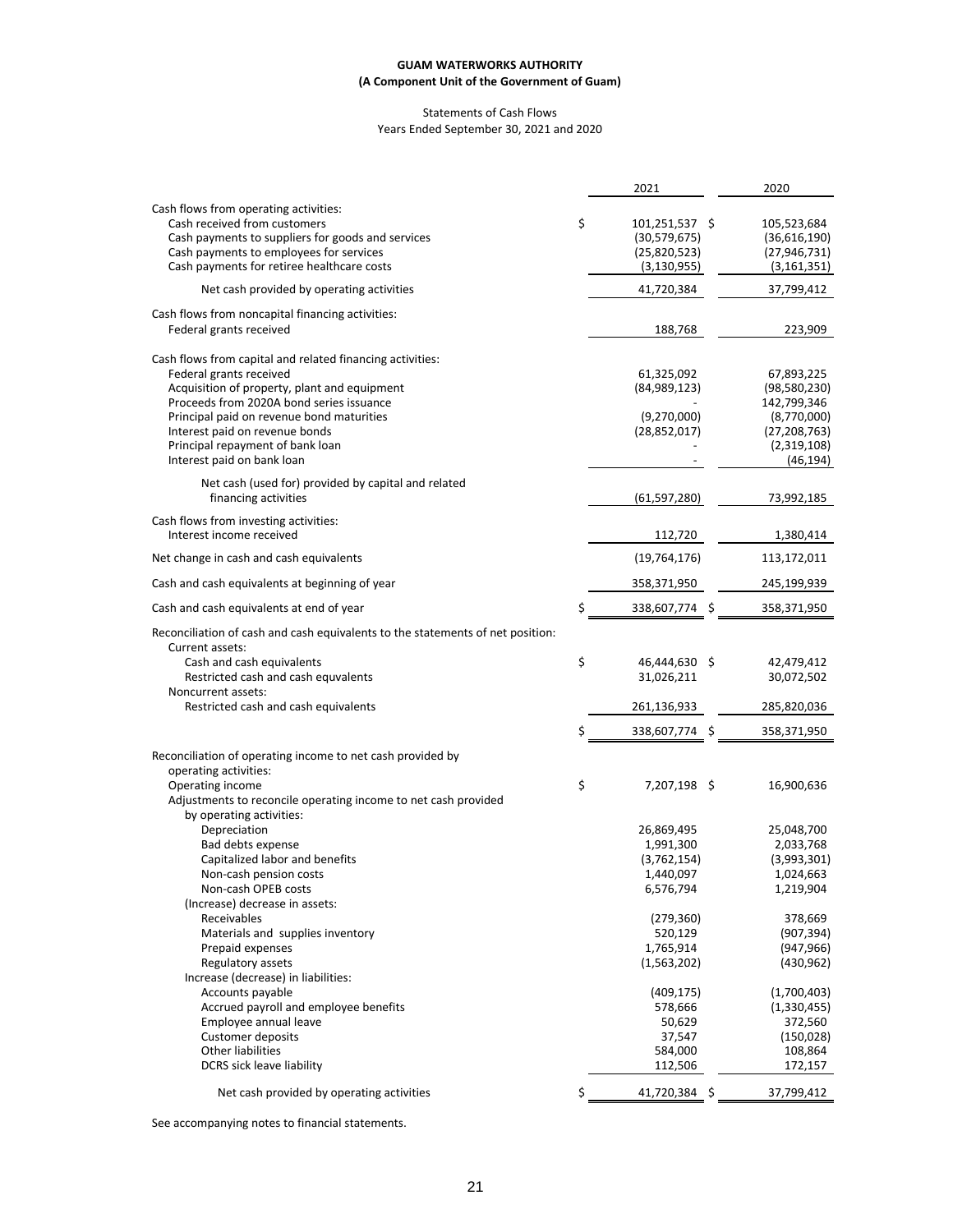#### Statements of Cash Flows, Continued Years Ended September 30, 2021 and 2020

|                                                                                                                              | 2021                          | 2020                     |
|------------------------------------------------------------------------------------------------------------------------------|-------------------------------|--------------------------|
| Supplemental information on noncash activities:<br>Noncash increase in property, plant and equipment<br>Capitalized interest | 5,485,464<br>(5,485,464)      | 6,008,368<br>(6,008,368) |
|                                                                                                                              | $\overline{\phantom{a}}$      |                          |
| Decrease in property, plant and equipment, net<br>Loss on property, plant and equipment disposals                            | $(1,093,328)$ \$<br>1,093,328 | (3,678,963)<br>3,678,963 |
|                                                                                                                              | $\overline{\phantom{0}}$      |                          |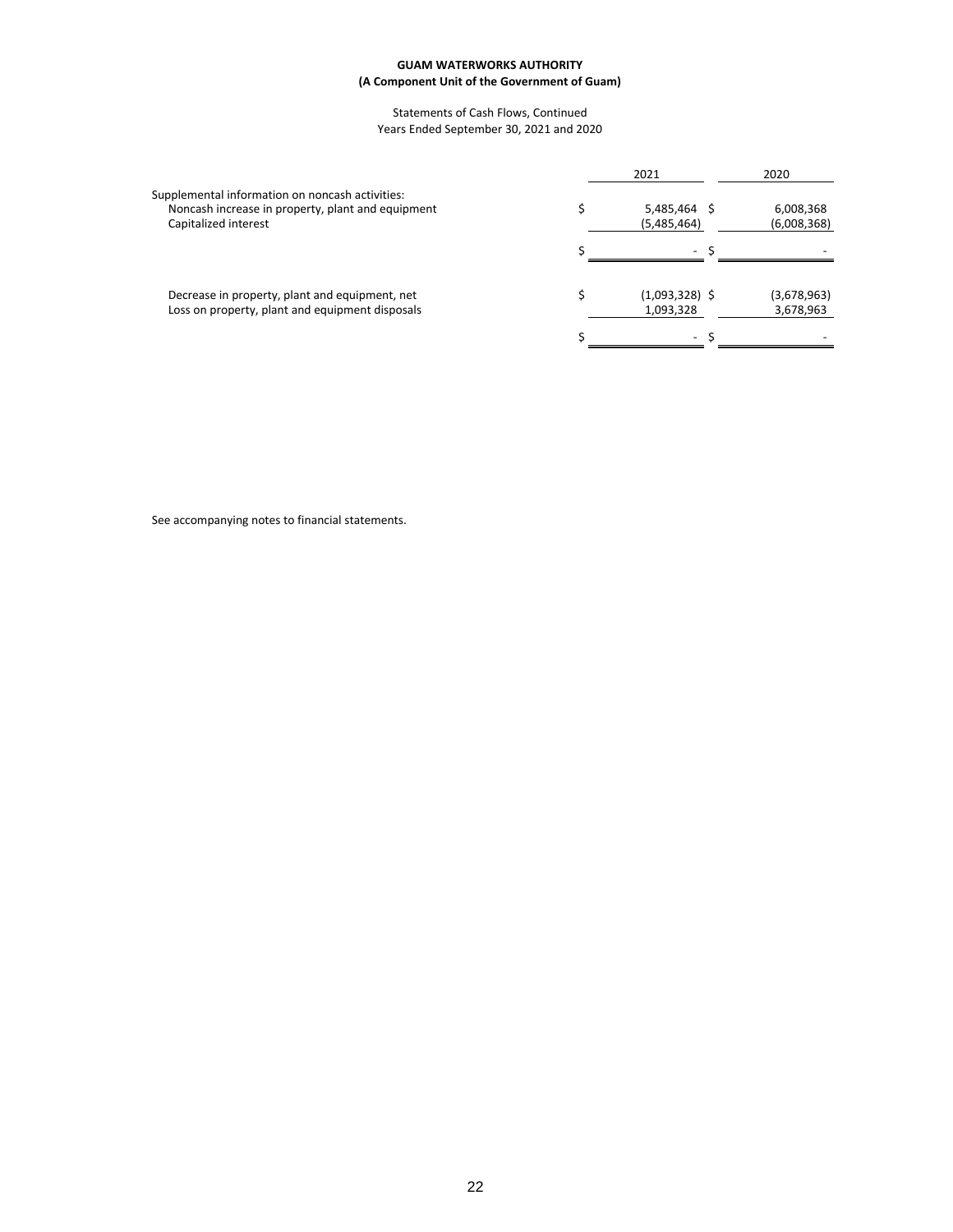Notes to Financial Statements September 30, 2021 and 2020

# (1) Reporting Entity

The Guam Waterworks Authority (GWA), a component unit of the Government of Guam (GovGuam), is subject to the regulations of the Public Utilities Commission of Guam (PUC). GWA became an autonomous agency in 1996 under Public Law 23-119 and derives its revenues mainly from its water and wastewater system. The water system is engaged in the production, treatment, and distribution of water to villages and communities of Guam. The wastewater system is engaged in the collection and treatment of wastewater from residences and industries in the villages of Guam. GWA is governed by a five-member elected Consolidated Commission on Utilities (CCU). PUC determines such matters as rates and charges for services.

### (2) Summary of Significant Accounting Policies

### Basis of Accounting

GWA utilizes the flow of economic resources measurement focus. The financial statements are prepared in accordance with accounting principles generally accepted in the United States of America (GAAP) as applied to governmental units using the accrual basis of accounting. Revenues are recognized when earned and expenses are recognized when incurred. The Governmental Accounting Standards Board (GASB) is the accepted standard-setting body for establishing governmental accounting and financial reporting principles.

### Net Position

Net position represents the residual interest in GWA's assets and deferred outflows of resources after liabilities and deferred inflows of resources are deducted and consists of the following categories:

Net investment in capital assets – consists of capital assets, net of accumulated depreciation, and reduced by outstanding debt attributable to the acquisition, construction, or improvement of those assets, net of debt service reserve. Deferred outflows of resources that are attributable to related debt are also included in this component.

Restricted nonexpendable - net position subject to externally imposed stipulations that require GWA to maintain them permanently.

Restricted expendable - net position whose use is subject to externally imposed stipulations that can be fulfilled by actions of GWA pursuant to those stipulations or that expire with the passage of time.

At September 30, 2021 and 2020, restricted net position consists of the following:

|                                                                                                                                                                                                     | 2021                                                                                    | 2020                                                                                    |
|-----------------------------------------------------------------------------------------------------------------------------------------------------------------------------------------------------|-----------------------------------------------------------------------------------------|-----------------------------------------------------------------------------------------|
| System Development Fund<br>Revenue Trust and Revenue Fund<br>Legislative Surcharge Fund<br>Sewer Hook-up Revolving Fund<br>Working $Cap -$ Reserved for $CAPEX$<br>Working Cap – Reserved for O & M | \$9,762,282<br>8,741,678<br>352,410<br>61,318<br>6,017,960<br>3,083,482<br>\$28,019,130 | \$9,777,401<br>8,449,826<br>426,924<br>67,809<br>5,361,363<br>3,083,482<br>\$27,166,805 |
|                                                                                                                                                                                                     |                                                                                         |                                                                                         |

Unrestricted - net position that is not subject to externally imposed stipulations. Unrestricted net position may be designated for specific purposes by action by management or the CCU or may otherwise be limited by contractual agreements with outside parties.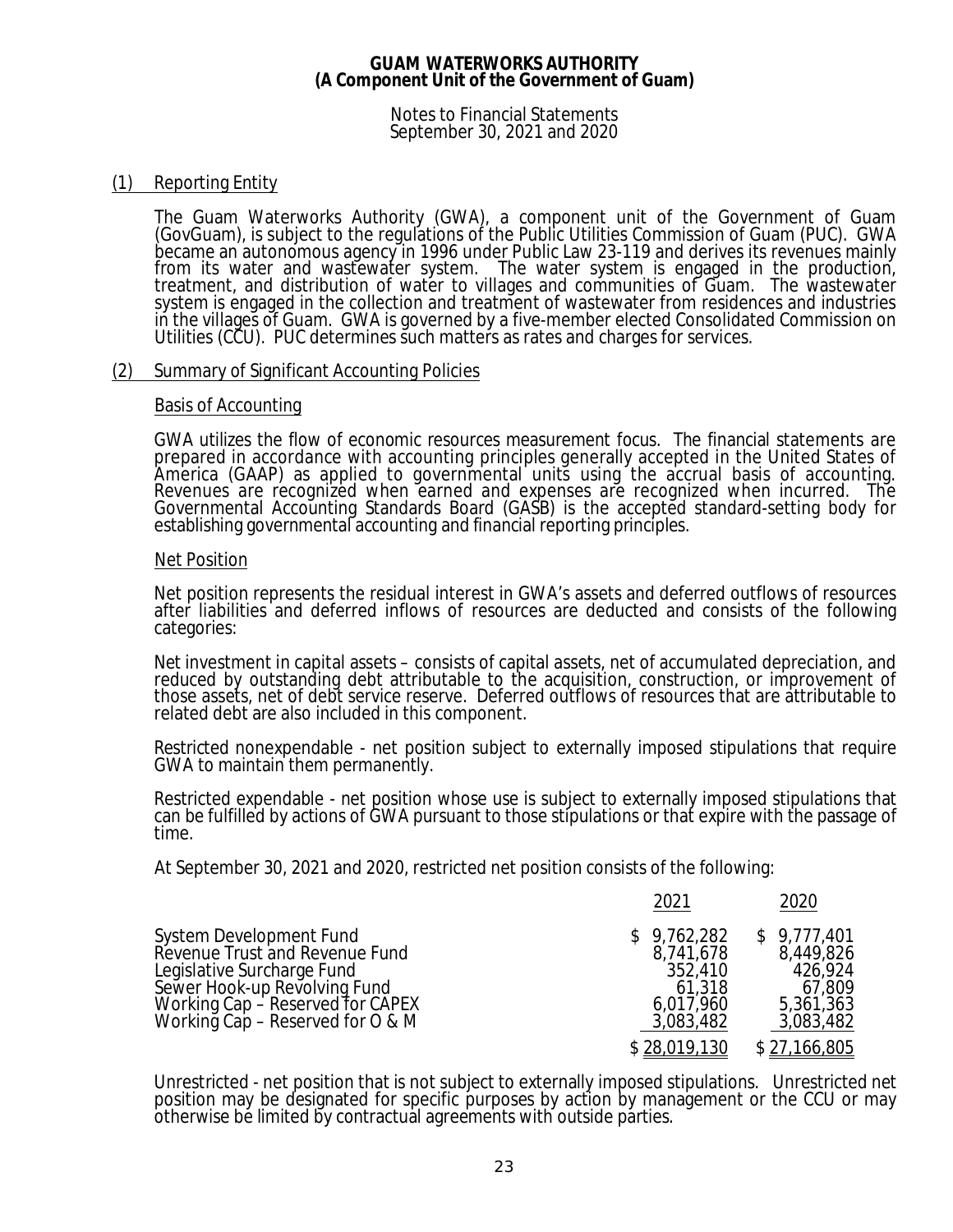Notes to Financial Statements September 30, 2021 and 2020

### (2) Summary of Significant Accounting Policies, Continued

### Net Position, Continued

When both restricted and unrestricted resources are available for use, generally it is GWA's policy to use restricted resources first and the unrestricted resources when they are needed.

### Estimates

The preparation of financial statements in accordance with GAAP requires management to make estimates and assumptions that affect the reported amounts of assets and deferred outflows of resources, liabilities and deferred inflows of resources, and disclosure of contingent assets and liabilities at the date of the financial statements and the reported amounts of revenues and expenses during the reporting period. Actual results could differ from those estimates.

### Risk Management

GWA is exposed to various risks of loss; theft of, damage to, and destruction of assets; operation liability; errors and omissions; employee injuries and illnesses; natural disasters and employee health, dental and accident benefits. There is commercial insurance coverage obtained to provide for claims arising from most of these matters. No material losses have been sustained as a result of GWA's risk management practices during the past three years.

### Allowance for Doubtful Accounts

The allowance for doubtful accounts is stated at an amount which management believes will be adequate to absorb possible losses on accounts receivable that may become uncollectible based on evaluations of the collectability of these accounts and prior collection experience. The allowance is established through a provision for bad debts charged to expense. Bad debts are written-off against the allowance based on the specific identification method.

### Materials and Supplies Inventory

Materials and supplies inventory is stated at the lower of cost or market with cost determined by the first-in, first-out method.

### Prepaid Expenses

Certain payments made to vendors or persons for services reflect costs applicable to future accounting periods and are recorded as prepaid expenses in the accompanying statements of net position.

### Property, Plant and Equipment

Plant in service of \$324,988,118 is stated at estimated historical cost as determined by an independent engineering consultant at September 30, 1998. Plant in service acquired subsequent to that date is stated at cost. Non-utility property and equipment are stated at cost. Depreciation is computed using the straight-line method over the estimated useful lives of the respective assets. Current policy is to capitalize items over \$5,000.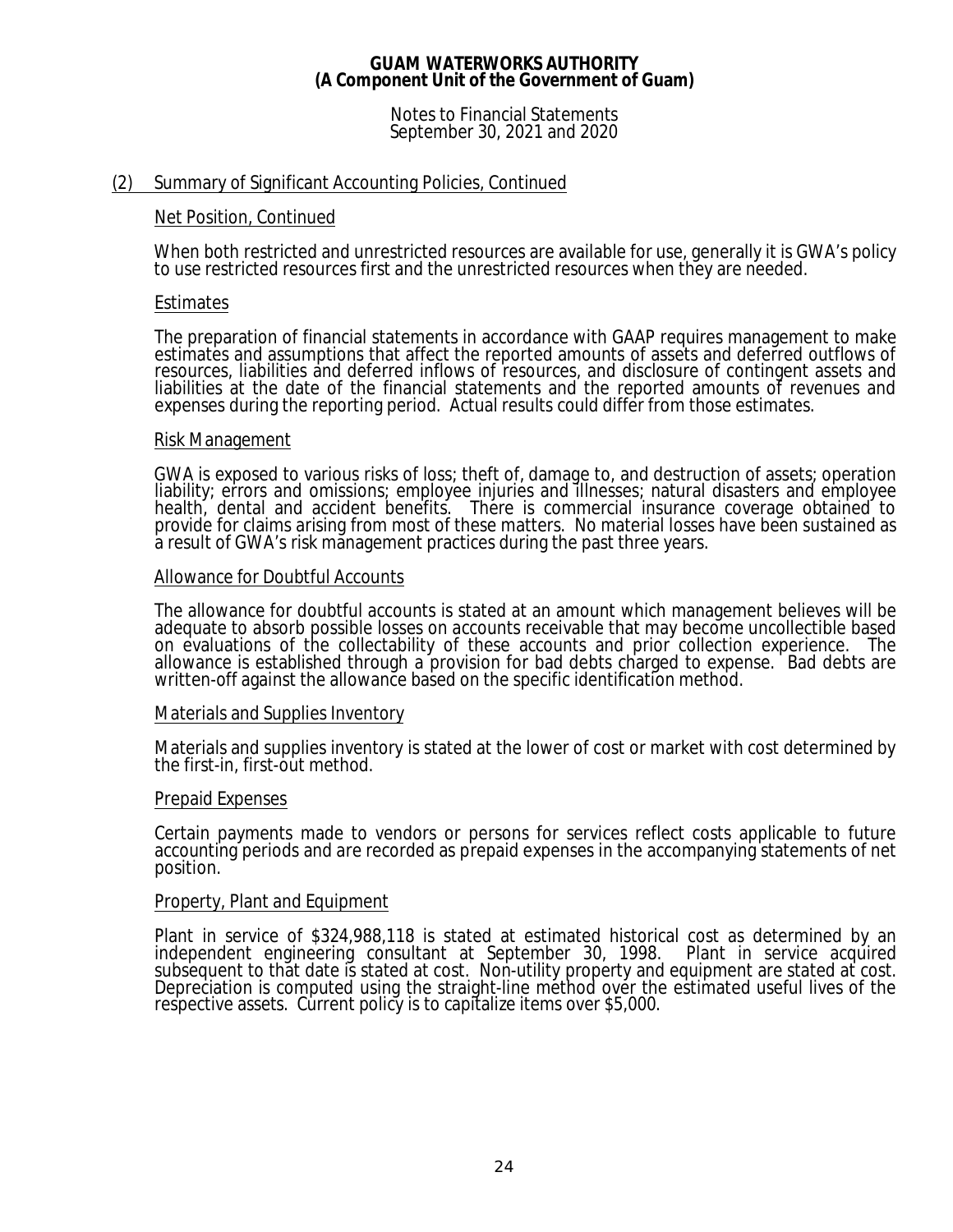Notes to Financial Statements September 30, 2021 and 2020

# (2) Summary of Significant Accounting Policies, Continued

### Noncurrent Restricted Cash and Cash Equivalents

The purpose of noncurrent restricted cash and cash equivalents is for long-term capital improvements and bond related activities.

### Deferred Outflows of Resources

In addition to assets, the statements of net position will sometimes report a separate section for deferred outflows of resources. This separate financial statement element represents a consumption of net position that applies to a future period and so will not be recognized as an outflow of resources (deduction of net position) until then. GWA has determined the loss on defeasance of the 2005, 2010 and 2013 series bonds, regulatory assets, the difference between expected and actual experience with regard to economic or demographic factors in the measurement of the total pension liability, the net difference between projected and actual earnings on pension plan investments, changes of assumptions, pension and OPEB contributions made subsequent to the measurement date, and changes in proportion and difference between GWA pension and OPEB contributions and proportionate share of contributions qualify for reporting in this category.

### Deferred Inflows of Resources

In addition to liabilities, the statements of net position will sometimes report a separate section for deferred inflows of resources. This separate financial statement element represents an acquisition of net position that applies to a future period and so will not be recognized as an inflow of resources (additions to net position) until then. GWA has determined regulatory liabilities, the difference between expected and actual experience with regard to economic or demographic factors in the measurement of the total pension and OPEB liabilities, the net difference between projected and actual earnings on pension plan investments, changes of assumptions, and changes in proportion and differences between GWA pension and OPEB contributions and proportionate share of contributions qualify for reporting in this category.

### Compensated Absences

Vesting annual leave is accrued and reported as an expense and a liability in the period earned. No liability is accrued for non-vesting sick leave benefits. Annual leave expected to be paid out within the next fiscal year is accrued and is included in current liabilities. The maximum accumulation of annual leave convertible to pay upon termination of employment is limited to 320 hours. Pursuant to Public Law 27-106, employees who have accumulated annual leave in excess of three hundred twenty (320) hours as of February 28, 2003, may carry over their excess and shall use the excess amount of leave prior to retirement or termination from service. Any unused leave over 320 hours shall be lost upon retirement.

Public Law 26-86 allows members of the Defined Contribution Retirement System (DCRS) to receive a lump sum payment of one-half of their accumulated sick leave upon retirement. A liability is accrued for estimated sick leave to be paid out to DCRS members upon retirement.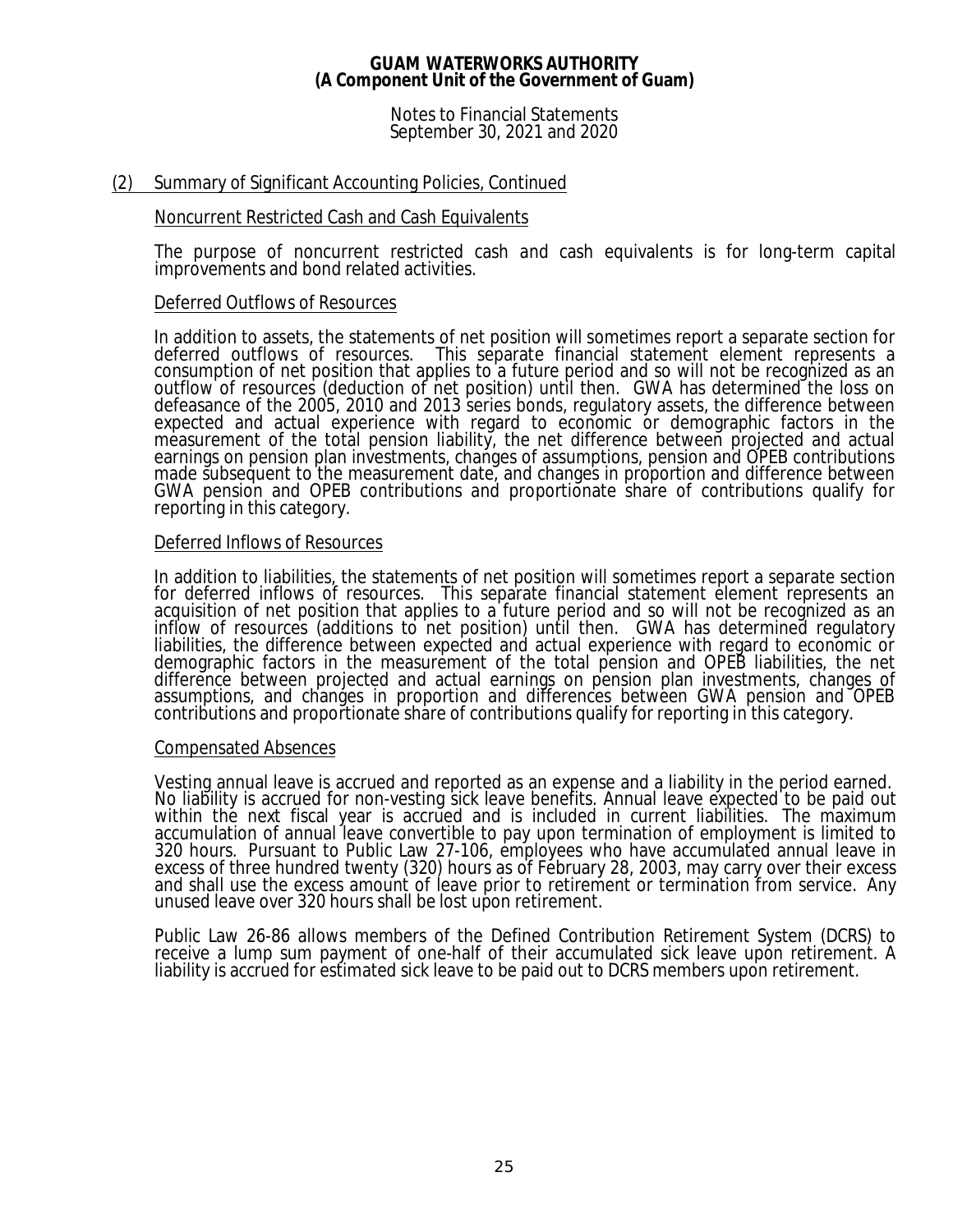### Notes to Financial Statements September 30, 2021 and 2020

## (2) Summary of Significant Accounting Policies, Continued

### Pensions

Pensions are required to be recognized and disclosed using the accrual basis of accounting. GWA recognizes a net pension liability for the defined benefit pension plan in which it participates, which represents GWA's proportionate share of excess total pension liability over the pension plan assets – actuarially calculated – of a single employer defined benefit plan, measured one year prior to fiscal year-end and rolled forward. The total pension liability also includes GWA's proportionate share of the liability for ad hoc cost-of-living adjustments (COLA) and supplemental annuity payments that are anticipated to be made to defined benefit plan members and for anticipated future COLA payments to DCRS members. Changes in the net pension liability during the period are recorded as pension expense, or as deferred inflows of resources or deferred outflows of resources depending on the nature of the change, in the period incurred. Those changes in net pension liability that are recorded as deferred inflows of resources or deferred outflows of resources that arise from changes in actuarial assumptions or other inputs and differences between expected or actual experience are amortized over the weighted average remaining service life of all participants in the qualified pension plan and recorded as a component of pension expense beginning with the period in which they are incurred. Projected earnings on qualified pension plan investments are recognized as a component of pension expense. Differences between projected and actual investment earnings are reported as deferred inflows of resources or deferred outflows of resources and are amortized as a component of pension expense on a closed basis over a five-year period beginning with the period in which the difference occurred.

### Other Postemployment Benefits (OPEB)

OPEB is required to be recognized and disclosed using the accrual basis of accounting. GWA recognizes an OPEB liability for the defined benefit OPEB plan in which it participates, which represents GWA's proportionate share of total OPEB liability - actuarially calculated - of a single employer defined benefit plan, measured one year prior to fiscal year-end and rolled forward. An OPEB trust has not been established, thus the OPEB plan does not presently report OPEB plan fiduciary net position. Instead, the OPEB plan is financed on a substantially "pay-as-you-go" basis.

Changes in the total OPEB liability during the period are recorded as OPEB expense, or as deferred inflows of resources or deferred outflows of resources depending on the nature of the change, in the period incurred. Those changes in total OPEB liability that are recorded as deferred inflows of resources or deferred outflows of resources that arise from changes in actuarial assumptions or other inputs and differences between expected or actual experience are amortized over the weighted average remaining service life of all participants in the qualified OPEB plan and recorded as a component of OPEB expense beginning with the period in which they are incurred.

### Bond Premiums and Discounts

Bond premiums and discounts are amortized using the straight-line method, which approximates the effective yield method, over the life of the related bond issue.

### Contribution in Aid of Construction

Contribution in aid of construction represents contributions received by GWA from consumers for improvement of water services and assets owned by GWA. These amounts are recorded as a deferred inflow of resources net of amortization.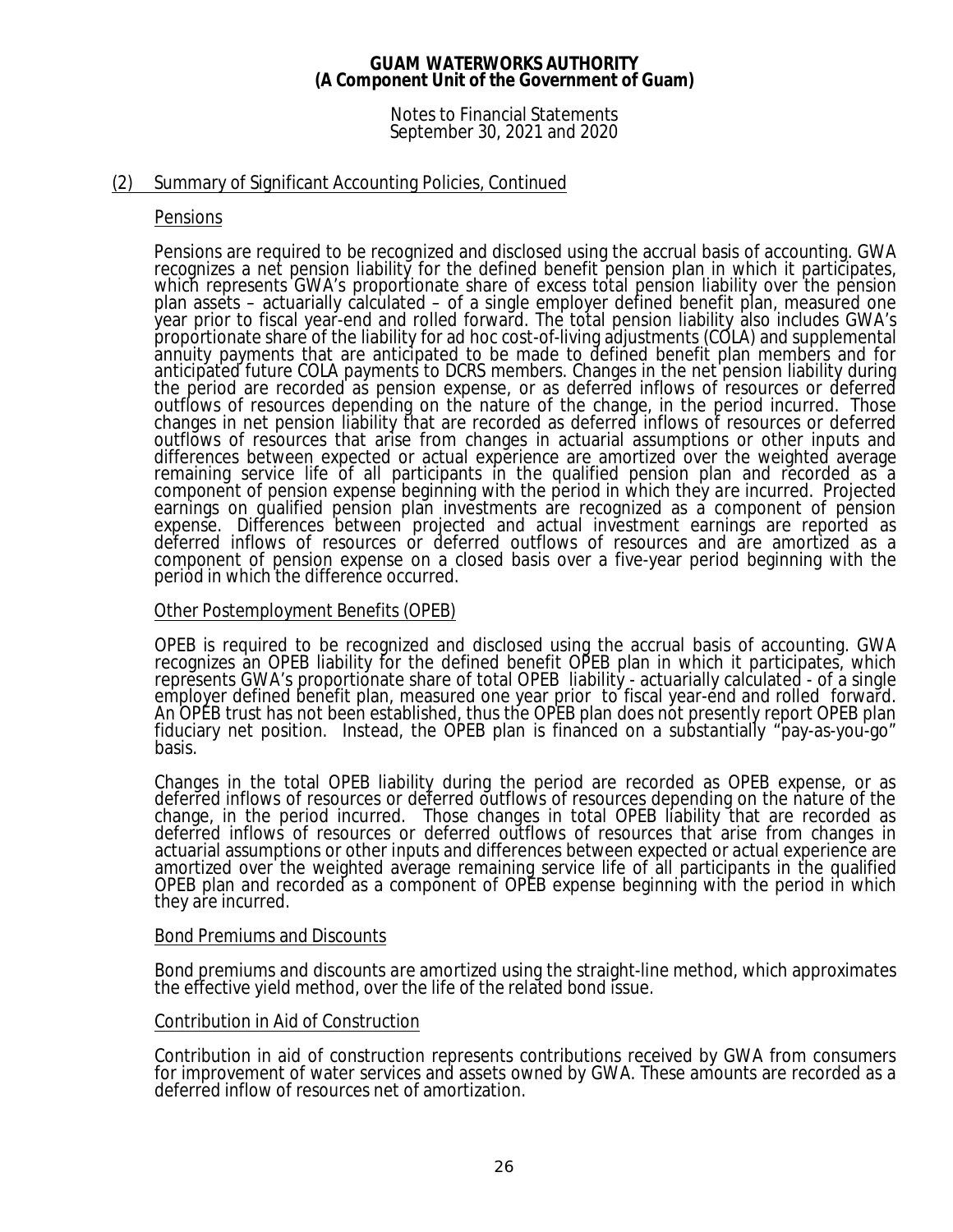Notes to Financial Statements September 30, 2021 and 2020

### (2) Summary of Significant Accounting Policies, Continued

### Revenue Recognition

Customer water meters are read on a cyclical basis throughout a monthly period based on the route schedules of GWA. Revenue is recognized in the period that meters are read. Wastewater treatment is billed at a flat rate of \$27.54 per month for residential accounts and 80% of current water consumption for commercial and government accounts. At the end of each month, unbilled revenues are accrued for each cycle based on the most recent cycle billing. Unbilled receivables at September 30, 2021 and 2020 are \$3,576,525 and \$3,274,961, respectively, and are included as receivables in the accompanying statements of net position.

### Cash and Cash Equivalents

For purposes of the statements of net position and of cash flows, cash and cash equivalents is defined as cash deposits in banks, time certificates of deposit, and short-term investments in U.S. Treasury obligations with initial maturities of three months or less.

### Capitalization of Interest

GWA capitalizes interest on construction in progress based on the weighted average interest rate. During the years ended September 30, 2021 and 2020, interest of \$5,485,464 and \$6,008,368, respectively, was capitalized.

### Capitalized Labor Costs

GWA capitalizes related labor costs incurred on construction in progress. During the years ended September 30, 2021 and 2020, labor costs of \$3,762,154 and \$3,993,301, respectively, were capitalized.

### Operating and Non-Operating Revenue and Expenses

Operating revenues and expenses generally result directly from GWA's ongoing operations. Nonoperating revenues and expenses result from capital and financing activities, costs and related recoveries from natural disasters, and certain other non-recurring income and expenses.

### Grants and Contributions

Grants and contributions consist of government mandated and voluntary nonexchange transactions. Approved capital grants that have not been received approximate \$57,964,580 and \$104,444,135 at September 30, 2021 and 2020, respectively.

### Income Taxes

As an instrumentality of GovGuam, GWA and all property acquired by or for GWA, and all revenues and income therefrom are exempt from taxation by GovGuam or by any political subdivision or public corporation thereof and from all taxes imposed under the authority of the Guam Legislature, or with respect to which the Guam Legislature is authorized to grant exemption.

### Reclassifications

Certain balances in the 2020 presentation have been reclassified to conform to the 2021 presentation.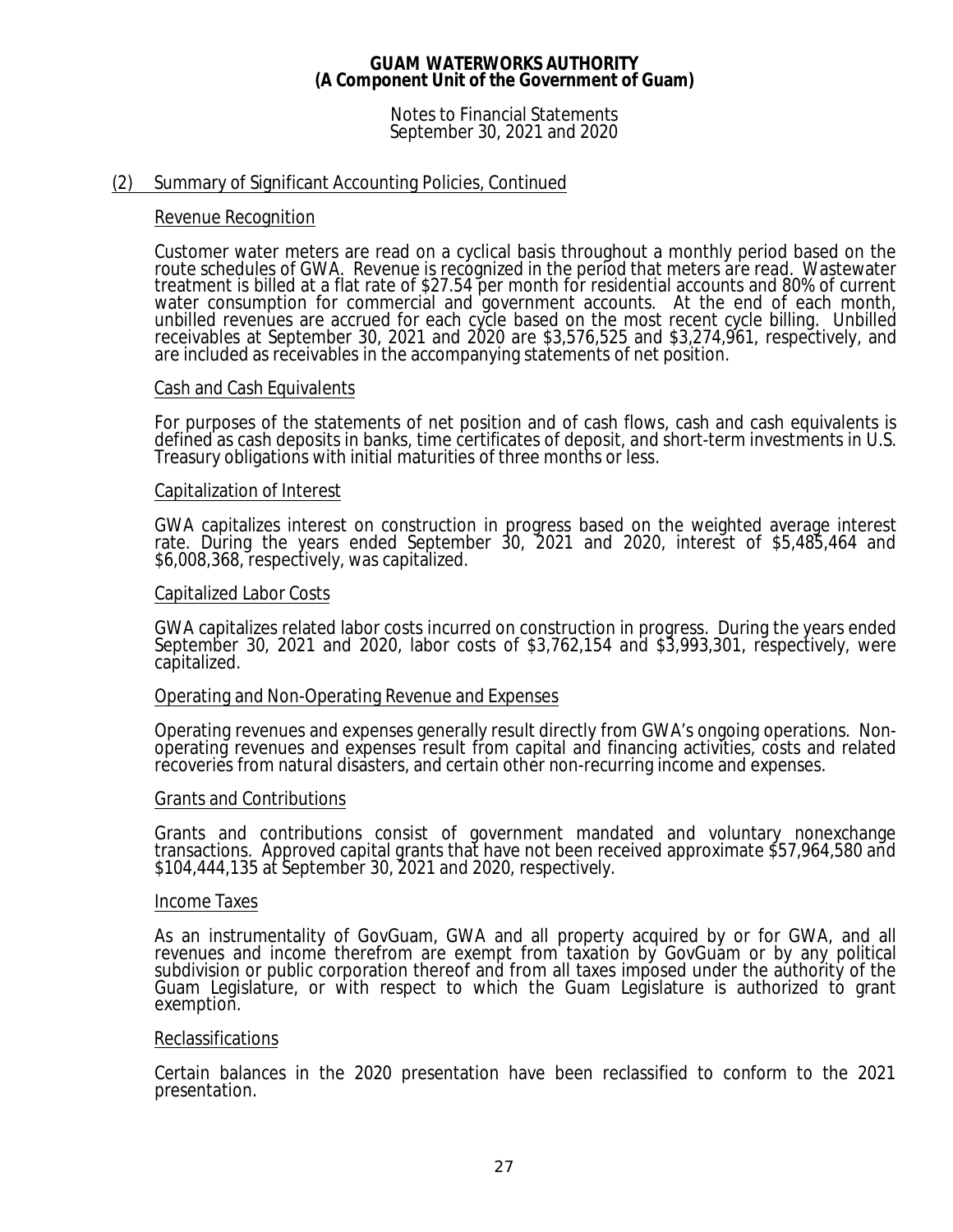Notes to Financial Statements September 30, 2021 and 2020

## (2) Summary of Significant Accounting Policies, Continued

### New Accounting Standards

In 2020, GASB issued Statement No. 95, *Postponement of the Effective Dates of Certain Authoritative Guidance*, which postponed the effective dates of GASB Statement Nos. 84, 89, 90, 91, 92 and 93 by one year and GASB Statement No. 87 by 18 months; however, earlier application of the provisions addressed in GASB Statement No. 95 is encouraged and is permitted to the extent specified in each pronouncement as originally issued. In accordance with GASB Statement No. 95, management has elected to postpone implementation of these statements.

During the year ended September 30, 2021, GWA implemented the following pronouncements:

- · GASB Statement No. 84, *Fiduciary Activities*, which improves guidance regarding the identification of fiduciary activities for accounting and financial reporting purposes and how those activities should be reported.
- · GASB Statement No. 90, *Majority Equity Interests An Amendment of GASB Statements No. 14 and 61*, which improves the consistency and comparability of reporting a government's majority equity interest in a legally separate organization and to improve the relevance of financial statement information for certain component units.
- · GASB Statement No. 93, *Replacement of Interbank Offered Rates*, which establishes accounting and reporting requirements related to the replacement of Interbank Offered Rates such as the London Interbank Offered Rate (LIBOR) for hedging derivative instruments. The provision removing LIBOR as an appropriate benchmark interest rate for the evaluation of the effectiveness of derivative instruments is effective for the year ended September 30, 2022.

The implementation of these statements did not have a material effect on the accompanying financial statements.

In June 2017, GASB issued Statement No. 87, *Leases*. The objective of this Statement is to better meet the information needs of financial statement users by improving accounting and financial reporting for leases by governments. This Statement increases the usefulness of governments' financial statements by requiring recognition of certain lease assets and liabilities for leases that previously were classified as operating leases and as inflows of resources or outflows of resources recognized based on the payment provisions of the contract. Management believes that this statement, upon implementation, will have a material effect on the financial statements. In accordance with GASB Statement No. 95, GASB Statement No. 87 will be effective for fiscal year ending September 30, 2022.

In June 2018, GASB issued Statement No. 89, *Accounting for Interest Cost Incurred Before the End of a Construction Period*. The objectives of this Statement are (1) to enhance the relevance and comparability of information about capital assets and the cost of borrowing for a reporting period and (2) to simplify accounting for interest cost incurred before the end of a construction period. Management believes that this statement, upon implementation, will have a material effect on the financial statements. In accordance with GASB Statement No. 95, GASB Statement No. 89 will be effective for fiscal year ending September 30, 2022.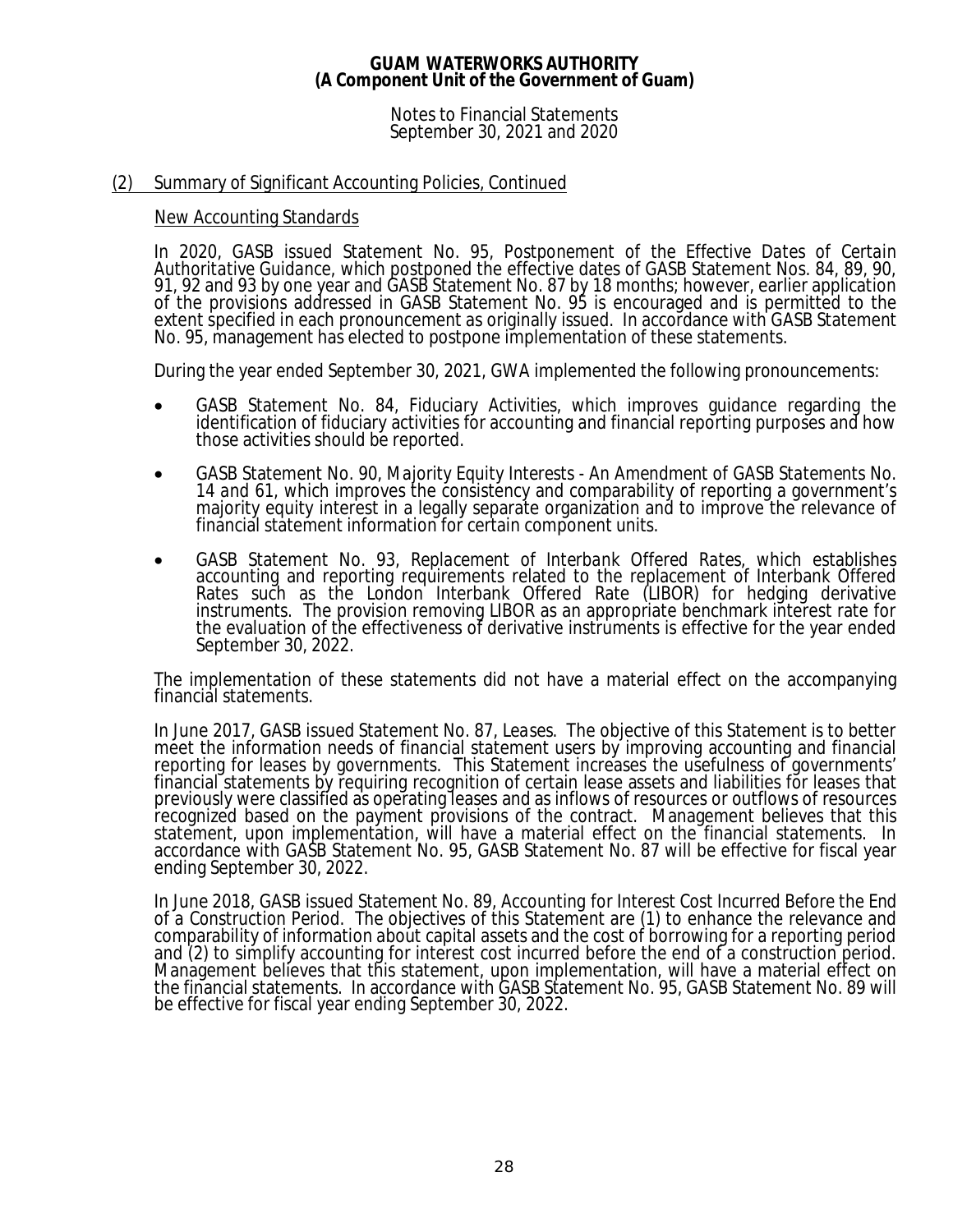### Notes to Financial Statements September 30, 2021 and 2020

# (2) Summary of Significant Accounting Policies, Continued

### New Accounting Standards, Continued

In May 2019, GASB issued Statement No. 91, *Conduit Debt Obligations*. The primary objectives of this Statement are to provide a single method of reporting conduit debt obligations by issuers and eliminate diversity in practice associated with (1) commitments extended by issuers, (2) arrangements associated with conduit debt obligations, and (3) related note disclosures. This Statement achieves those objectives by clarifying the existing definition of a conduit debt obligation; establishing that a conduit debt obligation is not a liability of the issuer; establishing standards for accounting and financial reporting of additional commitments and voluntary commitments extended by issuers and arrangements associated with conduit debt obligations; and improving required note disclosures. Management does not believe that this statement, upon implementation, will have a material effect on the financial statements. In accordance with GASB Statement No. 95, GASB Statement No. 91 will be effective for fiscal year ending September 30, 2023.

In January 2020, GASB issued Statement No. 92, *Omnibus 2020*. The objectives of this Statement are to enhance comparability in accounting and financial reporting and to improve the consistency of authoritative literature by addressing practice issues that have been identified during implementation and application of certain GASB Statements. This Statement addresses a variety of topics and includes specific provisions about the effective date of Statement No. 87, Leases, and Implementation Guide No. 2019-3, Leases, for interim financial reports, the terminology used to refer to derivative instruments and the applicability of certain requirements of Statement No. 84, Fiduciary Activities, to postemployment benefits. Management does not believe that this statement, upon implementation, will have a material effect on the financial statements. The requirements related to the effective date of GASB Statement No. 87 and Implementation Guide 2019-3, reissuance recoveries and terminology used to refer to derivative instruments are effective upon issuance. In accordance with GASB Statement No. 95, the remaining requirements of GASB Statement No. 92 is effective for the fiscal year ending September 30, 2022.

In March 2020, GASB issued Statement No. 94, *Public-Private and Public-Public Partnerships and Availability Payment Arrangements*. The primary objective of this statement is to improve financial reporting by addressing issues related to public-private and public-public partnership arrangements. This statement also provides guidance for accounting and financial reporting for availability payment arrangements. Management does not believe that this statement, upon implementation, will have a material effect on the financial statements. GASB Statement No. 94 will be effective for fiscal year ending September 30, 2023.

In May 2020, GASB issued Statement No. 96, *Subscription-Based Information Technology Arrangements*. This Statement provides guidance on the accounting and financial reporting for subscription-based information technology arrangements (SBITAs) for government end users (governments). This Statement (1) defines a SBITA; (2) establishes that a SBITA results in a rightto-use subscription asset - an intangible asset - and a corresponding subscription liability; (3) provides the capitalization criteria for outlays other than subscription payments, including implementation costs of a SBITA; and (4) requires note disclosures regarding a SBITA. Management does not believe that this statement, upon implementation, will have a material effect on the financial statements. GASB Statement No. 96 will be effective for fiscal year ending September 30, 2023.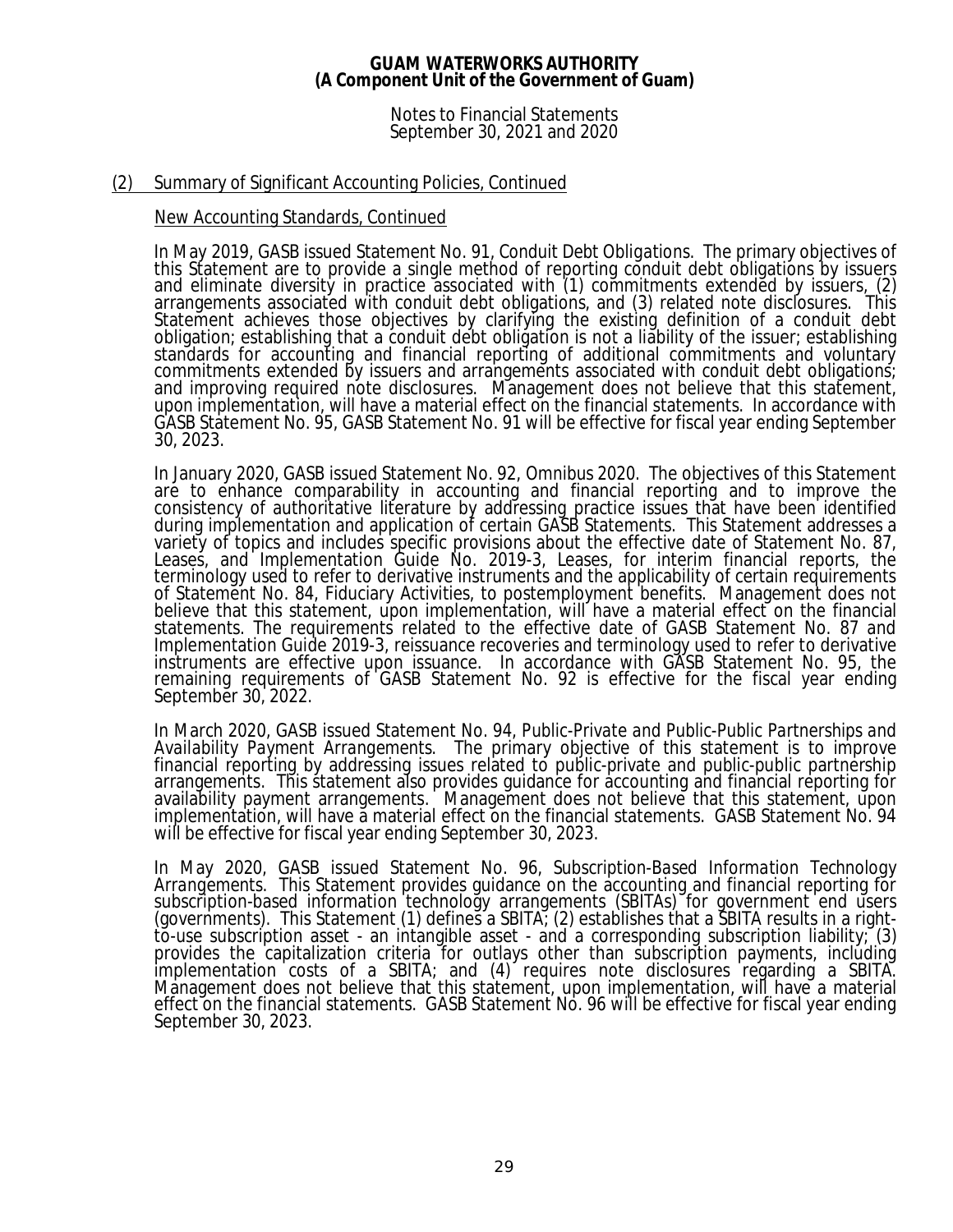### Notes to Financial Statements September 30, 2021 and 2020

# (2) Summary of Significant Accounting Policies, Continued

### New Accounting Standards, Continued

In June 2020, GASB issued Statement No. 97, *Certain Component Unit Criteria, and Accounting and Financial Reporting for Internal Revenue Code Section 457 Deferred Compensation Plans - an amendment of GASB Statements No. 14 and No. 84, and a supersession of GASB Statement No. 32.* The primary objectives of this Statement are to (1) increase consistency and comparability related to the reporting of fiduciary component units in circumstances in which a potential component unit does not have a governing board and the primary government performs the duties that a governing board typically would perform; (2) mitigate costs associated with the reporting of certain defined contribution pension plans, defined contribution other postemployment benefit (OPEB) plans, and employee benefit plans other than pension plans or OPEB plans (other employee benefit plans) as fiduciary component units in fiduciary fund financial statements; and (3) enhance the relevance, consistency, and comparability of the accounting and financial reporting for Internal Revenue Code (IRC) Section 457 deferred compensation plans (Section 457 plans) that meet the definition of a pension plan and for benefits provided through those plans. Management does not believe that this statement, upon implementation, will have a material effect on the financial statements. GASB Statement No. 97 will be effective for fiscal year ending September 30, 2022.

In October 2021, GASB issued Statement No. 98, *The Annual Comprehensive Financial Report*. This Statement establishes the term annual comprehensive financial report and its acronym ACFR. That new term and acronym replace instances of comprehensive annual financial report and its acronym in generally accepted accounting principles for state and local governments. Management does not believe that this statement, upon implementation, will have a material effect on the financial statements. GASB Statement No. 98 will be effective for fiscal year ending September 30, 2022.

### (3) Cash and Cash Equivalents

The bond indenture agreements for the 2010, 2013, 2014, 2016, 2017, 2020A and 2020B series revenue bonds require the establishment of special funds to be held and administered by trustees and by GWA. In addition, proceeds from borrowings to fund capital improvements are maintained by GWA in construction accounts. Funds in these accounts are required by loan agreement or public law to be used to fund capital improvements.

The deposits and investment policies of GWA are governed by 15 GCA 21, *Investments and Deposits*, in conjunction with applicable bond indentures. Authorized investments include obligations issued or guaranteed by the U.S. government or agencies of the U.S. government; bonds, notes or other indebtedness rated in the highest rating by Moody's Investors Service (Moody's) or Standard & Poor's Corporation (S&P); obligations issued by the Federal National Mortgage Association or the Federal Home Loan Mortgage Corporation with remaining maturities of not more than three years; any bonds or other obligations of any state of the U.S. or any agency, instrumentality or local government unit of such state which are rated in the highest rating category of either Moody's or S&P; demand and time deposits in or certificates of deposit or bankers acceptances with U.S. domestic banks which have a rating of their short term certificates of deposit of A-1 or better by S&P and P-1 by Moody's and mature no more than 360 days after purchase; commercial paper which is rating in the highest classification by S&P and Moody's; and money market funds rated AAA or better by S&P.

Custodial credit risk is the risk that in the event of a bank failure, GWA's deposits may not be Such deposits are not covered by depository insurance and are either uncollateralized, collateralized with securities held by the pledging financial institution, or held by the pledging financial institution but not in the depositor-government's name. GWA does not have a deposit policy for custodial credit risk.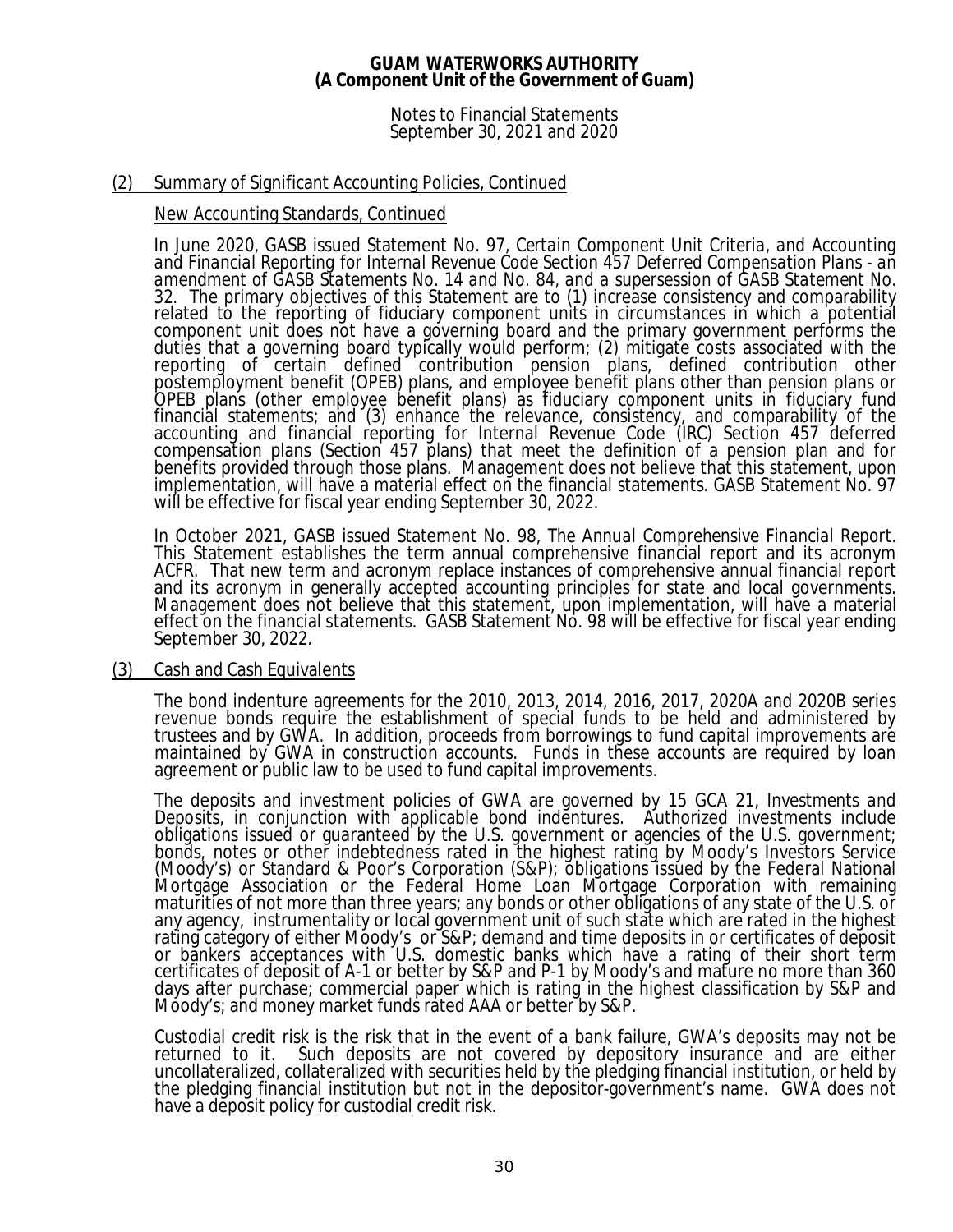Notes to Financial Statements September 30, 2021 and 2020

## (3) Cash and Cash Equivalents, Continued

As of September 30, 2021, and 2020, the carrying amount of GWA's total cash and cash equivalents was \$338,607,774 and \$358,371,950, respectively, and the corresponding bank balances were \$339,210,732 and \$361,182,903, respectively. Of the bank balance amount, \$33,223,476 and \$15,169,905, respectively, is maintained in financial institutions subject to Federal Deposit Insurance Corporation (FDIC) insurance. As of September 30, 2021 and 2020, the remaining amount of \$305,987,256 and \$346,012,998, respectively, represents short-term investments held and administered by GWA's trustees in GWA's name in accordance with various trust agreements and bond indentures. As of September 30, 2021 and 2020, bank deposits in the amount of \$784,351 and \$651,354, respectively, were FDIC insured.

GWA does not require collateralization of its cash deposits; therefore, deposit levels in excess of FDIC insurance coverage are uncollateralized. At September 30, 2021 and 2020, \$32,439,125 and \$14,518,551, respectively, of cash and cash equivalents are subject to custodial credit risk.

Unrestricted cash and cash equivalents at September 30, 2021 and 2020 in the amount of \$25,263,240 and \$25,689,390, respectively, are subject to internally imposed restrictions by the CCU to provide additional liquidity to assist GWA in addressing unforeseen obligations and unexpected short-term cash flow demands and \$9,391,290 and \$11,222,407, respectively, are subject to internally imposed restrictions by the CCU to fund capital expenditures. During the year ended September 30, 2021, GWA, with CCU approval, established the Rate Stabilization Fund to be managed in a manner consistent with the General Indenture. At September 30, 2021, GWA has transferred \$11,400,000 into the Rate Stabilization Fund.

Restricted cash and cash equivalents consist of cash received for specific capital projects and for bond indenture related accounts. The working capital funds are internally imposed restrictions and are not subject to externally imposed stipulations.

The composition of restricted cash and cash equivalents is as follows:

|                                                                                                                                                                                                                                                                         | 2021                                                                                                              | 2020                                                                                                              |
|-------------------------------------------------------------------------------------------------------------------------------------------------------------------------------------------------------------------------------------------------------------------------|-------------------------------------------------------------------------------------------------------------------|-------------------------------------------------------------------------------------------------------------------|
| Current restricted:<br>Sewer Hook-up Revolving Fund<br>Legislative Surcharge Fund<br>Bid Escrow Fund<br><b>Customer Deposit Fund</b><br>Revenue Trust and Revenue Fund<br>System Development Fund<br>Working Cap – Reserved for CAPEX<br>Working Cap - Reserved for O&M | \$<br>61,318<br>352,410<br>905,935<br>2,101,144<br>8,741,680<br>9,762,282<br>6,017,960<br>3,083,482<br>31,026,211 | \$<br>67,809<br>426,924<br>842,331<br>2,063,361<br>8,449,831<br>9,777,401<br>5,361,363<br>3,083,482<br>30,072,502 |
| Noncurrent restricted:<br>2010 Bond Indenture Funds:                                                                                                                                                                                                                    |                                                                                                                   |                                                                                                                   |
| <b>Construction Fund</b><br><b>Bond Reserve Fund</b><br><b>Reserved for Debt Service</b><br>2013 Bond Indenture Funds:                                                                                                                                                  | 4,368,639<br>7,566,460<br>31,558                                                                                  | 6,206,731<br>7,566,460<br>31,556                                                                                  |
| <b>Construction Fund</b><br><b>Bond Reserve Fund</b><br>Reserved for Debt Service                                                                                                                                                                                       | 4,566,711<br>12,031,688<br>1,396,665                                                                              | 8,647,934<br>12,031,688<br>1,810,544                                                                              |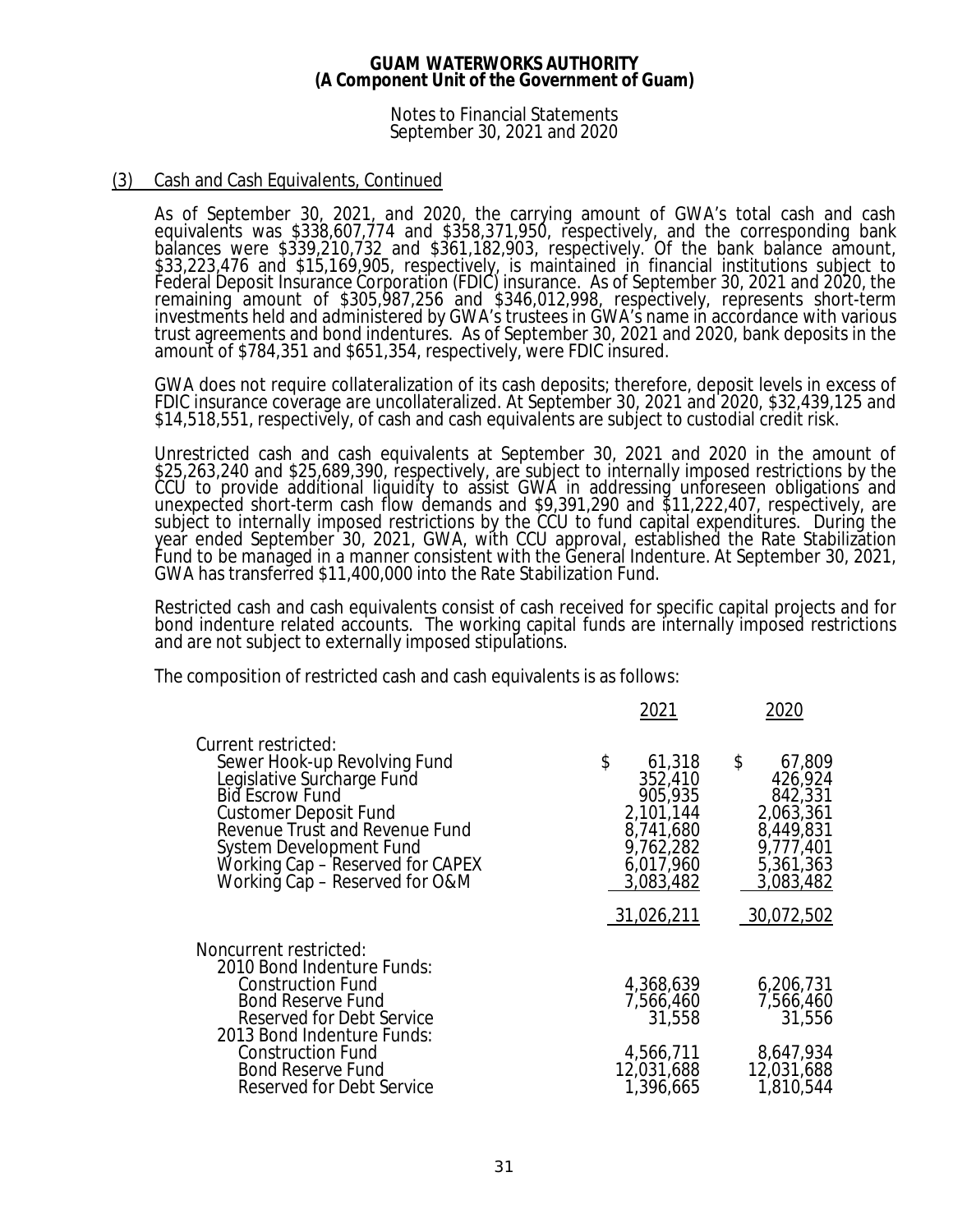### Notes to Financial Statements September 30, 2021 and 2020

# (3) Cash and Cash Equivalents, Continued

|                                                                                        | 2021                    | 2020                    |
|----------------------------------------------------------------------------------------|-------------------------|-------------------------|
| Noncurrent restricted, continued<br>2014 Bond Indenture Funds:                         |                         |                         |
| Operations, Maintenance, Renewal<br>and Replacement Reserve Fund                       | 17,423,213<br>S.        | 17,423,213<br>\$        |
| Construction Fund                                                                      |                         | 219,099                 |
| <b>Bond Reserve Fund</b>                                                               | 7,736,844               | 7,735,395               |
| Reserved for Debt Service<br>2016 Bond Indenture Funds:                                | 1,048,078               | 1,048,374               |
| <b>Construction Fund</b><br><b>Bond Reserve Fund</b>                                   | 56,620,524<br>7,591,999 | 68,518,206<br>7,591,999 |
| Reserved for Debt Service                                                              | 2,816,611               | 2,815,863               |
| 2017 Bond Indenture Funds:<br>Reserved for Debt Service<br>2020A Bond Indenture Funds: | 1,903,114               | 1,902,205               |
| <b>Construction Fund</b>                                                               | 122,317,770             | 123,327,435             |
| <b>Bond Reserve Fund</b>                                                               | 6,659,700               | 6,659,700               |
| <b>Capitalized Interest Fund</b><br>2020B Bond Indenture Funds                         | 5,584,579               | 12,283,634              |
| <b>Bond Reserve Fund</b>                                                               | 1,472,780               |                         |
|                                                                                        | 261,136,933             | 285,820,036             |
| Total restricted cash and cash equivalents                                             | \$ <u>292,163,144</u>   | \$315,892,538           |

# (4) Receivables

Receivables at September 30, 2021 and 2020 are as follows:

|                                                                   | 2021                                    | 2020                                    |
|-------------------------------------------------------------------|-----------------------------------------|-----------------------------------------|
| Customers:<br>Private<br>Government                               | \$16,961,251<br>3,155,615<br>20,116,866 | \$18,376,931<br>2,298,797<br>20,675,728 |
| Federal grants receivable<br><b>Guam Power Authority</b><br>Other | 11,436,000<br>245,844<br>213,720        | 8,168,373<br>257,131<br>628,079         |
|                                                                   | 32,012,430                              | 29,729,311                              |
| Less allowance for doubtful accounts:<br>Private<br>Government    | (7,205,743)<br>(1,379,079)              | (6,958,739)<br>(1,069,119)              |
|                                                                   | (8,584,822)                             | (8,027,858)                             |
|                                                                   | \$23,427,608                            | \$21,701,453                            |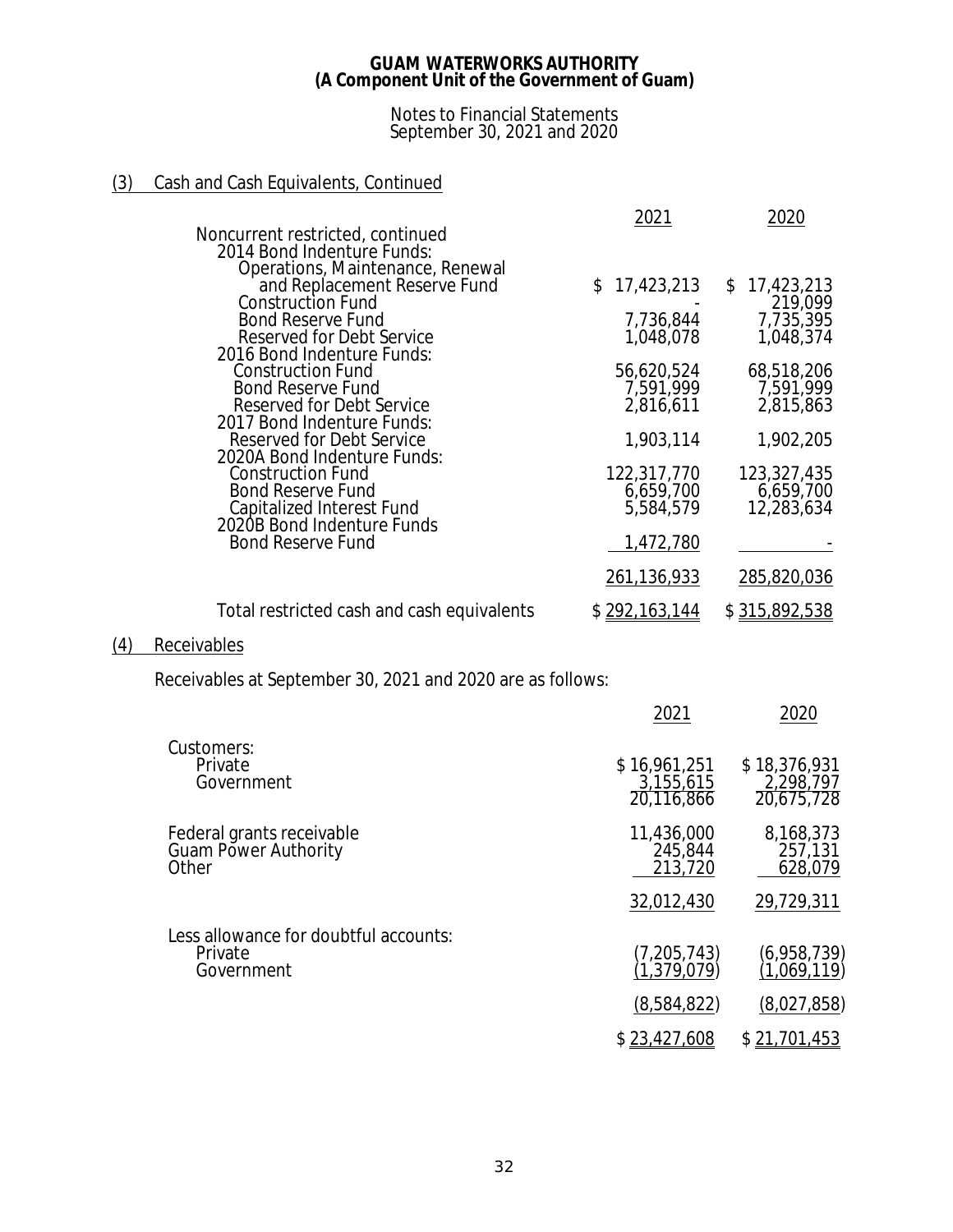Notes to Financial Statements September 30, 2021 and 2020

# (4) Receivables, Continued

During the years ended September 30, 2021 and 2020, GWA has written off \$1,471,105 and \$1,841,105, respectively, of long outstanding receivables against the allowance for doubtful accounts.

Substantially all customer receivables are from individuals, businesses and government agencies located on Guam.

### (5) Property, Plant and Equipment

Capital asset activities for the year ended September 30, 2021 are as follows:

|                                                                         | Estimated<br>Useful<br>Lives in<br>Years | Beginning<br><b>Balance</b><br>October 1,<br>2020 | Transfers<br>and<br>Additions | Transfers<br>and<br>Deletions | Ending<br><b>Balance</b><br>September 30,<br>2021 |
|-------------------------------------------------------------------------|------------------------------------------|---------------------------------------------------|-------------------------------|-------------------------------|---------------------------------------------------|
| Depreciable:<br><b>Utility Plant in Service</b><br>- Water              | 10-50                                    | \$378,498,710                                     | \$<br>40,061,759              | (3,437,185)<br>\$             | \$415,123,284                                     |
| Utility Plant in Service<br>- Wastewater<br><b>General Fixed Assets</b> | 25-50<br>$5-10$                          | 481,549,640<br>25,752,939                         | 32.191.426<br>7,431,422       | (132,758)                     | 513,741,066<br>33,051,603                         |
| <b>Accumulated Depreciation</b>                                         |                                          | 885,801,289<br>(343, 128, 759)                    | 79,684,607<br>(26, 869, 495)  | (3,569,943)<br>2,476,615      | 961,915,953<br>(367, 521, 639)                    |
|                                                                         |                                          | 542,672,530                                       | 52,815,112                    | (1,093,328)                   | 594,394,314                                       |
| Non-depreciable:<br>Land<br><b>Construction Work in Progress</b>        |                                          | 5,240,187<br>150,323,347                          | 96,547,746                    | (79, 281, 963)                | 5,240,187<br>167,589,130                          |
|                                                                         |                                          | \$698,236,064                                     | \$149,362,858                 | \$ (80, 375, 291)             | \$767,223,631                                     |

Capital asset activities for the year ended September 30, 2020 are as follows:

|                                                                         | Estimated<br>Useful<br>Lives in<br>Years | Beginning<br><b>Balance</b><br>October 1.<br>2019 | <b>Transfers</b><br>and<br>Additions | Transfers<br>and<br><b>Deletions</b> | Ending<br>Balance<br>September 30,<br>2020 |
|-------------------------------------------------------------------------|------------------------------------------|---------------------------------------------------|--------------------------------------|--------------------------------------|--------------------------------------------|
| Depreciable:<br><b>Utility Plant in Service</b><br>- Water              | 10-50                                    | \$381,484,623                                     | \$<br>3,957,665                      | \$ (6,943,578)                       | \$378,498,710                              |
| Utility Plant in Service<br>- Wastewater<br><b>General Fixed Assets</b> | 25-50<br>$5-10$                          | 429.896.579<br>23,200,625                         | 51.822.090<br>2.600.014              | (169, 029)<br>(47.700)               | 481,549,640<br>25.752.939                  |
| <b>Accumulated Depreciation</b>                                         |                                          | 834.581.827<br>(321, 561, 403)                    | 58.379.769<br>(25,048,700)           | (7, 160, 307)<br>3,481,344           | 885,801,289<br>(343, 128, 759)             |
|                                                                         |                                          | 513,020,424                                       | 33,331,069                           | (3,678,963)                          | 542,672,530                                |
| Non-depreciable:<br>Land<br><b>Construction Work in Progress</b>        |                                          | 3.914.815<br>100,162,506                          | 1,325,372<br>107,572,972             | (57, 412, 131)                       | 5,240,187<br>150,323,347                   |
|                                                                         |                                          | \$617,097,745                                     | \$142,229,413                        | \$ (61,091,094)                      | \$698,236,064                              |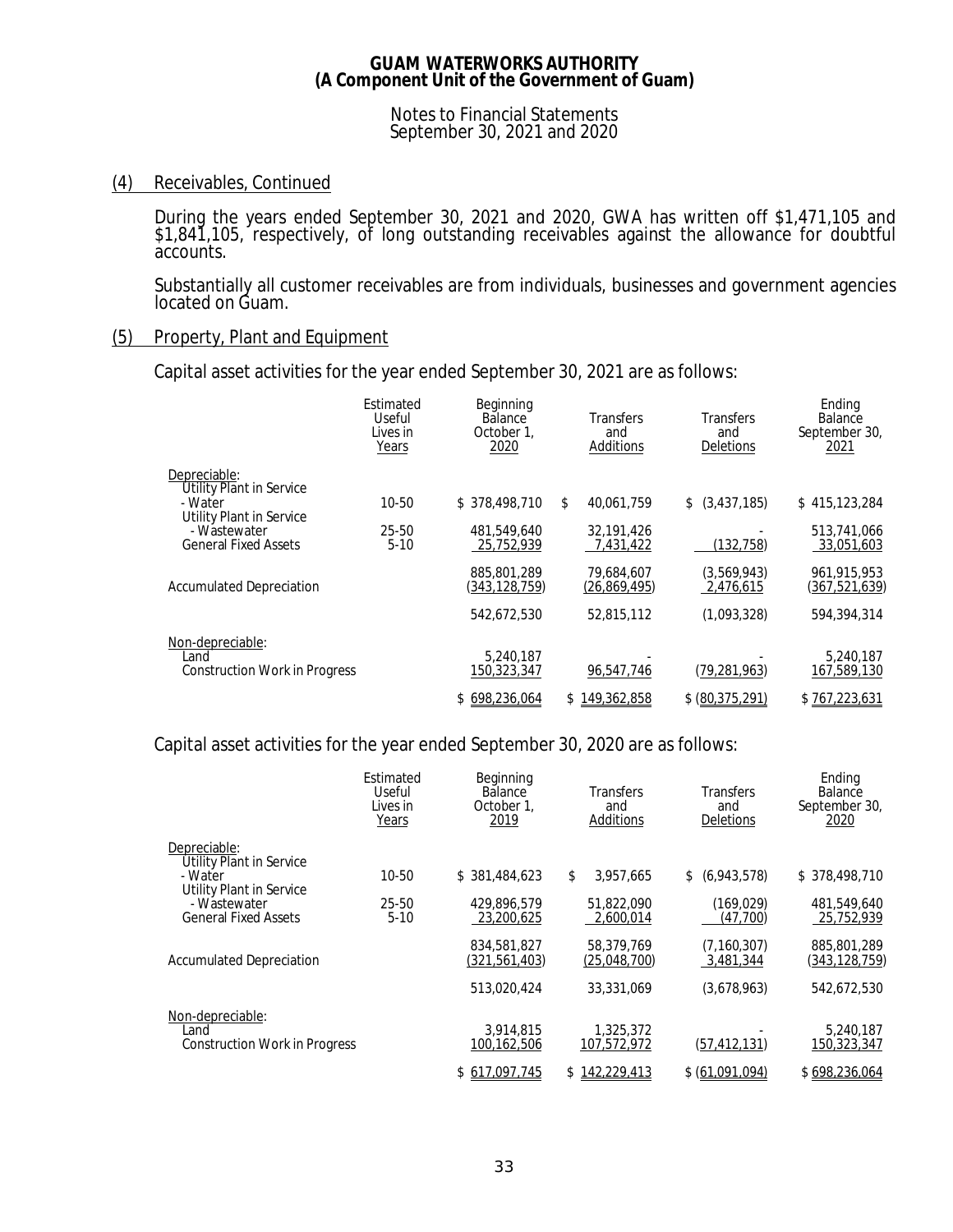### Notes to Financial Statements September 30, 2021 and 2020

# (6) Long-Term Debt

Long-term debt at September 30, 2021 and 2020 is as follows:

|                                                                                                                                                                                                                                                                                                                                                                                                                         | 2021         | 2020         |
|-------------------------------------------------------------------------------------------------------------------------------------------------------------------------------------------------------------------------------------------------------------------------------------------------------------------------------------------------------------------------------------------------------------------------|--------------|--------------|
| Revenue Bonds:                                                                                                                                                                                                                                                                                                                                                                                                          |              |              |
| 2013 Series revenue bonds, interest at 5.25% per<br>annum, payable semiannually in January and July,<br>principal and mandatory sinking fund payments in<br>varying annual installments commencing with a<br>payment of \$2,695,000 in July 2020, increasing to<br>\$4,045,000 in July 2028. On August 26, 2020, these<br>bonds were partially refunded through the issuance<br>of \$166,075,000 2020B refunding bonds. | \$24,500,000 | \$27,340,000 |
| 2014 Series refunding bonds, interest at 5% per<br>annum, payable semiannually in January and July,<br>principal and mandatory sinking fund payments in<br>varying annual installments commencing with a<br>payment of \$2,900,000 in July 2015, maturity date in<br>July 2035.                                                                                                                                         | 64,610,000   | 65,140,000   |
| 2016 Series revenue bonds, interest at 5% per<br>annum, payable semiannually in January and July,<br>principal and mandatory sinking fund payments in<br>varying annual installments commencing with a<br>payment of \$420,000 in July 2020, maturity date in<br>January 2046.                                                                                                                                          | 139,030,000  | 142,890,000  |
| 2017 Series refunding bonds, interest at 5% per<br>annum, payable semiannually in January and July,<br>principal and mandatory sinking fund payments in<br>varying annual installments commencing with a<br>payment of \$55,000 in July 2019, maturity date in<br>July 2040.                                                                                                                                            | 105,325,000  | 107,365,000  |
| 2020A Series revenue bonds, interest at 5% per<br>annum, payable semiannually in January and July,<br>principal and mandatory sinking fund payments in<br>varying annual installments commencing with a<br>payment of \$30,880,000 in July 2047, maturity date<br>in January 2050.                                                                                                                                      | 134,000,000  | 134,000,000  |
| 2020B Series refunding bonds, interest at varying<br>rates from 2.75% to 3.70% per annum, payable<br>semiannually in January and July, principal and<br>mandatory sinking fund payments in varying annual<br>installments commencing with a payment of<br>\$1,260,000 in July 2028, maturity date in July 2043.                                                                                                         | 166,075,000  | 166,075,000  |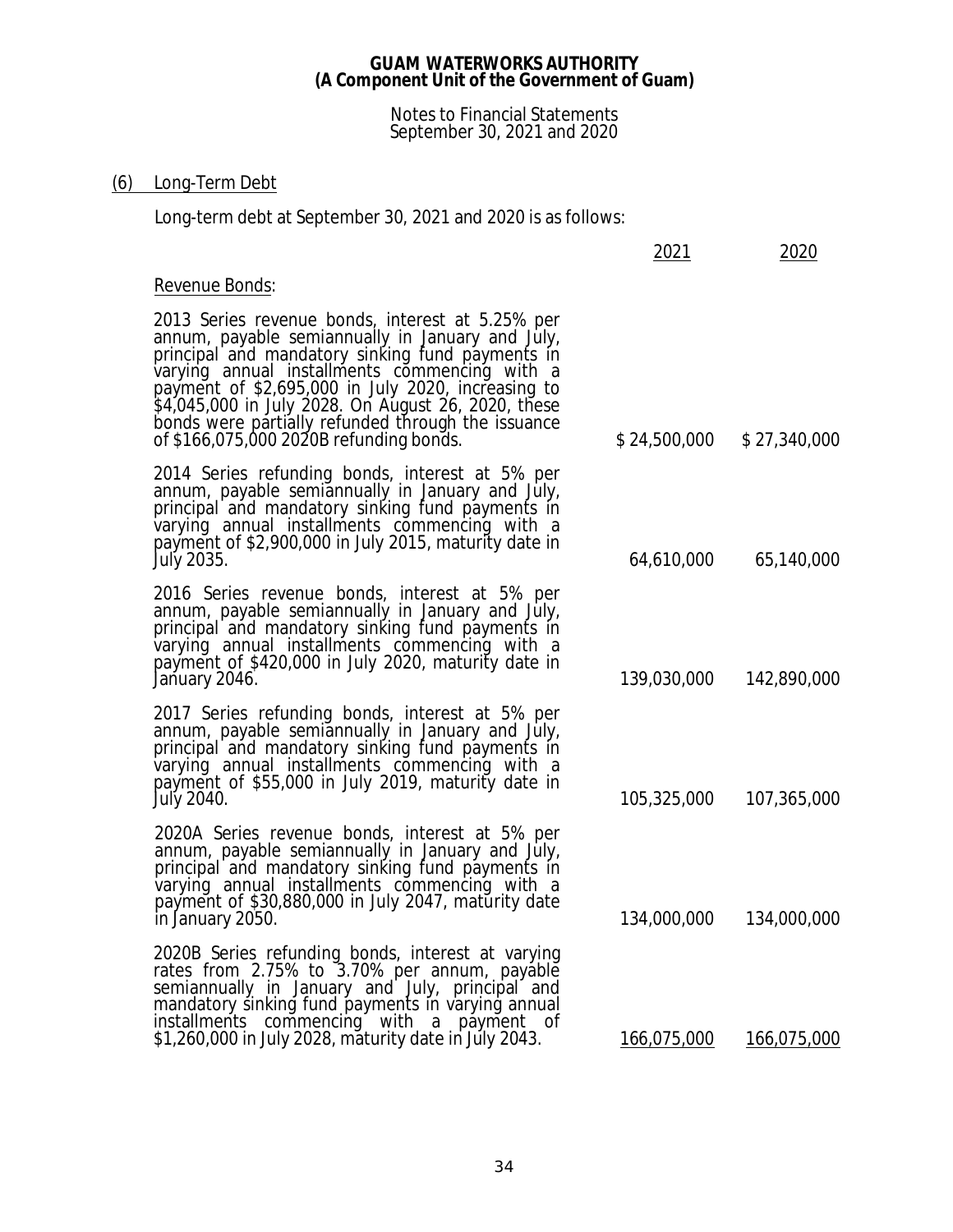Notes to Financial Statements September 30, 2021 and 2020

# (6) Long-Term Debt, Continued

# Revenue Bonds, Continued:

|                                                                                                                                                    | 2021                                                               | 2020                                                               |
|----------------------------------------------------------------------------------------------------------------------------------------------------|--------------------------------------------------------------------|--------------------------------------------------------------------|
| Total revenue bonds payable<br>Less current maturities                                                                                             | 633,540,000<br>(9,745,000)                                         | 642,810,000<br>(9,270,000)                                         |
| Bond premium - 2020A series bonds<br>Bond premium - 2017 series bonds<br>Bond premium – 2016 series bonds<br>Bond premium - 2014 series bonds, net | 623,795,000<br>10,535,666<br>11,554,215<br>14,832,996<br>3,731,458 | 633,540,000<br>10,921,117<br>12,167,713<br>15,440,491<br>4,001,202 |
|                                                                                                                                                    |                                                                    | $$664,449,335$ $$676,070,523$                                      |

Annual debt service requirements to maturity for principal and interest are as follows:

| <u>Year ending September 30,</u>                                                                                                              | Principal                                                                                                                                        | Interest                                                                                                                                             | Total                                                                                                                                               |
|-----------------------------------------------------------------------------------------------------------------------------------------------|--------------------------------------------------------------------------------------------------------------------------------------------------|------------------------------------------------------------------------------------------------------------------------------------------------------|-----------------------------------------------------------------------------------------------------------------------------------------------------|
| 2022<br>2023<br>2024<br>2025<br>2026<br>2027 through 2031<br>2032 through 2036<br>2037 through 2041<br>2042 through 2046<br>2047 through 2050 | 9,745,000<br>\$<br>10,235,000<br>10,760,000<br>11,305,000<br>11,875,000<br>75,815,000<br>96,715,000<br>121,110,000<br>151,980,000<br>134,000,000 | 29,296,402<br>S.<br>28,801,678<br>28,282,065<br>27,735,777<br>27, 161, 815<br>126,315,150<br>107,932,718<br>84, 194, 615<br>55,109,670<br>16,307,500 | 39,041,402<br>\$<br>39,036,678<br>39,042,065<br>39,040,777<br>39,036,815<br>202,130,150<br>204,647,718<br>205,304,615<br>207,089,670<br>150,307,500 |
|                                                                                                                                               | \$633,540,000                                                                                                                                    | \$531,137,390                                                                                                                                        | \$1,164,677,390                                                                                                                                     |

Changes in GWA's long-term debt for the years ended September 30, 2021 and 2020 are as follows:

|                                                                                                                                                                              | Outstanding<br>October 1                                                                           |           |                                                                      | Outstanding<br>September 30,                                                                       |                                                       |
|------------------------------------------------------------------------------------------------------------------------------------------------------------------------------|----------------------------------------------------------------------------------------------------|-----------|----------------------------------------------------------------------|----------------------------------------------------------------------------------------------------|-------------------------------------------------------|
| Revenue Bonds:                                                                                                                                                               | 2020                                                                                               | Increases | Decreases                                                            | 2021                                                                                               | Current                                               |
| 2013 series A bonds<br>2014 series A and B bonds<br>2016 series A bonds<br>2017 series A bonds<br>2020 series A bonds<br>2020 series B bonds<br>Unamortized premium on bonds | 27,340,000<br>65,140,000<br>142,890,000<br>107,365,000<br>134,000,000<br>166.075.000<br>42,530,523 | $\sim$    | (2,840,000)<br>(530,000)<br>(3)860,000<br>(2,040,000)<br>(1.876.188) | 24,500,000<br>64,610,000<br>139,030,000<br>105,325,000<br>134,000,000<br>166.075.000<br>40.654.335 | \$2,990,000<br>555,000<br>4,055,000<br>2,145,000<br>۰ |
|                                                                                                                                                                              | \$685,340,523                                                                                      |           | \$ (11, 146, 188)                                                    | \$674,194,335                                                                                      | \$9,745,000                                           |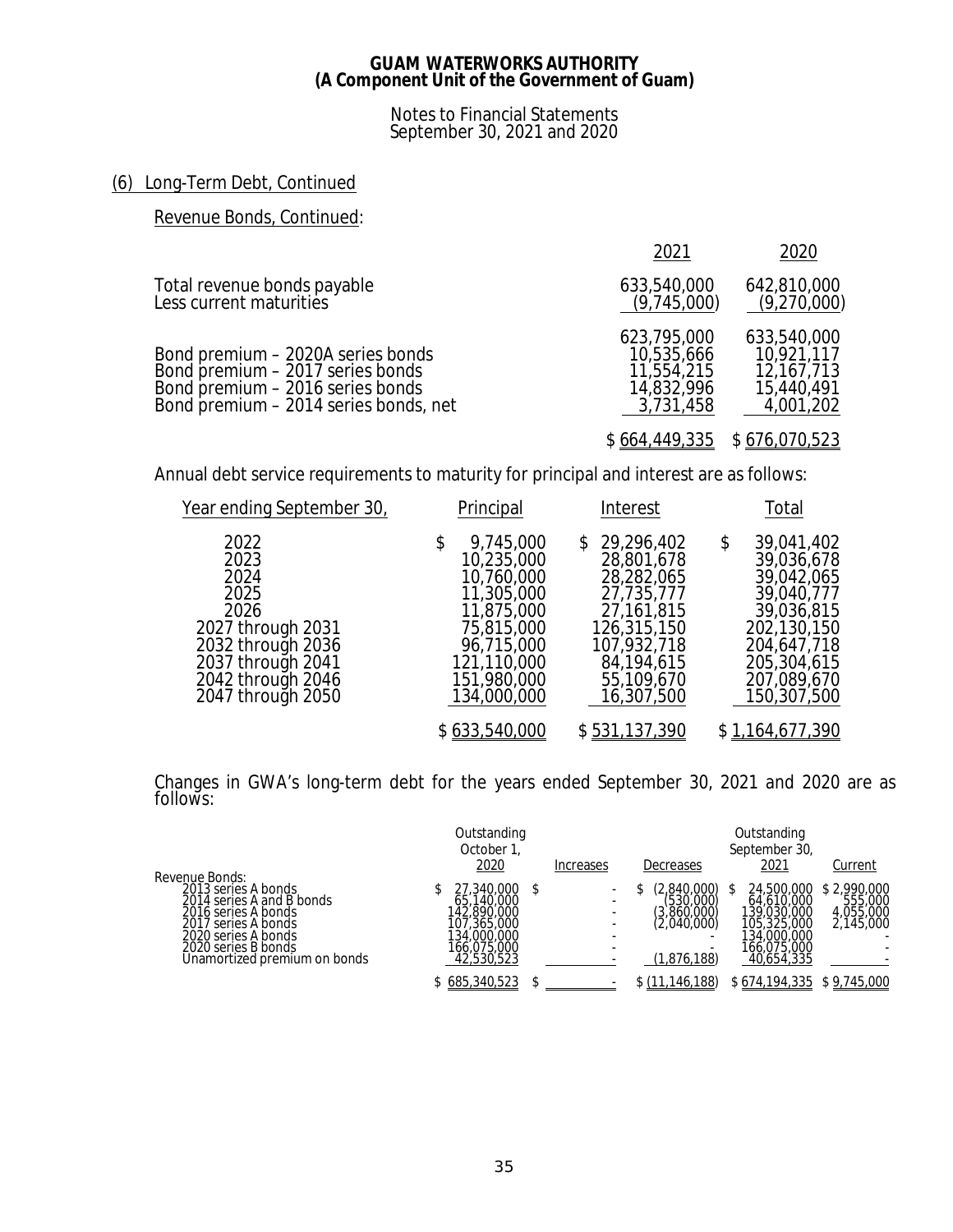### Notes to Financial Statements September 30, 2021 and 2020

# (6) Long-Term Debt, Continued

Revenue Bonds, Continued:

|                                                                                                                                                                                                                            | Outstanding<br>October 1,<br>2019                                                  | Increases                                                | Decreases                                                                 | Outstanding<br>September 30,<br>2020                                                                     | Current                                        |
|----------------------------------------------------------------------------------------------------------------------------------------------------------------------------------------------------------------------------|------------------------------------------------------------------------------------|----------------------------------------------------------|---------------------------------------------------------------------------|----------------------------------------------------------------------------------------------------------|------------------------------------------------|
| Revenue Bonds:<br>2010 series A bonds<br>2013 series A bonds<br>2014 series A and B bonds<br>2016 series A bonds<br>2017 series A bonds<br>2020 series A bonds<br>2020 series B bonds<br>Unamortized premium on bonds, net | 1,895,000<br>172,630,000<br>68,900,000<br>143,310,000<br>107,365,000<br>31,863,590 | \$<br>$\sim$<br>134,000,000<br>166.075.000<br>12,157,669 | (1.895.000)<br>(145, 290, 000)<br>(3,760,000)<br>(420,000)<br>(1,490,736) | ۰.<br>27,340,000<br>65,140,000<br>142,890,000<br>107,365,000<br>134,000,000<br>166,075,000<br>42,530,523 | 2,840,000<br>530,000<br>3,860,000<br>2,040,000 |
| <b>Direct Borrowings:</b><br>Bank loan                                                                                                                                                                                     | 525,963,590<br>2,319,108                                                           | 312,232,669                                              | (152,855,737)<br>(2,319,108)                                              | 685,340,523                                                                                              | 9,270,000                                      |
|                                                                                                                                                                                                                            | \$528,282,698                                                                      | \$312,232,669                                            | \$ (155, 174, 845)                                                        | \$685,340,523                                                                                            | \$9,270,000                                    |

Series 2010, Water and Wastewater System Revenue Bonds, dated November 1, 2010, were issued in the original principal amount of \$118,825,000 to finance various water and wastewater capital improvement projects. Total bond proceeds were \$116,404,591, net of a bond discount of \$2,420,409, with closing costs of \$2,805,108. The bond discount has been deferred and amortized on a straight line basis over the average remaining life of the 2010 bonds. Proceeds of the 2010 series bonds are to be used for the purpose of funding capital improvements of water and wastewater systems, meeting certain requirements of the U.S. Environmental Protection Agency, paying capitalized interest, funding a Bond Reserve Fund deposit, and paying related issuance costs.

Series 2013, Water and Wastewater System Revenue Bonds, dated December 12, 2013, were issued in the original principal amount of \$172,630,000 to finance capital improvement projects in connection with the financing of its 5-year Capital Improvement Plan. A portion of the bond proceeds was used to fund certain bond reserves, pay for capitalized interest and costs in connection with the issue but, for the most part, the proceeds are to be used to fund capital improvements. Total bond proceeds were \$171,097,017, net of a bond discount of \$1,532,983, with closing costs of \$2,961,409. The bond discount has been deferred and amortized on a straight line basis over the average remaining life of the 2013 bonds.

Series 2014, Water and Wastewater System Revenue Bonds, dated August 7, 2014, were issued in the original principal amount of \$85,600,000 to refund all of GWA's outstanding Guam Waterworks Authority Water and Wastewater Revenue Bonds, Series 2005, and to pay costs of issuing the 2014 Bonds. The proceeds for the refunding were transferred to an escrow agent who used the proceeds to purchase U.S. Treasury Securities which are to be held by the escrow agent in an irrevocable trust to pay the redemption price of the 2005 bonds and interest thereon to become due on or prior to July 1, 2015 (redemption date). The advance refunding met the requirements of an in-substance defeasance and the 2005 bonds were removed from the accompanying financial statements. The advance refunding resulted in a loss on defeasance of \$2,468,670 representing the difference between the reacquisition price and the carrying amount of the 2005 bonds. Although the advance refunding resulted in the recognition of an accounting loss, GWA in effect reduced its aggregate debt service payments by \$13,873,732 over twenty years and obtained an economic gain (difference between the present values of the old debt and the new debt service payments) of \$8,352,503. The unamortized balance of the deferred loss on refunding of the 2005 Series bonds as of September 30, 2021 and 2020 totals \$1,162,480 and \$1,287,433, respectively. Total bond proceeds were \$92,533,037, and included a bond premium of \$5,648,970 and funds from deposit in 2005 Bond Fund and Bond Reserve Fund of \$1,284,068, with closing costs of \$1,536,177. The bond premium has been deferred and amortized on a straight line basis over the average remaining life of the 2014 bonds.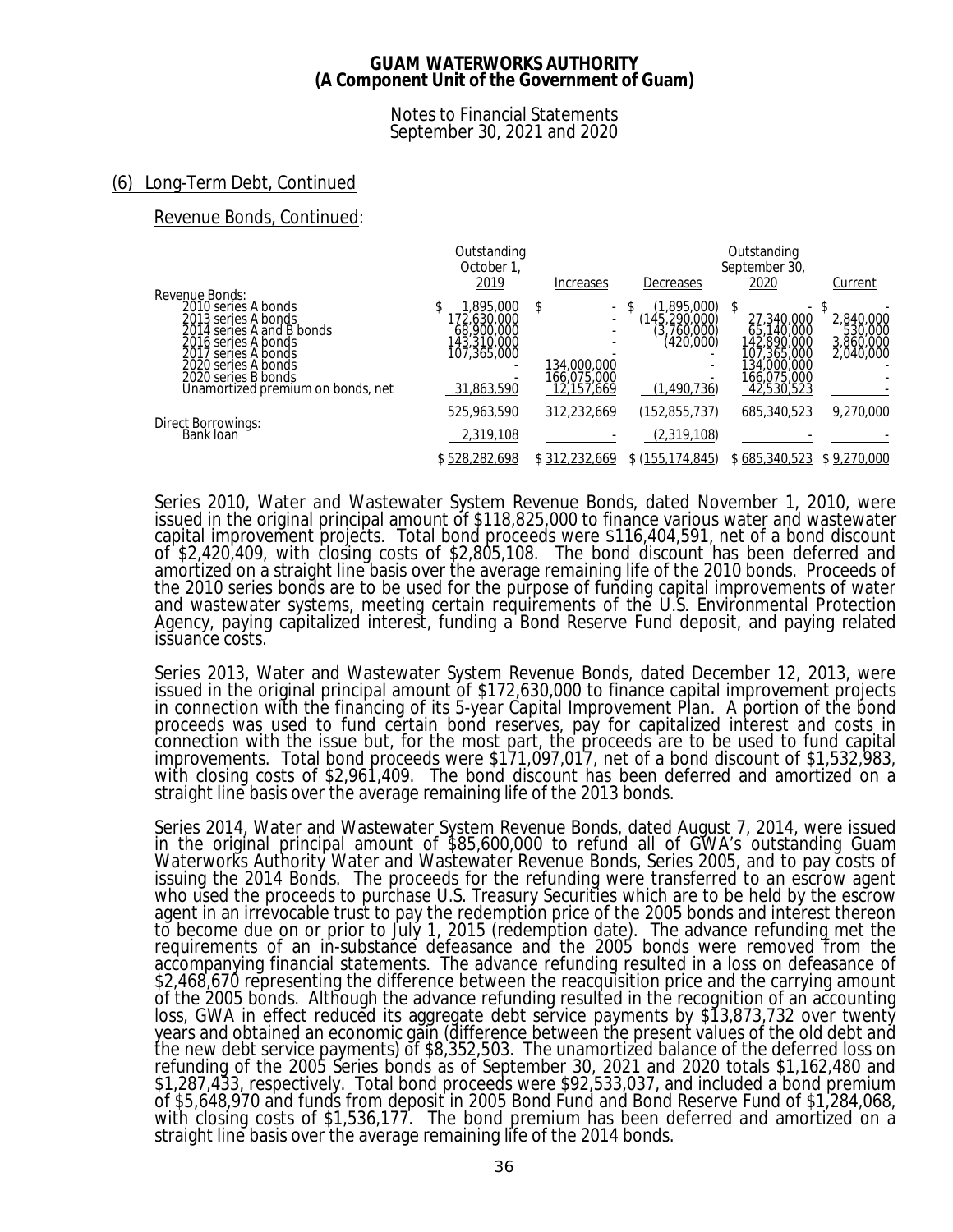Notes to Financial Statements September 30, 2021 and 2020

### (6) Long-Term Debt, Continued

### Revenue Bonds, Continued:

Series 2016, Water and Wastewater System Revenue Bonds, dated February 9, 2016, were issued in the original principal amount of \$143,310,000 to finance capital improvement projects in connection with the financing of its 5-year Capital Improvement Plan. A portion of the bond proceeds was used to fund certain bond reserves, pay for capitalized interest and costs in connection with the issue but, for the most part, the proceeds are to be used to fund capital improvements. Total bond proceeds were \$161,534,842, including a bond premium of \$18,224,842, with closing costs of \$2,467,854. The bond premium has been deferred and amortized on a straight line basis over the average remaining life of the 2016 bonds.

Series 2017, Water and Wastewater System Revenue Bonds, dated December 13, 2017, were issued in the original principal amount of \$107,660,000 to refund a portion of the outstanding Series 2010 bonds. The proceeds for the refunding were transferred to an escrow agent who used the proceeds to purchase U.S. Treasury Securities which are to be held by the escrow agent in an irrevocable trust to pay the redemption price of the 2010 bonds and interest thereon to become due on or prior to July 1, 2019 (redemption date). The advance refunding met the requirements of an in-substance defeasance and the 2010 bonds were removed from the accompanying financial statements. The advance refunding resulted in a loss on defeasance of \$11,791,115 representing the difference between the reacquisition price and the carrying amount of the 2010 bonds. Although the advance refunding resulted in the recognition of an accounting loss, GWA in effect reduced its aggregate debt service payments by \$14,870,141 over twenty-three years and obtained an economic gain (difference between the present values of the old debt and the new debt service payments) of \$10,438,103. The unamortized balance of the deferred loss on refunding of the 2010 Series bonds as of September 30, 2021 and 2020 totals \$9,163,847 and \$9,861,241, respectively. Total bond proceeds were \$122,155,917 and included a bond premium of \$13,854,833 and funds from deposit in 2010 Bond Fund and Bond Reserve Fund of \$2,532,528, with closing costs of \$1,775,257. The bond premium has been deferred and amortized on a straight line basis over the average remaining life of the 2017 bonds.

Series 2020A, Water and Wastewater System Revenue Bonds, dated June 4, 2020, were issued in the original principal amount of \$134,000,000 to finance capital improvement projects in connection with the financing of its 5-year Capital Improvement Plan. A portion of the bond proceeds was used to fund certain bond reserves, pay for capitalized interest and costs in connection with the issue but, for the most part, the proceeds are to be used to fund capital improvements. Total bond proceeds were \$145,017,480, including a bond premium of \$11,017,480, with closing costs of \$2,218,134. The bond premium has been deferred and amortized on a straight line basis over the average remaining life of the 2020A bonds.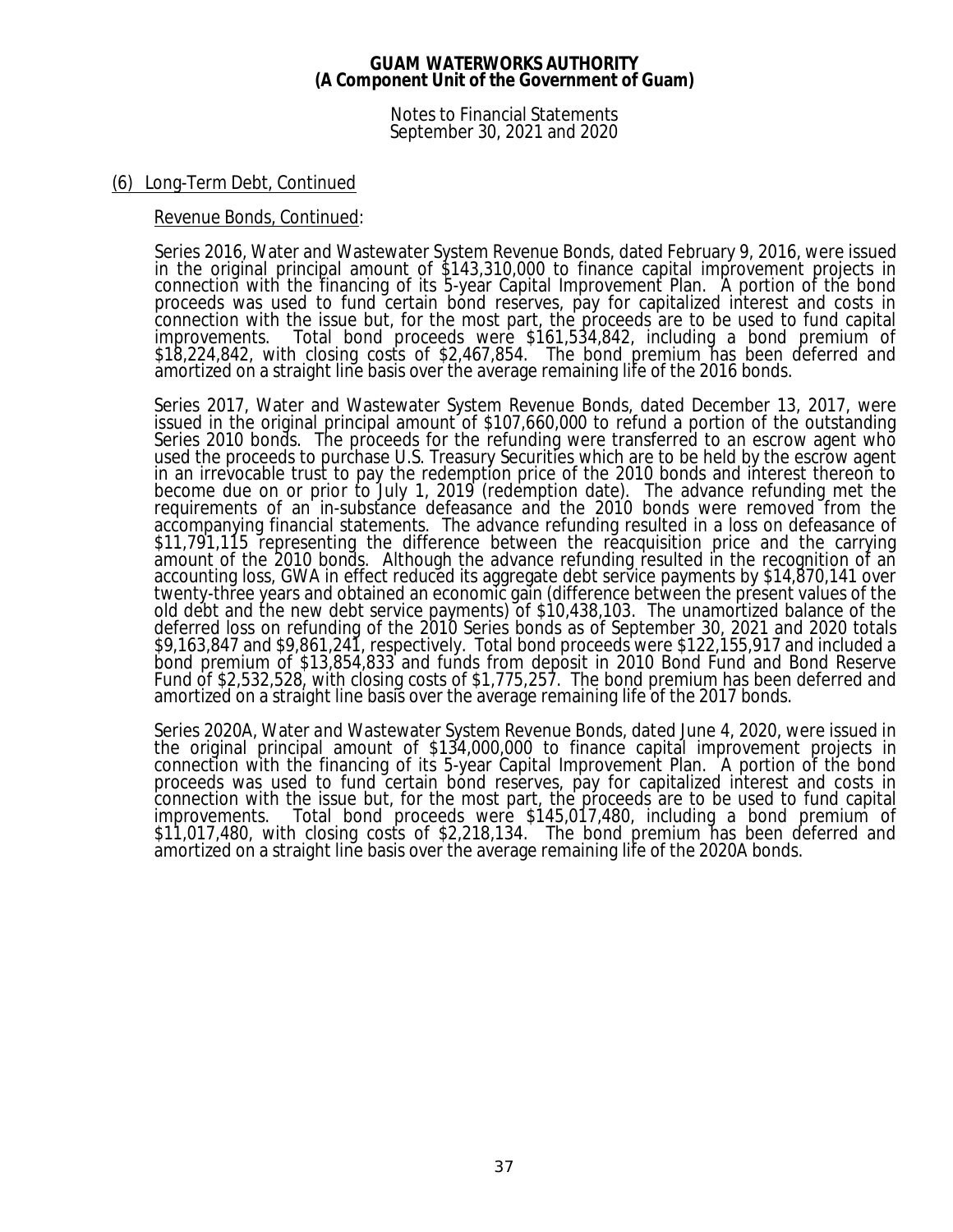Notes to Financial Statements September 30, 2021 and 2020

## (6) Long-Term Debt, Continued

## Revenue Bonds, Continued:

Series 2020B, Water and Wastewater System Revenue Bonds, dated August 26, 2020, were issued in the original principal amount of \$166,075,000 to refund a portion of the outstanding Series 2013 bonds. The proceeds for the refunding were transferred to an escrow agent who used the proceeds to purchase U.S. Treasury Securities which are to be held by the escrow agent in an irrevocable trust to pay the redemption price of the 2013 bonds and interest thereon to become due on or prior to July 1, 2023 (redemption date). The advance refunding met the requirements of an in-substance defeasance and the 2013 bonds were removed from the accompanying financial statements. The advance refunding resulted in a loss on defeasance of \$22,348,953 representing the difference between the reacquisition price and the carrying amount of the 2013 bonds. Although the advance refunding resulted in the recognition of an accounting loss, GWA in effect reduced its aggregate debt service payments by \$13,533,562 over twenty-three years and obtained an economic gain (difference between the present values of the old debt and the new debt service payments) of \$11,931,575. The unamortized balance of the deferred loss on refunding of the 2013 Series bonds as of September 30, 2021 and 2020 totals \$20,960,310 and \$22,203,128, respectively. Total bond proceeds were \$167,376,076, and included funds from deposit in 2013 Bond Fund and Bond Reserve Fund of \$1,301,076, with closing costs of \$2,124,298.

### Pledged Revenues

The 2010, 2013, 2014, 2016, 2017, 2020A and 2020B Series Bonds are limited obligations of GWA and are payable solely from, and secured solely by a lien on and pledge of, GWA system revenues (excluding legislative surcharges and system development charges) to secure the payment of principal and interest on the Bonds. As of September 30, 2021, total principal and interest remaining on these bonds is \$1,164,677,390 payable through January 2050. For the years ended September 30, 2021 and 2020, debt service paid on these bonds was \$38,137,017 and \$40,875,188, respectively, and total pledged GWA system revenues were \$96,622,048 and \$100,787,341, respectively.

### Prior-Year Defeasance of Debt

In prior years, GWA defeased certain revenue bonds by placing the proceeds of new bonds in an irrevocable trust to provide for all future debt service payouts on the old bonds. Accordingly, the trust account assets and the liabilities for the defeased bonds are not included in GWA's financial statements. At September 30, 2021 and 2020, bonds outstanding of \$142,595,000, are considered defeased, which represents a portion of the Series 2013 bonds.

### Bond Covenants

The General Indenture, dated December 1, 2005, as updated by supplemental indentures, sets forth the establishment of accounts, the application of revenues, and certain other covenants to ensure proper operation and maintenance of the water and wastewater system and payment of debt service. Management believes GWA was in compliance with all bond covenants as of and for the years ended September 30, 2021 and 2020. The primary requirements of the General Indenture are summarized below:

Rate Covenant - GWA has covenanted to at all times fix, prescribe and collect rates, fees and charges in connection with the services furnished by the water and wastewater system which will be sufficient to yield the sum of net revenues during each fiscal year equal to at least 125% of the annual debt service for such fiscal year. Net revenues are defined generally as all GWA system revenues (excluding legislative surcharges, system development charges and Federal grants) less operating and maintenance expenses (excluding depreciation and amortization charges and certain extraordinary, nonrecurring expenses).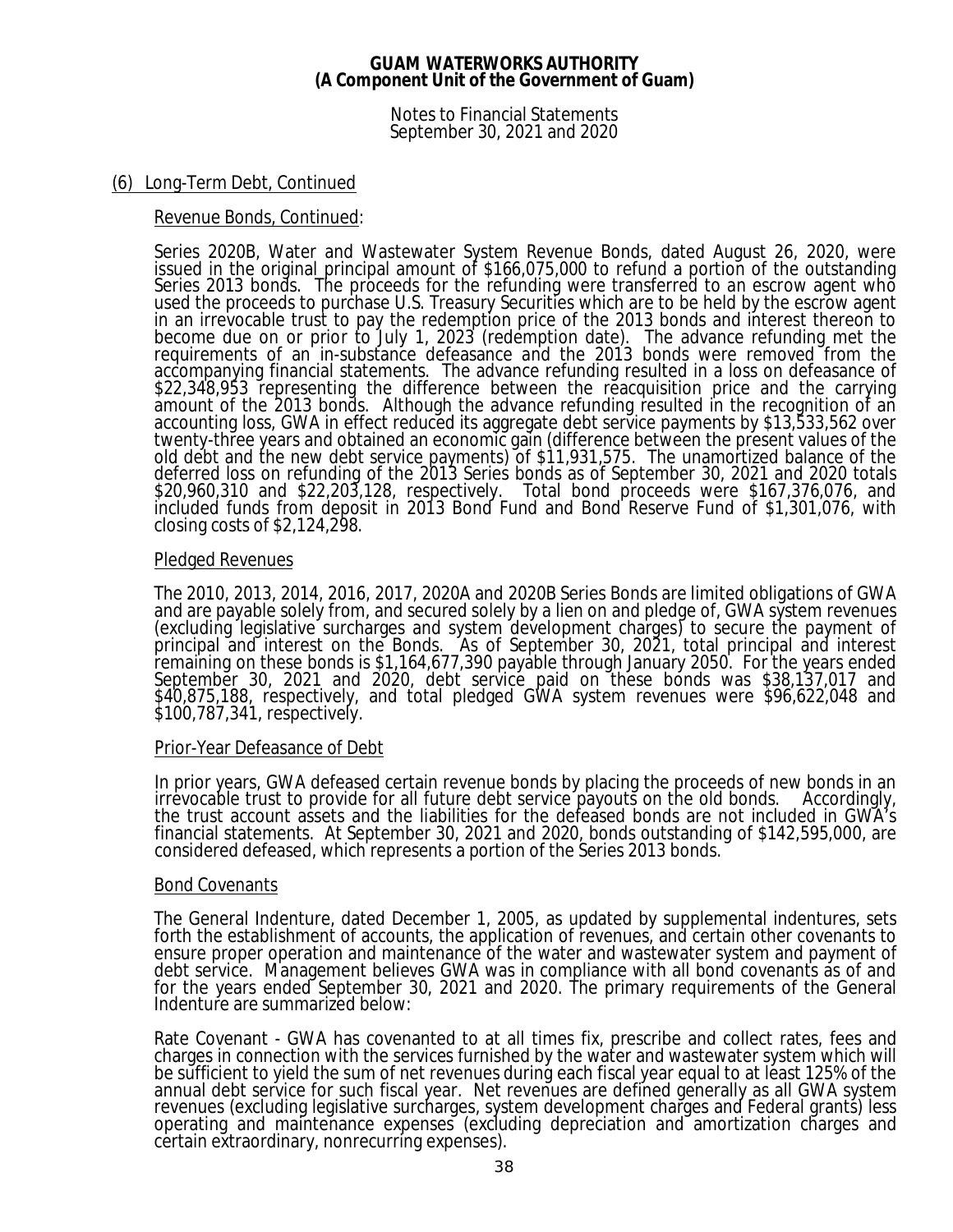Notes to Financial Statements September 30, 2021 and 2020

### (6) Long-Term Debt, Continued

### Bond Covenants, Continued

Operation and Maintenance Funds - the General Indenture creates an Operation and Maintenance Fund, available for working capital purposes, and the Operation, Maintenance, Renewal and Replacement Reserve Fund, available for emergency renewals, replacements and other contingency items. With respect to the Operation and Maintenance Fund, GWA must maintain a balance in such account equal to the amount of operation and maintenance expenses budgeted by GWA to be paid from revenues during the next succeeding calendar month. With respect to the Operation, Maintenance, Renewal and Replacement Reserve Fund, GWA must maintain a balance in such account equal to one-fourth of the budgeted sum for the then current fiscal year.

Debt Service Fund - the General Indenture creates a Debt Service Fund available for the purpose of: (1) paying interest on bonds as it shall become due and payable; (2) paying the principal of Serial Bonds when due and payable; (3) purchasing or redeeming or paying at maturity Term Bonds; (4) paying Parity Payment Agreement Payments due and payable; and (5) paying Credit Agreement Reimbursement Payments due and payable. As of September 30, 2021 and 2020, GWA is not currently a party to any Parity Payment Agreements.

Bond Reserve Fund - the General Indenture created a Bond Reserve Fund available for the purpose of paying debt service on Bonds (including Payment Agreement Payments) in the event of a deficiency in the Debt Service Fund. GWA is required to maintain an amount within the Bond Reserve Fund equal to the maximum annual debt service for the then current or future fiscal year on all outstanding bonds.

Events of default with finance related consequences - the General Indenture specifies a number of Events of Default and related remedies. In the event that the amount in any Fund or Account is insufficient for the purposes for which such Fund or Account was established, the Trustee shall transfer such amount as is necessary to satisfy such deficiency. If after making all such transfers, the amount in the Debt Service Fund is insufficient, the Trustee shall promptly issue a notice of default to Bondholders.

Acceleration - the remedies granted to the Trustee and the Bondholders under the General Indenture do not include any right to accelerate the payment of the outstanding bonds. The Trustee is authorized to take certain actions upon the occurrence of an event of default, including proceedings to enforce the rights of Bondholders as outlined in the General Indenture.

### (7) Change in Other Long-Term Liabilities

Changes in GWA's other long-term liabilities for the years ended September 30, 2021 and 2020 are as follows:

|                                                                                               | Outstanding<br>October 1,                       |                                              |                                            | Outstanding<br>September 30,                     |         |
|-----------------------------------------------------------------------------------------------|-------------------------------------------------|----------------------------------------------|--------------------------------------------|--------------------------------------------------|---------|
| Other:                                                                                        | 2020                                            | <b>Increases</b>                             | Decreases                                  | 2021                                             | Current |
| Employee annual leave<br>DCRS sick leave liability<br>Net pension liability<br>OPEB liability | .795.309<br>226.702<br>54,387,676<br>84,163,331 | 987.014<br>12,506<br>1,977,103<br>22,270,563 | (936.385)<br>$\overline{\phantom{a}}$<br>- | ,845,938<br>339.208<br>56,364,779<br>106,433,894 | 660.125 |
|                                                                                               | \$141,573,018                                   | <u>\$25,347,186</u>                          | (936,385)                                  | \$165,983,819                                    | 660,125 |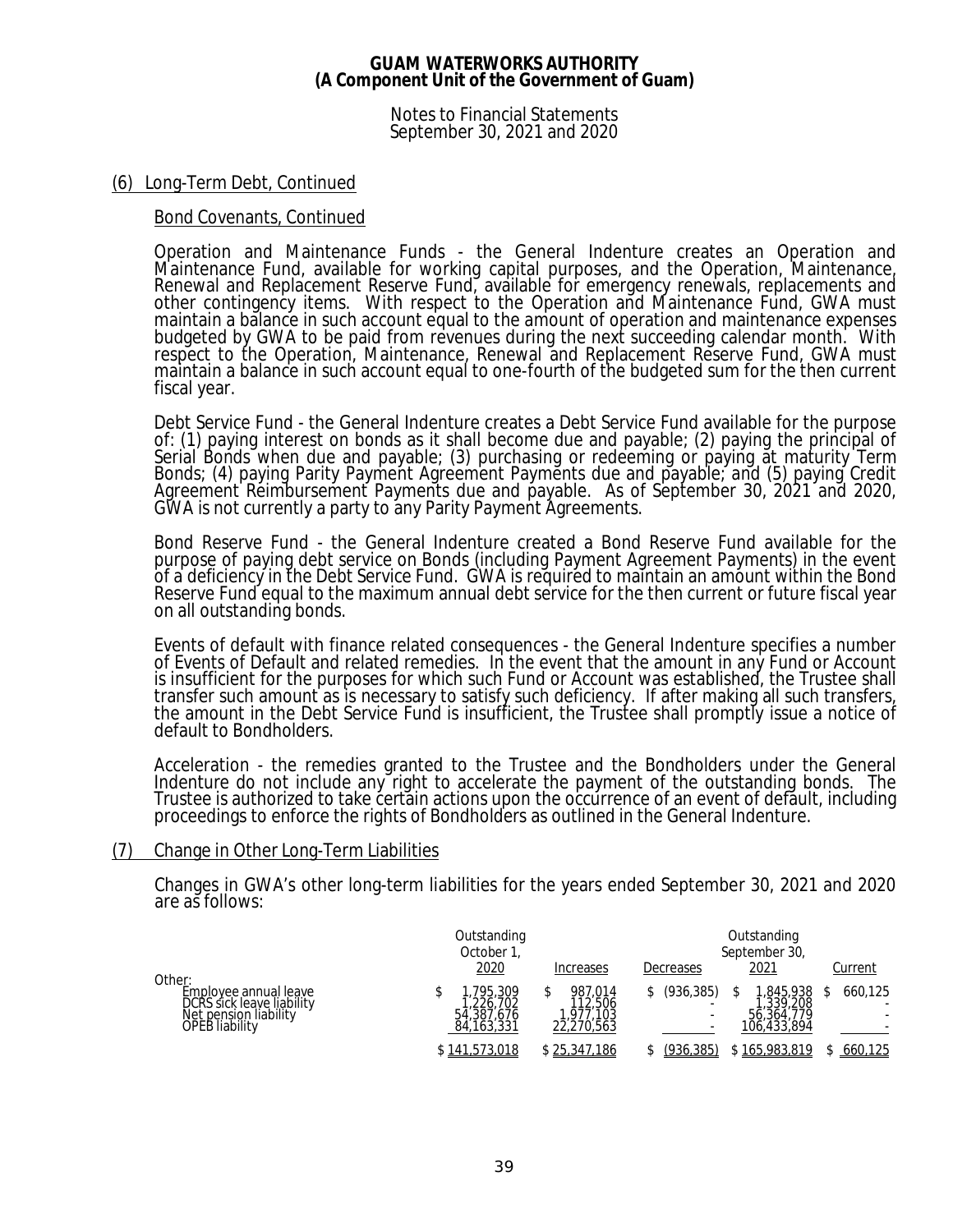Notes to Financial Statements September 30, 2021 and 2020

# (7) Change in Other Long-Term Liabilities, Continued

|                                                                                               | Outstanding<br>October 1,                       |                                                | Outstanding<br>September 30, |                                                |                   |
|-----------------------------------------------------------------------------------------------|-------------------------------------------------|------------------------------------------------|------------------------------|------------------------------------------------|-------------------|
| Other:                                                                                        | 2019                                            | Increases                                      | Decreases                    | <u> 2020</u>                                   | Current           |
| Employee annual leave<br>DCRS sick leave liability<br>Net pension liability<br>OPEB liability | .422.749<br>054.545<br>49,593,171<br>62.656.405 | 1,213,659<br>72.157<br>4.794.505<br>21,506,926 | (841,099)                    | 795,309<br>226,702<br>54,387,676<br>84,163,331 | 572,761<br>۰<br>۰ |
|                                                                                               | \$114,726,870                                   | \$27,687,247                                   | (841,099)                    | \$141,573,018                                  | 572,761           |

### (8) Pensions

GWA is statutorily responsible for providing pension benefits for GWA employees through the GovGuam Retirement Fund (GGRF).

A. General Information About the Pension Plans:

*Plan Description:* GGRF administers the GovGuam Defined Benefit (DB) Plan, a singleemployer defined benefit pension plan, and the Defined Contribution Retirement System (DCRS). The DB Plan provides retirement, disability, and survivor benefits to plan members who enrolled in the plan prior to October 1, 1995. Article 1 of 4 GCA 8, Section 8105, requires that all employees of GovGuam, regardless of age or length of service, become members of the DB Plan prior to the operative date. Employees of a public corporation of GovGuam, which includes GWA, have the option of becoming members of the DB Plan prior to the operative date. All employees of GovGuam, including employees of GovGuam public corporations, whose employment commences on or after October 1, 1995, and prior to January 1, 2018 are required to participate in the Defined Contribution Retirement System (DCRS) Plan. Hence, the DB Plan became a closed group.

Members of the DB Plan who retired prior to October 1, 1995, or their survivors, are eligible to receive annual supplemental annuity payments. In addition, retirees under the DB and DCRS Plans who retired prior to September 30, 2020 are eligible to receive an annual ad hoc cost of living allowance (COLA).

A single actuarial valuation is performed annually covering all plan members and the same contribution rate applies to each employer. GGRF issues a publicly available financial report that includes financial statements and required supplementary information for the DB Plan. That report may be obtained by writing to the Government of Guam Retirement Fund, 424 A Route 8, Maite, Guam 96910, or by visiting GGRF's website – <u>www.ggrf.com</u>.

*Plan Membership:* As of September 30, 2020 (the measurement date), plan membership consisted of the following:

| DB members:                       |  |
|-----------------------------------|--|
| the company of the company of the |  |

| Inactive employees or beneficiaries currently receiving benefits<br>Inactive employees entitled to but not yet receiving benefits<br>Active employees | 7.399<br>3,257<br>4.440<br>15,096 |
|-------------------------------------------------------------------------------------------------------------------------------------------------------|-----------------------------------|
| DCRS members:<br>Active employees                                                                                                                     | 6,810                             |
|                                                                                                                                                       | <u> 21,906 </u>                   |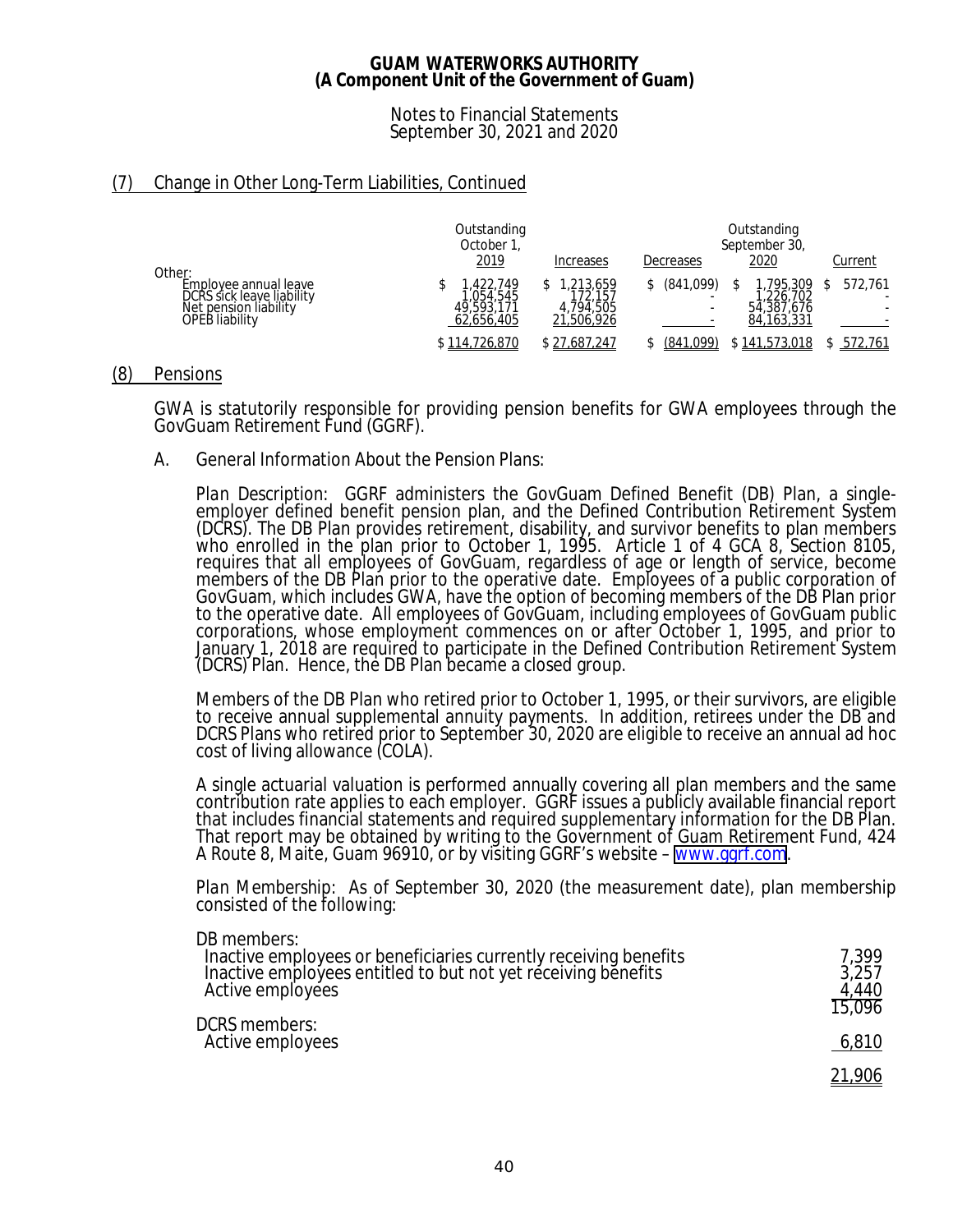Notes to Financial Statements September 30, 2021 and 2020

### (8) Pensions, Continued

A. General Information About the Pension Plans, Continued:

*Benefits Provided:* The DB Plan provides pension benefits to retired employees generally based on age and/or years of credited service and an average of the three highest annual salaries received by a member during years of credited service, or \$6,000, whichever is greater. Members who joined the DB Plan prior to October 1, 1981 may retire with 10 years of service at age 60 (age 55 for uniformed personnel); or with 20 to 24 years of service regardless of age with a reduced benefit if the member is under age 60; or upon completion of 25 years of service at any age. Members who joined the DB Plan on or after October 1, 1981 and prior to August 22, 1984 may retire with 15 years of service at age 60 (age 55 for uniformed personnel); or with 25 to 29 years of service regardless of age with a reduced benefit if the member is under age 60; or upon completion of 30 years of service at any age.

Members who joined the DB Plan after August 22, 1984 and prior to October 1, 1995 may retire with 15 years of service at age 65 (age 60 for uniformed personnel); or with 25 to 29 years of service regardless of age with a reduced benefit if the member is under age 65; or upon completion of 30 years of service at any age. Upon termination of employment before attaining at least 25 years of total service, a member is entitled to receive a refund of total contributions including interest. A member who terminates after completing at least 5 years of service has the option of leaving contributions in the GGRF and receiving a service retirement benefit upon attainment of the age of 60 years. In the event of disability during employment, members under the age of 65 with six or more years of credited service who are not entitled to receive disability payments from the United States Government are eligible to receive sixty six and two-thirds of the average of their three highest annual salaries received during years of credited service. The DB Plan also provides death benefits.

Supplemental annuity benefit payments are provided to DB retirees in the amount of \$4,238 per year, but not to exceed \$40,000 per year when combined with their regular annual retirement annuity. Annual COLA payments are provided to DB and DCRS retirees in a lump sum amount of \$2,000. Both supplemental annuity benefit payments and COLA payments are made at the discretion of the Guam Legislature, but are funded on a "pay-asyou-go" basis so there is no plan trust. It is anticipated that ad hoc COLA and supplemental annuity payments will continue to be made for future years at the same level currently being paid.

On September 20, 2016, the Guam Legislature enacted Public Law 33-186, which created two new government retirement plans; the DB 1.75 Plan and the Guam Retirement Security<br>Plan (GRSP). On February 4, 2020, the Guam Legislature terminated the GRSP. On February 4, 2020, the Guam Legislature terminated the GRSP. Commencing April 1, 2017, eligible employees elected, during the "election window", to participate in the DB 1.75 Plan with an effective date of January 1, 2018.

The DB 1.75 Plan is open for participation by certain existing employees, new employees, and reemployed employees who would otherwise participate in the DC Plan and who make election on a voluntary basis to participate in the DB 1.75 Plan by December 31, 2017. Employee contributions are made by mandatory pre-tax payroll deduction at the rate of 9.5% of the employee's base salary while employer contributions are actuarially determined. Members of the DB 1.75 Plan automatically participate in the GovGuam deferred compensation plan, pursuant to which employees are required to contribute 1% of base salary as a pre-tax mandatory contribution. Benefits are fully vested upon attaining 5 years of credited service.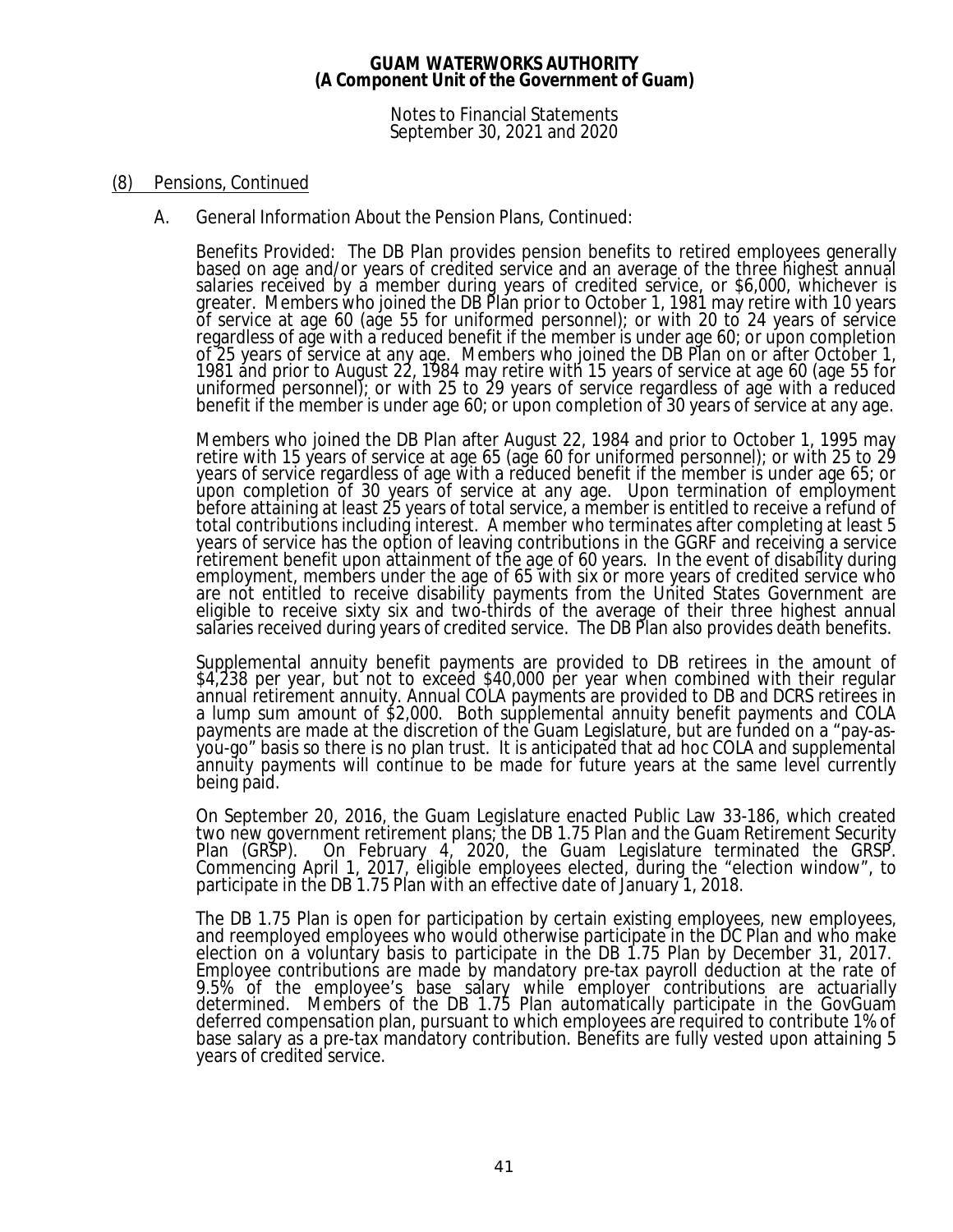Notes to Financial Statements September 30, 2021 and 2020

### (8) Pensions, Continued

A. General Information About the Pension Plans, Continued:

Members of the DB 1.75 Plan may retire at age 62 with 5 years of credited service, or at age 60 with 5 years of credited service without survivor benefits, or at age 55 with 25 years of credited service but the retirement annuity shall be reduced ½ of 1% for each month that the age of the member is less than 62 years (6% per year). Credited service is earned for each year of actual employment by the member as an employee. Upon retirement, a retired member is entitled to a basic retirement annuity equal to an annual payment of 1.75% of average annual salary multiplied by years of credited service. Average annual salary means the average of annual base salary for the three years of service that produce the highest average.

*Contributions and Funding Policy:* Contribution requirements of participating employers and active members to the DB Plan are determined in accordance with Guam law. Employer contributions are actuarially determined under the One-Year Lag Methodology. Under this methodology, the actuarial valuation date is used for calculating the employer contributions for the second following fiscal year. For example, the September 30, 2019 actuarial valuation was used for determining the year ended September 30, 2021 statutory contributions. Member contributions are required at 9.52% of base pay.

As a result of actuarial valuations performed as of September 30, 2019, 2018 and 2017, contribution rates required to fully fund the Retirement Fund liability, as required by Guam law, for the years ended September 30, 2021, 2020 and 2019, respectively, have been determined as follows:

|                                                                                                       | 2021            | 2020            | 2019                    |
|-------------------------------------------------------------------------------------------------------|-----------------|-----------------|-------------------------|
| Normal costs (% of DB Plan payroll)<br>Employee contributions (DB Plan employees)                     | 13.70%<br>9.52% | 13.86%<br>9.52% | 13.54%<br>9.52%         |
| Employer portion of normal costs (% of DB Plan payroll)                                               | 4.18%           | 4.34%           | 4.02%                   |
| Employer portion of normal costs (% of total payroll)<br>Unfunded liability cost (% of total payroll) | 2.18%<br>21.44% | 2.39%<br>20.70% | 2.29%<br>21.29%         |
| Government contribution as a % of total payroll                                                       | 23.62%          | <u>23.09%</u>   | 23.58%                  |
| Statutory contribution rates as a % of DB Plan payroll:<br>Employer<br>Employee                       | 26.97%          | 26.28%          | 26.56%<br><u>9.52</u> % |

GWA's contributions to the DB Plan for the years ended September 30, 2021, 2020 and 2019 were \$2,001,837, \$2,113,893 and \$2,007,437, respectively, which were equal to the statutorily required contributions for the respective years then ended.

GWA's contributions for supplemental annuity benefit and COLA payments for the years ended September 30, 2021, 2020 and 2019 were \$933,002, \$938,926 and \$968,706, respectively, which were equal to the statutorily required contributions for the respective years then ended.

Members of the DCRS plan, who have completed five years of government service, have a vested balance of 100% of both member and employer contributions plus any earnings thereon.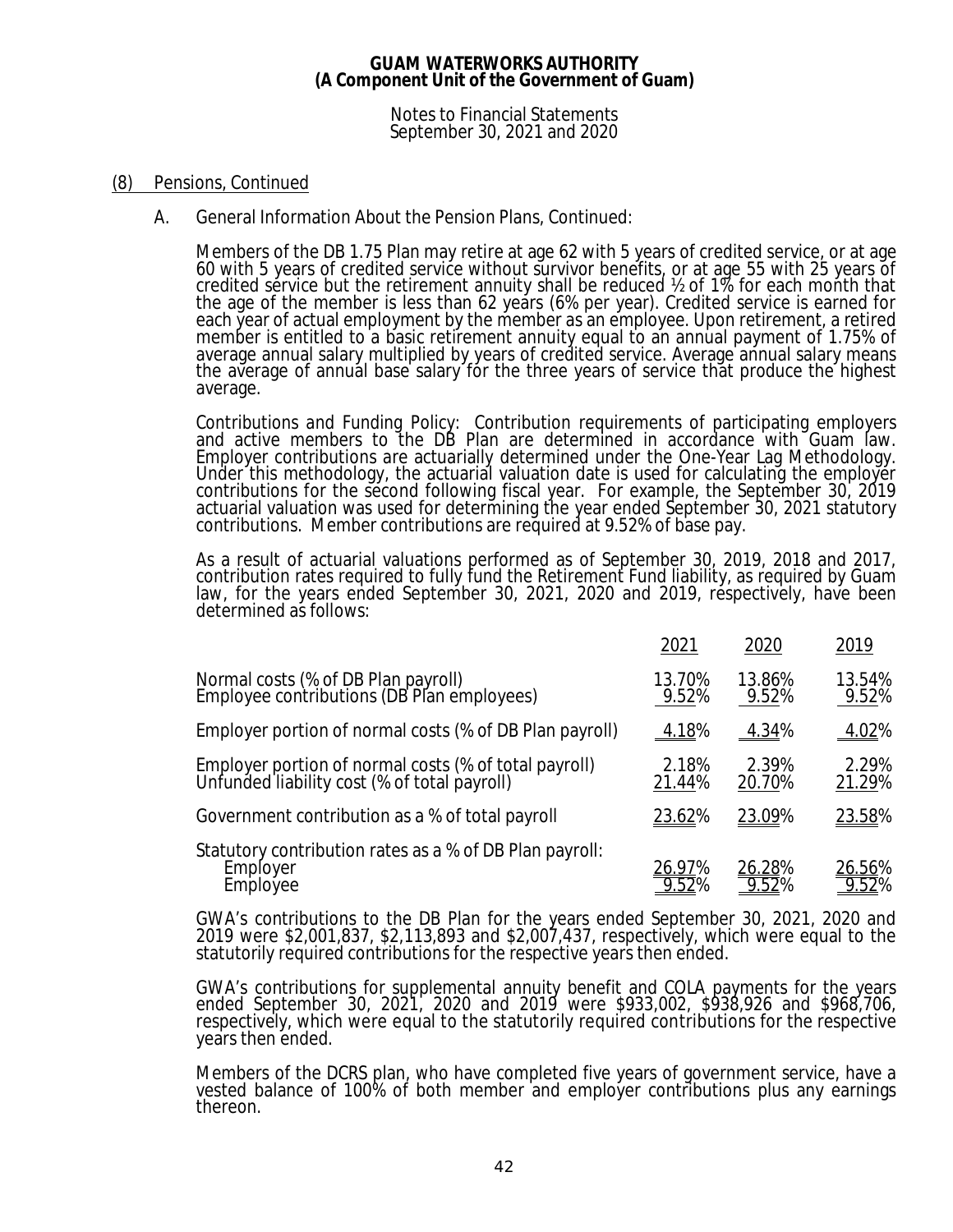Notes to Financial Statements September 30, 2021 and 2020

### (8) Pensions, Continued

A. General Information About the Pension Plans, Continued:

Contributions into the DCRS plan by members are based on an automatic deduction of 6.2% of the member's regular base pay. The contribution is periodically deposited into an individual annuity account within the DCRS. Employees are afforded the opportunity to select from different annuity accounts available under the DCRS.

Statutory employer contributions for the DCRS plan for the years ended September 30, 2021 and 2020 are determined using the same rates as the DB Plan. Of the amount contributed by the employer, only 6.2% of the member's regular pay is deposited into the DCRS. The remaining amount is contributed towards the unfunded liability of the defined benefit plan.

GWA's contributions to the DCRS Plan for the years ended September 30, 2021, 2020 and 2019 were \$3,619,321, \$3,495,839 and \$3,214,699, respectively, which were equal to the required contributions for the respective years then ended. Of these amounts, \$2,950,859, \$2,837,095 and \$2,618,445 were contributed towards the unfunded liability of the DB Plan for the years ended September 30, 2021, 2020 and 2019, respectively.

B. Pension Liabilities, Pension Expense, and Deferred Outflows of Resources and Deferred Inflows of Resources Related to Pensions:

*Pension Liability:* At September 30, 2021 and 2020, GWA reported a net pension liability for its proportionate share of the net pension liabilities measured as of September 30, 2020 and 2019, respectively, which is comprised of the following:

|                                                                                                | 2021                    | 2020                    |
|------------------------------------------------------------------------------------------------|-------------------------|-------------------------|
| Defined Benefit Plan                                                                           | \$42,300,716            | \$40,222,332            |
| Ad Hoc COLA/supplemental<br>annuity Plan for DB retirees<br>Ad Hoc COLA Plan for DCRS retirees | 12,486,188<br>1,577,875 | 12,866,333<br>1,299,011 |
|                                                                                                | \$56,364,779            | \$54,387,676            |

GWA's proportion of the GovGuam net pension liabilities was based on GWA's expected plan contributions relative to the total expected contributions received by the respective pension plans for GovGuam and GovGuam's component units. At September 30, 2021 and 2020, GWA's proportionate shares of the GovGuam net pension liabilities were as follows:

|                                                            | 202.           | 2020           |
|------------------------------------------------------------|----------------|----------------|
| Defined Benefit Plan<br>Ad Hoc COLA/supplemental annuity   | 3.39%          | 3.31%          |
| Plan for DB retirees<br>Ad Hoc COLA Plan for DCRS retirees | 3.88%<br>2.38% | 3.97%<br>2.17% |

*Pension Expense (Benefit):* For the years ended September 30, 2021 and 2020, GWA recognized pension expense (benefit) for its proportionate share of plan pension expense from the above pension plans as follows: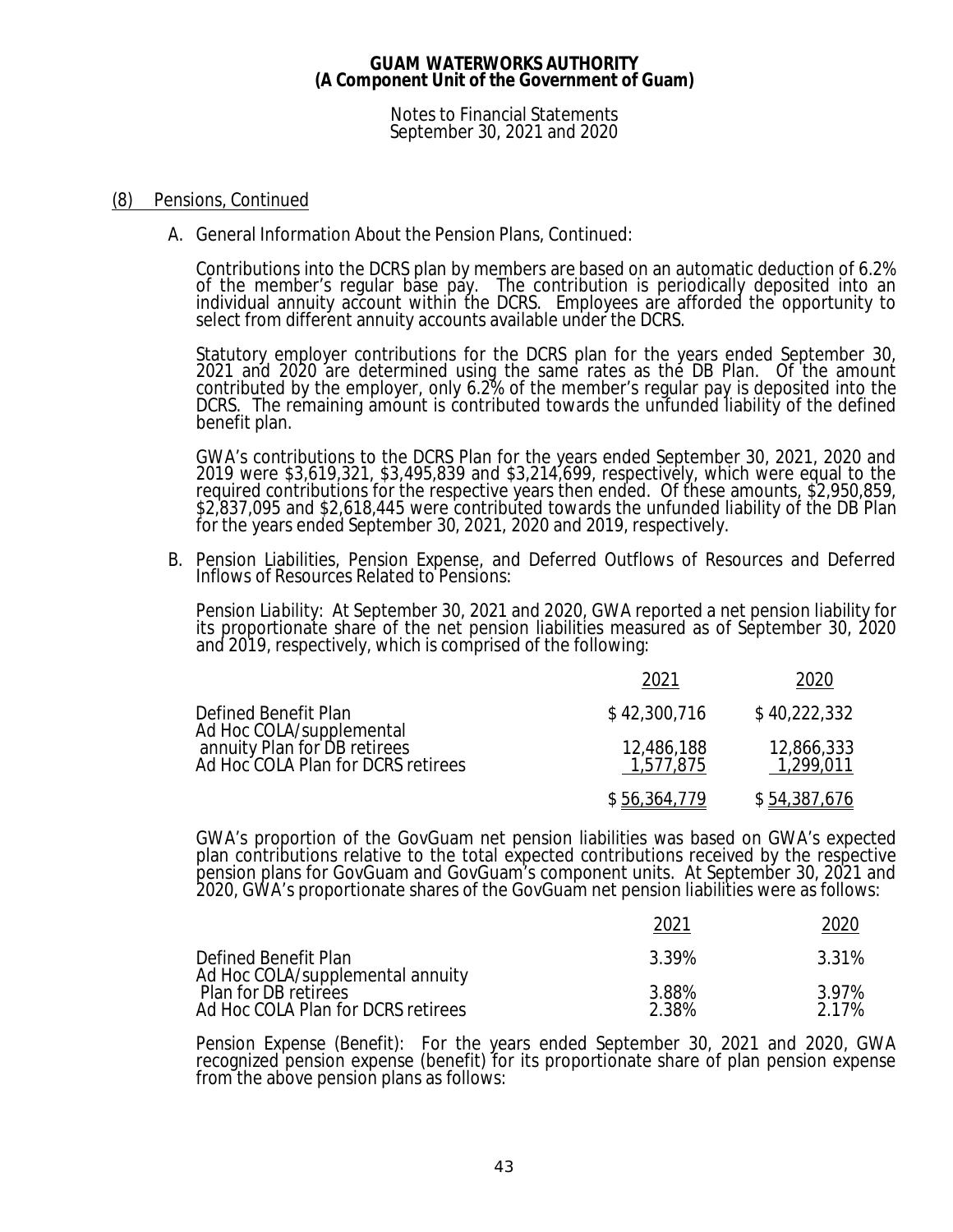### Notes to Financial Statements September 30, 2021 and 2020

### (8) Pensions, Continued

C. Pension Liabilities, Pension Expense, and Deferred Outflows of Resources and Deferred Inflows of Resources Related to Pensions, Continued:

|                                                                                                                        | 202´                 | 2020                |
|------------------------------------------------------------------------------------------------------------------------|----------------------|---------------------|
| Defined Benefit Plan<br>Ad Hoc COLA/supplemental annuity<br>Plan for DB retirees<br>Ad Hoc COLA Plan for DCRS retirees | \$5,209,165          | \$5,051,847         |
|                                                                                                                        | 1,084,746<br>126,190 | 1,206,460<br>84,837 |
|                                                                                                                        | \$6,420,101          | \$6,343,144         |

*Deferred Outflows and Inflows of Resources:* At September 30, 2021 and 2020, GWA reported total deferred outflows of resources and deferred inflows of resources related to pensions from the following sources:

|                                                                                                                            | 2021                                 |                                     |                                                              |                                     |                                      |                                       |
|----------------------------------------------------------------------------------------------------------------------------|--------------------------------------|-------------------------------------|--------------------------------------------------------------|-------------------------------------|--------------------------------------|---------------------------------------|
|                                                                                                                            | Defined Benefit Plan                 |                                     | Ad Hoc COLA/<br>Supplemental Annuity<br>Plan for DB Retirees |                                     |                                      | Ad Hoc COLA<br>Plan for DCRS Retirees |
|                                                                                                                            | Deferred<br>Outflows of<br>Resources | Deferred<br>Inflows of<br>Resources | Deferred<br>Outflows of<br>Resources                         | Deferred<br>Inflows of<br>Resources | Deferred<br>Outflows of<br>Resources | Deferred<br>Inflows of<br>Resources   |
| Difference between expected<br>and actual experience<br>Net difference between projected<br>and actual earnings on pension | 105.590                              | \$206,525                           | 7,922<br>\$                                                  | \$199,386                           | \$152,175                            | 36,993<br>\$                          |
| plan investments<br>Changes of assumptions                                                                                 | 3,030,796                            |                                     | 979.203                                                      | 17.772                              | 383,925                              | 119,626                               |
| Contributions subsequent to the<br>measurement date<br>Changes in proportion and difference                                | 5,621,159                            |                                     | 873,002                                                      |                                     | 60,000                               |                                       |
| between GWA contributions and<br>proportionate share of contributions                                                      | 1,463,131                            |                                     | 131,082                                                      | 181,623                             | 96,668                               | 223,124                               |
|                                                                                                                            | \$10,220,676                         | \$206,525                           | \$1,991,209                                                  | \$398,781                           | \$692,768                            | \$379,743                             |

|                                                                                                                            |                                      |                                     | 2020                                                         |                                     |                                      |                                       |
|----------------------------------------------------------------------------------------------------------------------------|--------------------------------------|-------------------------------------|--------------------------------------------------------------|-------------------------------------|--------------------------------------|---------------------------------------|
|                                                                                                                            | Defined Benefit Plan                 |                                     | Ad Hoc COLA/<br>Supplemental Annuity<br>Plan for DB Retirees |                                     |                                      | Ad Hoc COLA<br>Plan for DCRS Retirees |
|                                                                                                                            | Deferred<br>Outflows of<br>Resources | Deferred<br>Inflows of<br>Resources | Deferred<br>Outflows of<br>Resources                         | Deferred<br>Inflows of<br>Resources | Deferred<br>Outflows of<br>Resources | Deferred<br>Inflows of<br>Resources   |
| Difference between expected<br>and actual experience<br>Net difference between projected<br>and actual earnings on pension | 57,733<br>\$                         | \$356,557                           | 89,157<br>\$                                                 | \$<br>39.563                        | \$136,807                            | \$37,730                              |
| plan investments<br>Changes of assumptions<br>Contributions subsequent to the                                              | 1,414,346                            |                                     | 1.155.162                                                    | 200.011                             | 312,740                              | 126,023                               |
| measurement date<br>Changes in proportion and difference<br>between GWA contributions and                                  | 5,609,822                            |                                     | 878,926                                                      |                                     | 60,000                               |                                       |
| proportionate share of contributions                                                                                       | 2,370,025                            |                                     | 297,207                                                      |                                     | 11,212                               | 250,656                               |
|                                                                                                                            | \$9,451,926                          | \$356,557                           | \$2,420,452                                                  | \$239,574                           | \$520,759                            | \$414,409                             |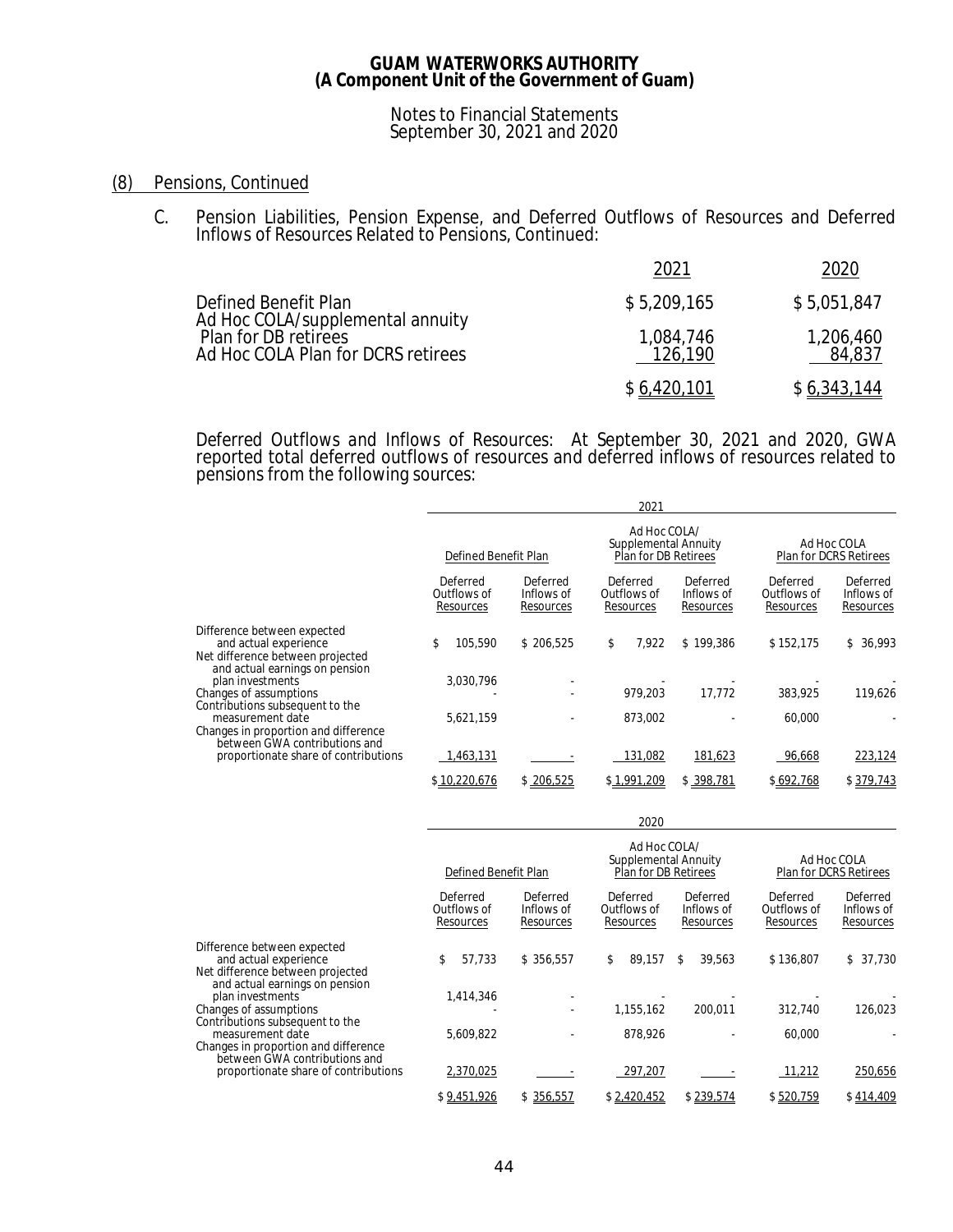### Notes to Financial Statements September 30, 2021 and 2020

### (8) Pensions, Continued

B. Pension Liabilities, Pension Expense, and Deferred Outflows of Resources and Deferred Inflows of Resources Related to Pensions, Continued:

Deferred outflows resulting from contributions subsequent to measurement date will be recognized as reduction of the net pension liability in the following year. Other amounts reported as deferred outflows of resources and deferred inflows of resources related to pensions at September 30, 2021 will be recognized in pension expense as follows:

| Year Ending<br>September <sup>30</sup>             | Defined<br><b>Benefit Plan</b>                          | Ad Hoc COLA/<br>Supplemental Annuity<br>Plan for DB Retirees | Ad Hoc COLA Plan<br>for DCRS Retirees                     |
|----------------------------------------------------|---------------------------------------------------------|--------------------------------------------------------------|-----------------------------------------------------------|
| 2022<br>2023<br>2024<br>2025<br>2026<br>Thereafter | \$1,432,643<br>1,600,393<br>976,556<br>380,520<br>2,880 | \$549,006<br>154,376<br>16,044                               | 25,641<br>25,641<br>25,641<br>25,641<br>25,641<br>124,820 |
|                                                    | \$4,392,992                                             | 719,426                                                      | \$253,025                                                 |

*Actuarial Assumptions:* Actuarially determined contribution rates for the DB Plan are calculated as of September 30, two years prior to the end of the fiscal year in which contributions are reported. The methods and assumptions used to determine contribution rates are as follows:

| <b>Valuation Date:</b>         | September 30, 2019                                                                                                                                                                                                                        |
|--------------------------------|-------------------------------------------------------------------------------------------------------------------------------------------------------------------------------------------------------------------------------------------|
| <b>Actuarial Cost Method:</b>  | Entry age normal                                                                                                                                                                                                                          |
| <b>Amortization Method:</b>    | Level percentage of payroll, closed                                                                                                                                                                                                       |
| Remaining Amortization Period: | May 1, 2033 (13.58 years remaining as of<br>September 30, 2019)                                                                                                                                                                           |
| <b>Asset Valuation Method:</b> | 3-year smoothed market value (effective<br>September 30, 2009)                                                                                                                                                                            |
| Inflation:                     | 2.50% per year                                                                                                                                                                                                                            |
| Total payroll growth:          | 2.75% per year                                                                                                                                                                                                                            |
| Salary Increases:              | 4% to 7.5%                                                                                                                                                                                                                                |
| Retirement age:                | 50% probability of retirement upon first eligibility<br>for unreduced retirement. Thereafter, the<br>probability of retirement is 20% for each year until<br>age 75, and increases to 100% at age 75.                                     |
| Mortality:                     | RP-2000 healthy mortality table (males +3, females +2). Mortality for disabled lives is the RP 2000<br>disability mortality (males $+6$ , females $+4$ ). Both<br>tables are projected generationally from 2016<br>using 30% of Scale BB. |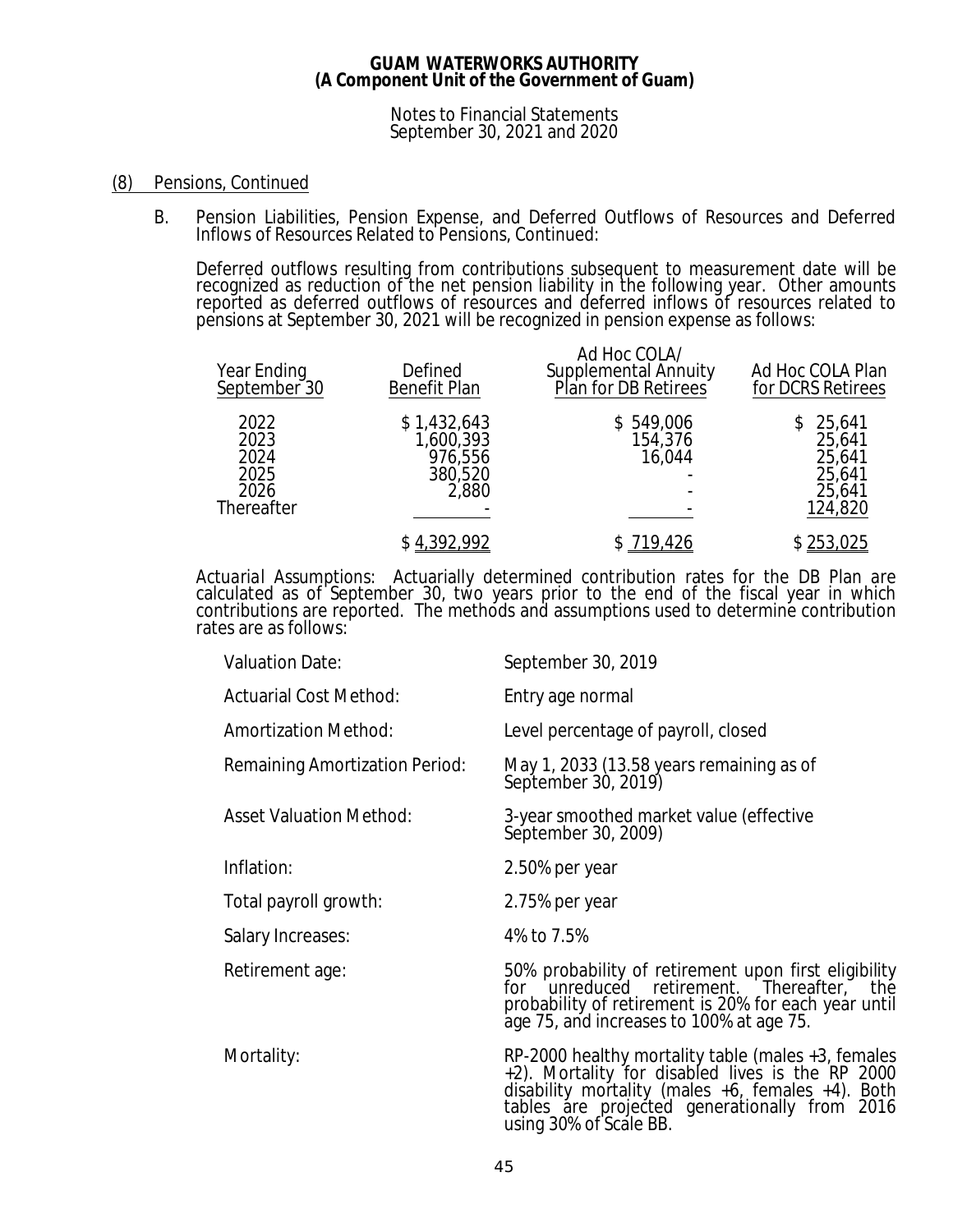Notes to Financial Statements September 30, 2021 and 2020

### (8) Pensions, Continued

B. Pension Liabilities, Pension Expense, and Deferred Outflows of Resources and Deferred Inflows of Resources Related to Pensions, Continued:

The actuarial assumptions used in the September 30, 2019 valuation were based on the results of an actuarial experience study for the period October 1, 2011 to September 30, 2015. The rationale for each significant assumption is provided in the experience study. To the extent that actual experience differs from the assumptions, future pension costs will differ. The next experience study for the period October 1, 2015 to September 30, 2019 is scheduled to be performed prior to the next year's valuation.

The investment rate assumption as of September 30, 2020 was 7%. The long-term expected rate of return on pension plan investments was determined using a building-block method in which best-estimate ranges of expected future real rates of return (expected returns, net of pension plan investment expense and the assumed rate of inflation) are developed for each major asset class. These ranges are combined to produce the long-term expected rate of return by weighting the expected future real rates of return by the target asset allocation percentage and by adding expected inflation. The target allocation and best estimates of the expected nominal return for each major asset class are summarized in the following table:

| <b>Asset Class</b>                                                                                                                                                                                                                                   | Target<br>Allocation                                                    | Nominal<br>Return                                                              |
|------------------------------------------------------------------------------------------------------------------------------------------------------------------------------------------------------------------------------------------------------|-------------------------------------------------------------------------|--------------------------------------------------------------------------------|
| U.S. Equities (large cap)<br>U.S. Equities (small cap)<br>Non-U.S. Equities<br>Non-U.S. Equities (emerging markets)<br>U.S. Fixed Income (aggregate)<br><b>Risk Parity</b><br>High Yield Bonds<br>Global Real Estate (REITs)<br><b>Global Equity</b> | 26.0%<br>4.0%<br>17.0%<br>3.0%<br>24.0%<br>8.0%<br>8.0%<br>2.5%<br>7.5% | 7.01%<br>8.61%<br>8.66%<br>10.59%<br>3.33%<br>5.66%<br>6.11%<br>8.55%<br>7.74% |
|                                                                                                                                                                                                                                                      |                                                                         |                                                                                |

*Discount Rate:* The discount rate used to measure the total pension liability for the DB Plan as of September 30, 2020 and 2019 was 7.0%, which is equal to the expected investment rate of return. The expected investment rate of return applies to benefit payments that are funded by plan assets (including future contributions), which includes all plan benefits except supplemental annuity payments to DB retirees and ad hoc COLA to both DB and DCRS retirees. The discount rate used to measure the total pension liability for the supplemental annuity and ad hoc COLA payments as of September 30, 2020 was 2.21% (2.66% as of September 30, 2019), which is equal to the rate of return of a high quality bond index.

*Discount Rate Sensitivity Analysis:* The following presents the sensitivity of the net pension liability to changes in the discount rate. The sensitivity analysis shows the impact to GWA's proportionate share of the net pension liability if it were calculated using a discount rate that is 1-percentage-point lower or 1-percentage-point higher than the current discount rate: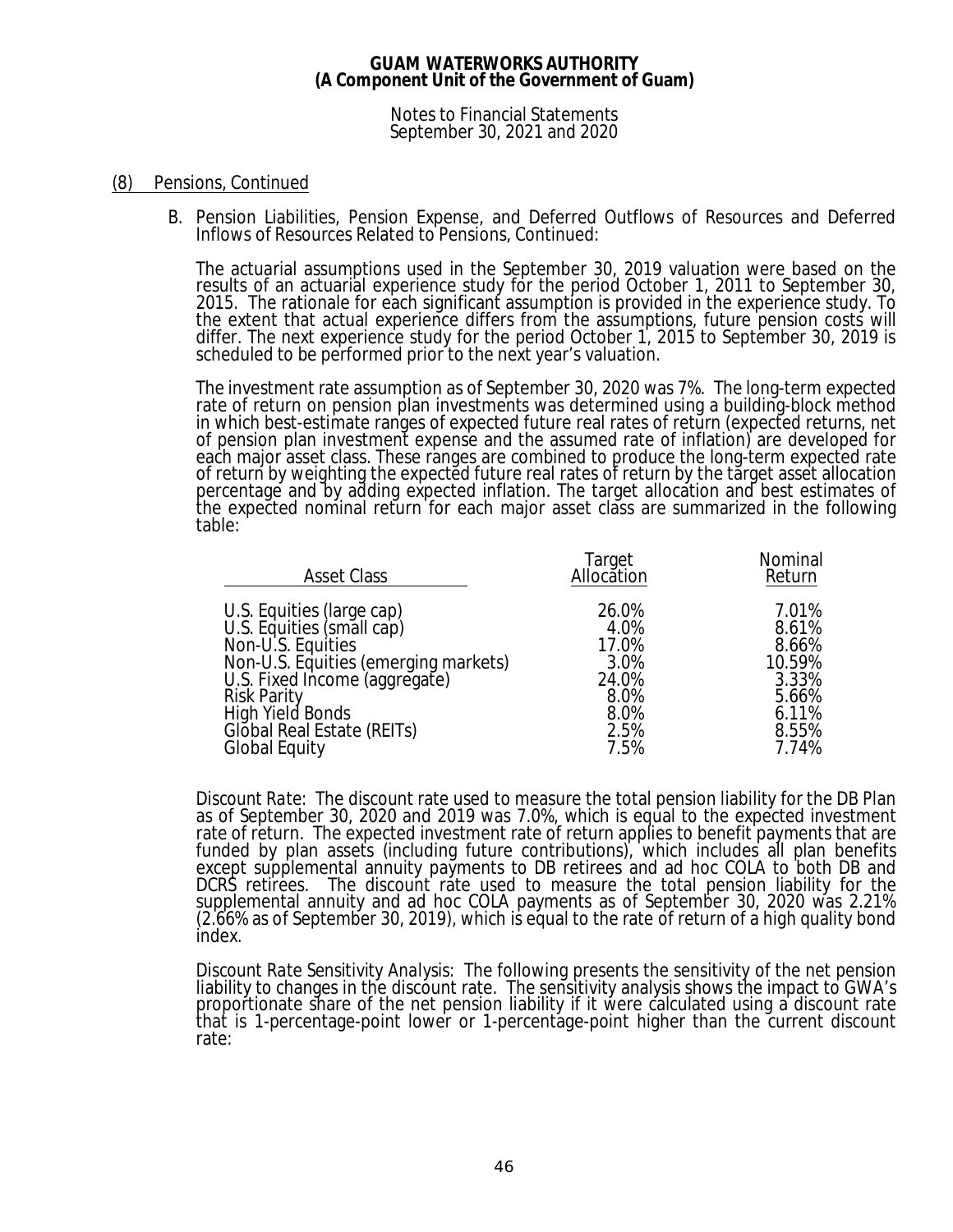### Notes to Financial Statements September 30, 2021 and 2020

# (8) Pensions, Continued

B. Pension Liabilities, Pension Expense, and Deferred Outflows of Resources and Deferred Inflows of Resources Related to Pensions, Continued:

Defined Benefit Plan:

|                       | 1% Decrease in | Current       | 1% Increase in |
|-----------------------|----------------|---------------|----------------|
|                       | Discount Rate  | Discount Rate | Discount Rate  |
|                       | 6.በ%           | 7.0%          | 8.0%           |
| Net Pension Liability | \$53,021,035   | \$42,300,716  | \$33,073,808   |

Ad Hoc COLA/Supplemental Annuity Plan for DB Retirees:

|                                     | 1% Decrease in<br>Discount Rate<br>1.21%        | Current<br><b>Discount Rate</b><br>2.21% | 1% Increase in<br>Discount Rate<br>3.21%        |
|-------------------------------------|-------------------------------------------------|------------------------------------------|-------------------------------------------------|
| Net Pension Liability               | \$13,726,426                                    | \$12,486,188                             | \$11,408,798                                    |
| Ad Hoc COLA Plan for DCRS Retirees: |                                                 |                                          |                                                 |
|                                     | 1% Decrease in<br><b>Discount Rate</b><br>1.21% | Current<br><b>Discount Rate</b><br>2.21% | 1% Increase in<br><b>Discount Rate</b><br>3.21% |
| Net Pension Liability               | .789.600                                        | \$1,577,875                              | \$1,397.                                        |

C. Payables to the Pension Plans:

As of September 30, 2021 and 2020, GWA recorded payables to GGRF of \$109,537 and \$125,112, respectively, representing statutorily required contributions unremitted as of the respective year-ends.

### (9) Other Post Employment Benefits (OPEB)

GWA participates in the retiree health care benefits program. GovGuam's Department of Administration is responsible for administering the GovGuam Group Health Insurance Program, which provides medical, dental, and life insurance benefits to retirees, spouses, children and survivors. Active employees and retirees who waive medical and dental coverage are considered eligible for the life insurance benefit only. The program covers retirees and is considered an OPEB plan.

A. General Information About the OPEB Plan:

*Plan Description:* The OPEB plan is a single-employer defined benefit plan that provides healthcare benefits to eligible employees and retirees who are members of the GovGuam Retirement Fund. No assets are accumulated in a trust that meets the criteria in paragraph 4 of GASB Statement No. 75. The Governor's recommended budget and the annual General Appropriations Act enacted by the Guam Legislature provide for a premium level necessary for funding the program each year on a "pay-as-you-go" basis. Because the OPEB Plan consists solely of GovGuam's firm commitment to provide OPEB through the payment of premiums to insurance companies on behalf of its eligible retirees, no stand-alone financial report is either available or generated.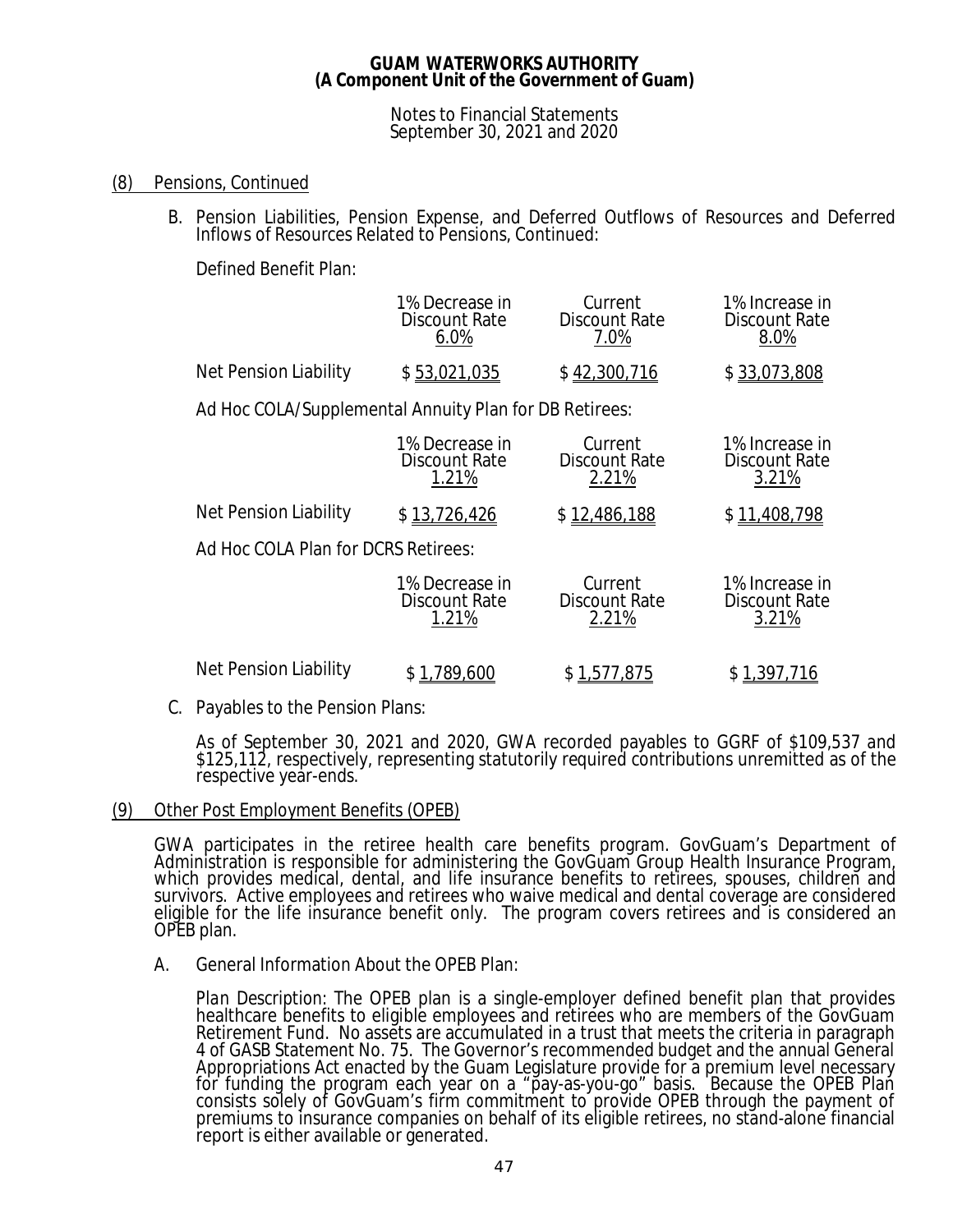### Notes to Financial Statements September 30, 2021 and 2020

# (9) Other Post Employment Benefits (OPEB), Continued

### A. General Information About the OPEB Plan, Continued:

*Plan Membership:* As of September 30, 2020 and 2019 (the respective measurement periods), the date of the most recent valuation (the actuarial valuation date), plan membership consisted of the following:

|                                                                                               |                 | 2019            |
|-----------------------------------------------------------------------------------------------|-----------------|-----------------|
| Inactive plan members or beneficiaries<br>currently receiving benefits<br>Active plan members | 8,114<br>11,080 | 7,462<br>10,832 |
| Total plan members                                                                            | 19.194          | 18.294          |

*Benefits Provided:* The OPEB Plan provides post employment medical, dental and life insurance benefits to GWA retirees, spouses, children and survivors, which are the same benefits as provided to active employees. Active employees and retirees who waive medical and dental coverage are considered eligible for the life insurance benefit only. GWA contributes a portion of the medical and dental premiums, based on a schedule of semimonthly rates, and reimburses certain Medicare premiums to eligible retirees. Retirees are also required to pay a portion of the medical and dental insurance premiums. Three types of health plans are offered to eligible participants:

- · Standard islandwide Preferred Provider Organization (PPO) Plan
- · High Deductible (Health Savings Account HSA) PPO Plan
- Retiree Supplement Plan (RSP)

The PPO and HSA Plans apply to both active employees and retirees and work with set deductible amounts whereas the RSP Plan is an added option for retirees only.

*Contributions:* No employer contributions are assumed to be made since an OPEB trust has not been established. Instead, the OPEB Plan is financed on a substantially "pay-as-you-go" basis whereby contributions to the plan are generally made at about the same time and in about the same amount as benefit payments and expenses becoming due.

B. Total OPEB Liability:

As of September 30, 2021 and 2020, GWA reported a total OPEB liability of \$106,433,894 and \$84,164,331, respectively, for its proportionate share of the GovGuam total OPEB liability measured as of September 30, 2020 and 2019. The following presents GWA's propořtion change in proportion since the prior measurement date:

| Proportion at prior measurement date, September 30, 2019 | <u>3.30</u> % |
|----------------------------------------------------------|---------------|
| Proportion at measurement date, September 30, 2020       | <u>4.23</u> % |
| Increase in proportion                                   | <u>0.93</u> % |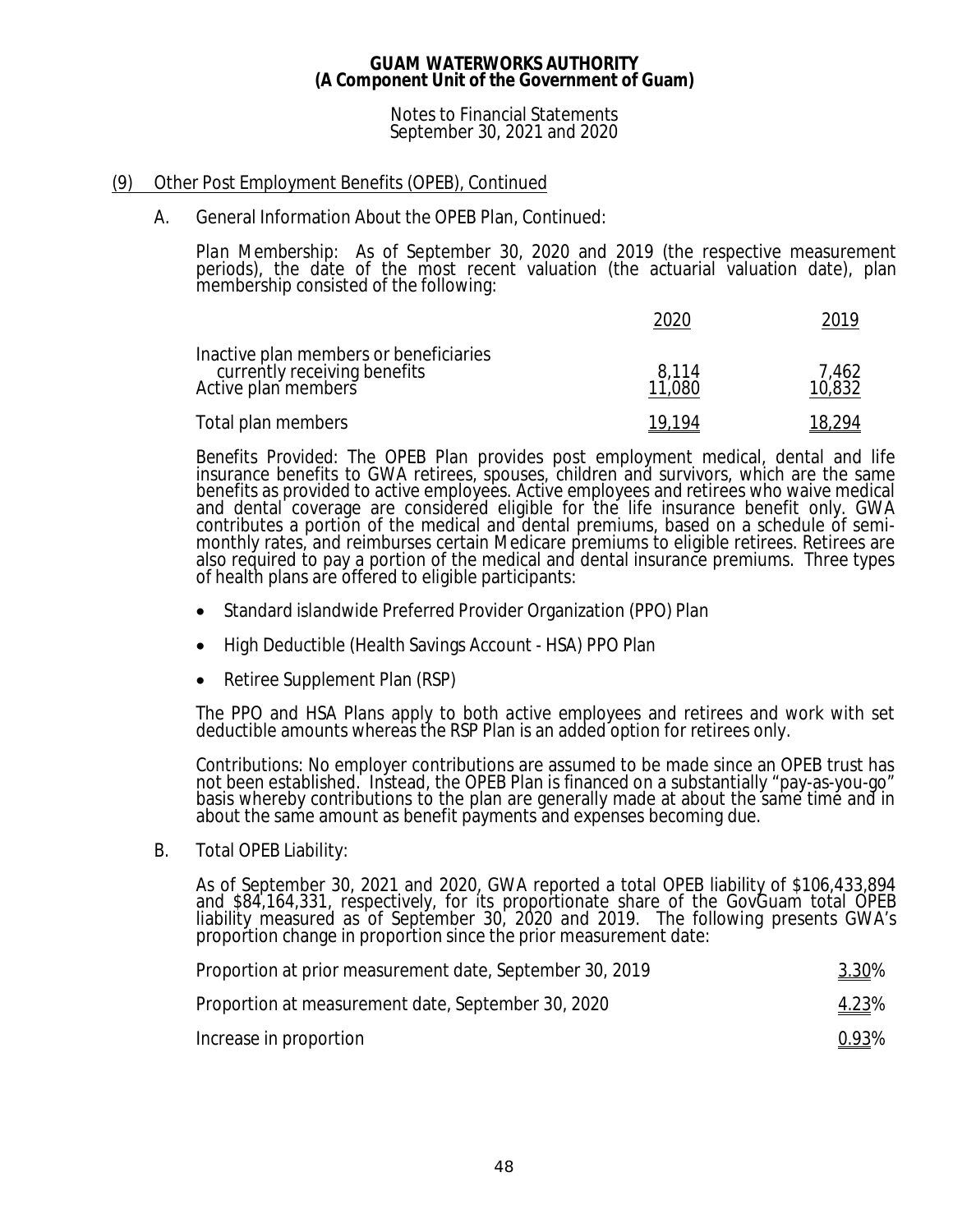Notes to Financial Statements September 30, 2021 and 2020

# (9) Other Post Employment Benefits (OPEB), Continued

B. Total OPEB Liability, Continued:

The total OPEB liability for the OPEB Plan was determined by an actuarial valuation as of September 30, 2020 (the measurement date) using the following actuarial assumptions, applied to all periods included in the measurement:

- Inflation: 2.75%. Discount rate: 2.21% as of September 30, 2020 (2.66% as of September 30, 2019), net of investment expenses, including inflation Amortization method: Level dollar amount over 30 years on an open amortization period for pay-as-you-go funding. Salary increases: 7.5% per year for the first 5 years of service, 6% for 6-10 years, 5% for 11-15 years and 4% for service over 15 years. Healthcare cost trend rates: Non-Medicare and Medicare - 6% for Year 1-3 then reducing 0.25% annually to an ultimate rate of 4.25%. Part B 4.25%. Health care trend assumptions begin at current levels and grade down over a period of years to a lower level equal to some real rate plus inflation. The principal components of health trend are medical inflation, deductible erosion, cost shifting, utilization, technology and catastrophic claims. The overall effect of these components are expected to decline year by year. Medical trend rates are applied to claims cost and retiree contributions, Medicare Part B and Medicare Part D reimbursements are assumed to be 4.25% per year. Dental trend rates: 4.25% per year, based on a blend of historical retiree premium rate increases as well as observed U.S. national trends.
- Participation rates: Medical 100% of active employees covered under a GovGuam medical plan will elect to participate at retirement. Dental - 100% of active employees under a GovGuam dental plan will elect to participate at retirement. Life - 100% of eligible retirees will elect to participate at retirement. Current retirees will continue in the GovGuam plan as provided in the data, and upon attainment of age 65, will remain in that plan or enroll in a Retiree Supplemental Plan per Medicare Enrollment assumption below.
- Medicare enrollment: Based on current over-65 retiree data, 55% (previously 15%) of current and future retirees are assumed to enroll in Medicare and will enroll in a Retiree Supplemental Plan upon attainment of age 65. All employees retired prior to September 30, 2008 are assumed ineligible for Medicare upon attainment of age 65 and therefore will not enroll in a Medicare Supplemental Plan.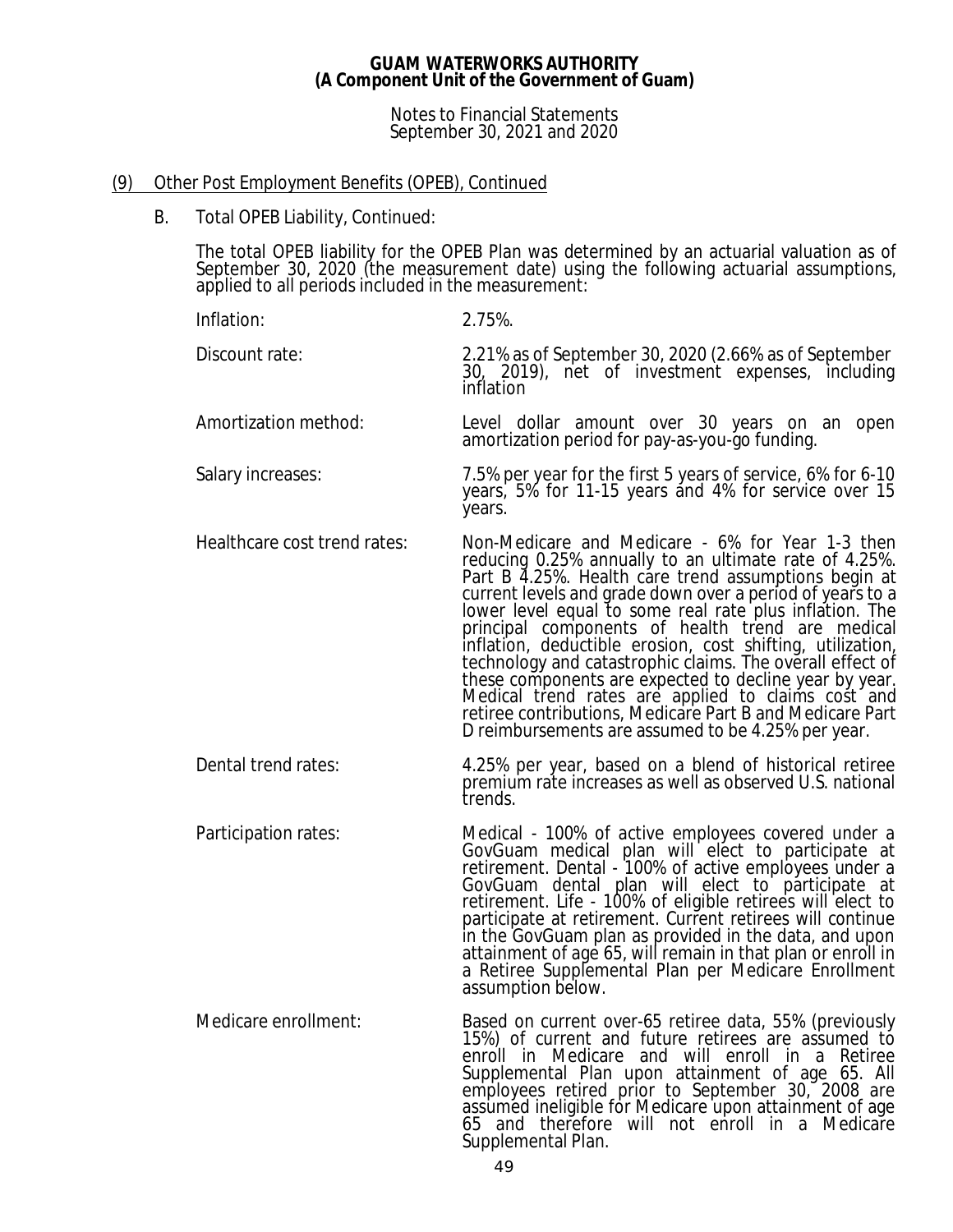### Notes to Financial Statements September 30, 2021 and 2020

# (9) Other Post Employment Benefits (OPEB), Continued

B. Total OPEB Liability, Continued:

Dependent status: Male spouses are assumed to be three years older and

| Dependent status.                 | ividity spouses are assumed to be three years older and<br>female spouses are assumed to be three years younger<br>than the retired employee. Medical - 100% of spouses of<br>active employees covered under a GovGuam medical<br>plan will elect to participate at the active employee's<br>retirement. Dental - 100% of spouses of active<br>employees covered under a GovGuam dental plan will<br>elect to participate at the active employee's retirement.<br>Life - 100% of spouses of active employees will elect to<br>participate at the active employee's retirement. For<br>current retired employees, the actual<br>census<br>information is used. |
|-----------------------------------|---------------------------------------------------------------------------------------------------------------------------------------------------------------------------------------------------------------------------------------------------------------------------------------------------------------------------------------------------------------------------------------------------------------------------------------------------------------------------------------------------------------------------------------------------------------------------------------------------------------------------------------------------------------|
| Actuarial cost method:            | Entry Age Normal. The costs of each employee's post-<br>employment benefits are allocated as a level basis over<br>the earnings of the employee between the employee's<br>date of hire and the assumed exit ages.                                                                                                                                                                                                                                                                                                                                                                                                                                             |
| Healthy Retiree mortality rates:  | RP-2000 Combined Healthy Mortality Table, set forward<br>3 years and 2 years for males and females, respectively,<br>projected generationally using 30% of Scale BB.                                                                                                                                                                                                                                                                                                                                                                                                                                                                                          |
| Disabled Retiree mortality rates: | RP-2000 Disabled Mortality Table, set forward 6 years<br>and 4 years for males and females, respectively,<br>projected generationally using 30% of Scale BB.                                                                                                                                                                                                                                                                                                                                                                                                                                                                                                  |
| Withdrawal rates:                 | 15% for less than 1 year of service, decreasing 1% for<br>each additional year of service up to 10 years, further<br>decreasing 0.5% for each additional year of service up to<br>15 years, and 2% for service over 15 years.                                                                                                                                                                                                                                                                                                                                                                                                                                 |
| Disability rates:                 | 1974-78 SOA LTD Non-Jumbo, with rates reduced by<br>50% for males and 75% for females as follows: 0.05% for<br>males aged 20-39 years (0.03% for females); 0.10% -<br>0.18% for males aged 40-49 years (0.05% - 0.09% for<br>females); $0.32\%$ - $0.53\%$ for males aged 50-59 years<br>$(0.16\% \div 0.27\%$ for females); and 0.76% for males aged<br>60-64 years (0.38% for females).                                                                                                                                                                                                                                                                     |
| Retirement rates:                 | 50% of employees are assumed to retire at first eligibility<br>for unreduced benefits under the GovGuam Retirement<br>Fund, 20% per year thereafter until age 75, and 100% at<br>age 75.                                                                                                                                                                                                                                                                                                                                                                                                                                                                      |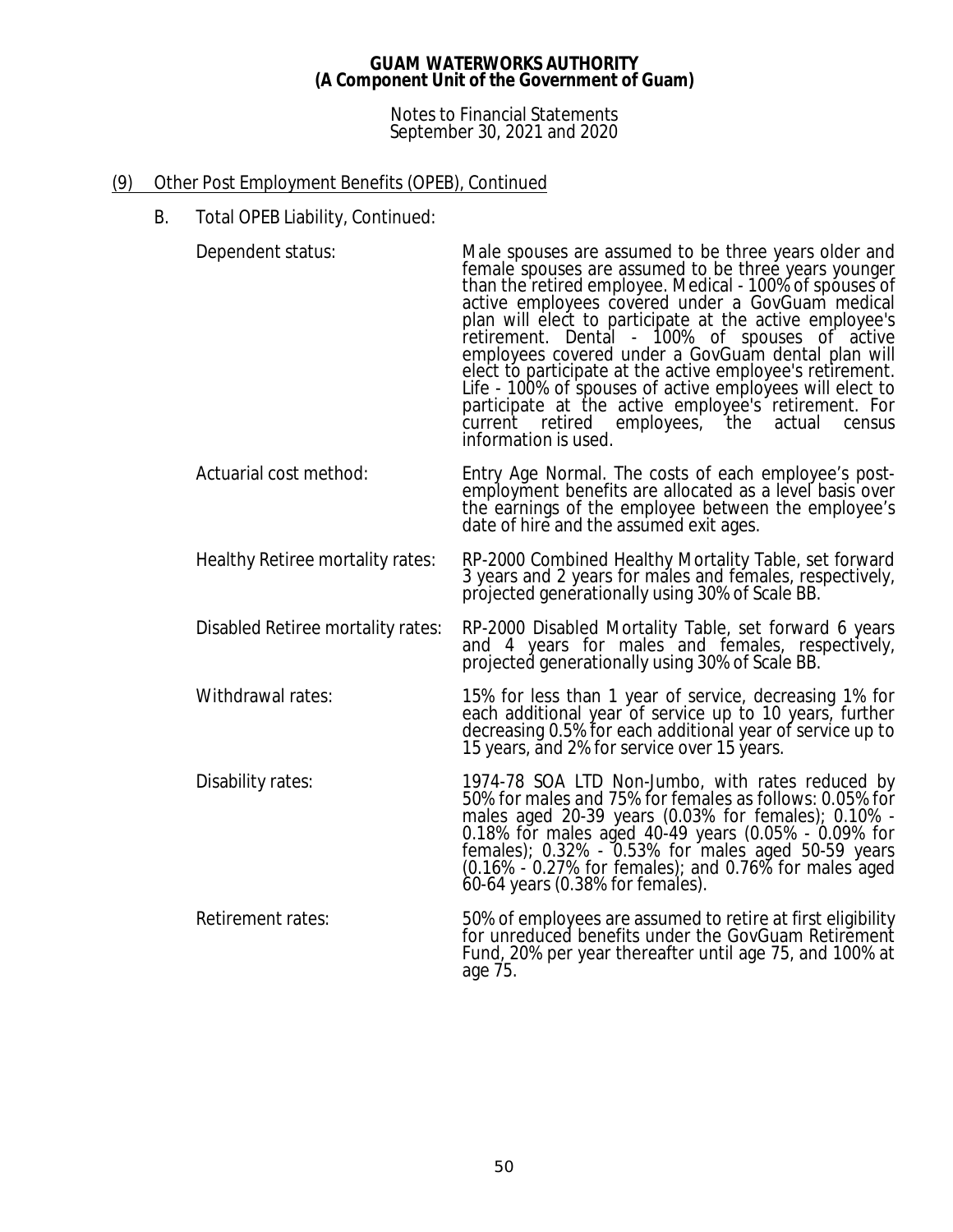### Notes to Financial Statements September 30, 2021 and 2020

### (9) Other Post Employment Benefits (OPEB), Continued

B. Total OPEB Liability, Continued:

*Discount rate:* The discount rate used to measure the total OPEB liability was 2.21% as of September 30, 2020. The projection of cash flows used to determine the discount rate assumed that contributions from GovGuam will be made in accordance with the plan's funding policy. Based on those assumptions, the OPEB plan's fiduciary net position was projected to be insufficient to make all projected benefit payments of current plan members. Therefore, the 2.21% tax-exempt, high quality municipal bond rate as of September 30, 2020 was applied to all periods to determine the total OPEB liability.

*OPEB plan fiduciary net position:* As of September 30, 2021 and 2020, an OPEB trust has not been established thus the OPEB Plan does not presently report OPEB plan fiduciary net position.

C. Changes in the Total OPEB Liability:

Changes in GWA's proportionate share of the total OPEB liability for the years ended September 30, 2021 and 2020 are as follows:

|                                                                                                                                             | 2021                                               | 2020                             |
|---------------------------------------------------------------------------------------------------------------------------------------------|----------------------------------------------------|----------------------------------|
| Balance at beginning of the year                                                                                                            | \$84,163,331                                       | \$62,656,405                     |
| Changes for the year:<br>Service cost<br>Interest<br>Change in proportionate share<br>Differences between expected<br>and actual experience | 2,989,808<br>2,297,010<br>26,211,068<br>11,834,897 | 1,838,404<br>2,659,412<br>42,594 |
| Change of assumptions<br>Benefit payments                                                                                                   | $(19, 463, 429)$<br>(1,598,791)                    | 18,711,520<br>(1,745,004)        |
| Net change                                                                                                                                  | 22,270,563                                         | 21,506,926                       |
| Balance at end of the year                                                                                                                  | \$106,433,894                                      | \$84,163,331                     |

*Sensitivity of the total OPEB liability to changes in the discount rate:* The following presents the sensitivity of the total OPEB liability to changes in the discount rate. The sensitivity analysis shows the impact to GWA's proportionate share of the total OPEB liability if it were calculated using a discount rate that is 1-percentage-point lower or 1-percentage-point higher than the current discount rate:

|                             | 1% Decrease in<br>Discount Rate | Current<br>Discount Rate<br>2.21% | 1% Increase in<br>Discount Rate<br>3.21% |
|-----------------------------|---------------------------------|-----------------------------------|------------------------------------------|
| <b>Total OPEB Liability</b> | \$126,362,692                   | \$106,433,894                     | \$90.547.647                             |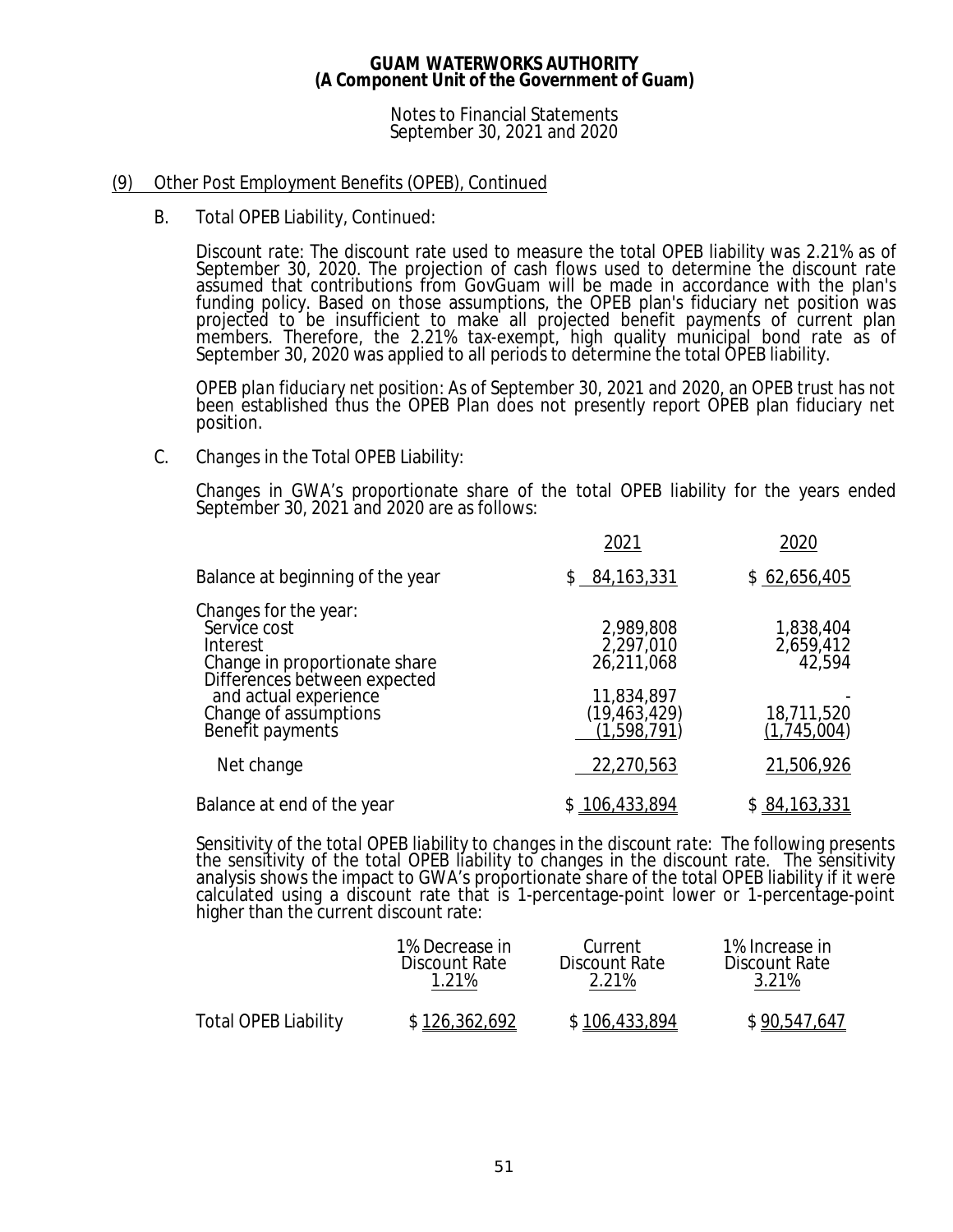### Notes to Financial Statements September 30, 2021 and 2020

## (9) Other Post Employment Benefits (OPEB), Continued

C. Changes in the Total OPEB Liability, Continued:

*Sensitivity of the total OPEB liability to changes in the healthcare cost trend rates:* The following presents the sensitivity of the total OPEB liability to changes in the healthcare cost trend rate. The sensitivity analysis shows the impact to GWA's proportionate share of the total OPEB liability if it were calculated using a healthcare cost trend rate that is 1percentage-point lower or 1-percentage-point higher than the current healthcare cost trend rate: Healthcare Cost

|                      | 1% Decrease  | - Heartncare Cost<br><b>Trend Rates</b> | 1% Increase   |
|----------------------|--------------|-----------------------------------------|---------------|
| Total OPEB Liability | \$88,653,328 | \$106,433,894                           | \$129,554,543 |

D. OPEB Expense and Deferred Outflows of Resources and Deferred Inflows of Resources Related to OPEB:

For the years ended September 30, 2021 and 2020, GWA reported total OPEB expense of \$8,126,169 and \$2,701,675, respectively, for its proportionate share of the GovGuam total OPEB expense measured for the years ended September 30, 2020 and 2019. At September 30, 2021 and 2020, GWA reported deferred outflows of resources and deferred inflows of resources related to OPEB from the following sources:

|                                                                                                                                   | 2021                                 |                                     | 2020                                 |                                     |
|-----------------------------------------------------------------------------------------------------------------------------------|--------------------------------------|-------------------------------------|--------------------------------------|-------------------------------------|
|                                                                                                                                   | Deferred<br>Outflows of<br>Resources | Deferred<br>Inflows of<br>Resources | Deferred<br>Outflows of<br>Resources | Deferred<br>Inflows of<br>Resources |
| Changes of assumptions                                                                                                            | \$17,315,563                         | \$22,997,997                        | \$18,345,940                         | \$7,847,443                         |
| Difference between expected<br>and actual experience                                                                              | 9,743,925                            | 10,185,585                          |                                      | 11,034,795                          |
| Contributions subsequent to the<br>measurement date<br>Changes in proportion and difference<br>between employer contributions and | 2,131,591                            |                                     | 2,181,005                            |                                     |
| proportionate share of contributions                                                                                              | 19,589,000                           | 4,391,572                           |                                      | 6,133,551                           |
|                                                                                                                                   | \$48,780,079                         | \$37,575,154                        | \$20,526,945                         | \$25,015,789                        |

Deferred outflows resulting from contributions subsequent to measurement date will be recognized as reduction of the total OPEB liability in the following year. Other amounts reported as deferred outflows of resources and deferred inflows of resources related to OPEB at September 30, 2021 will be recognized in OPEB expense as follows:

| Year Ending<br>September <sup>30</sup> |   |               |
|----------------------------------------|---|---------------|
| 2022                                   | S | 269,584       |
| 2023                                   |   | (1, 492, 793) |
| 2024                                   |   | 3,186,404     |
| 2025                                   |   | 5,225,280     |
| 2026                                   |   | 1,884,859     |
|                                        |   | 9,073,334     |

### (10) Real Estate Property Transferred by Government of Guam

The Government of Guam, pursuant to Public Law 23-119, assigned to GWA various real estate property under GWA's administration. For the year ended September 30, 2020, GWA recognized \$1,325,372 for the cost associated with the partial transfer of the property.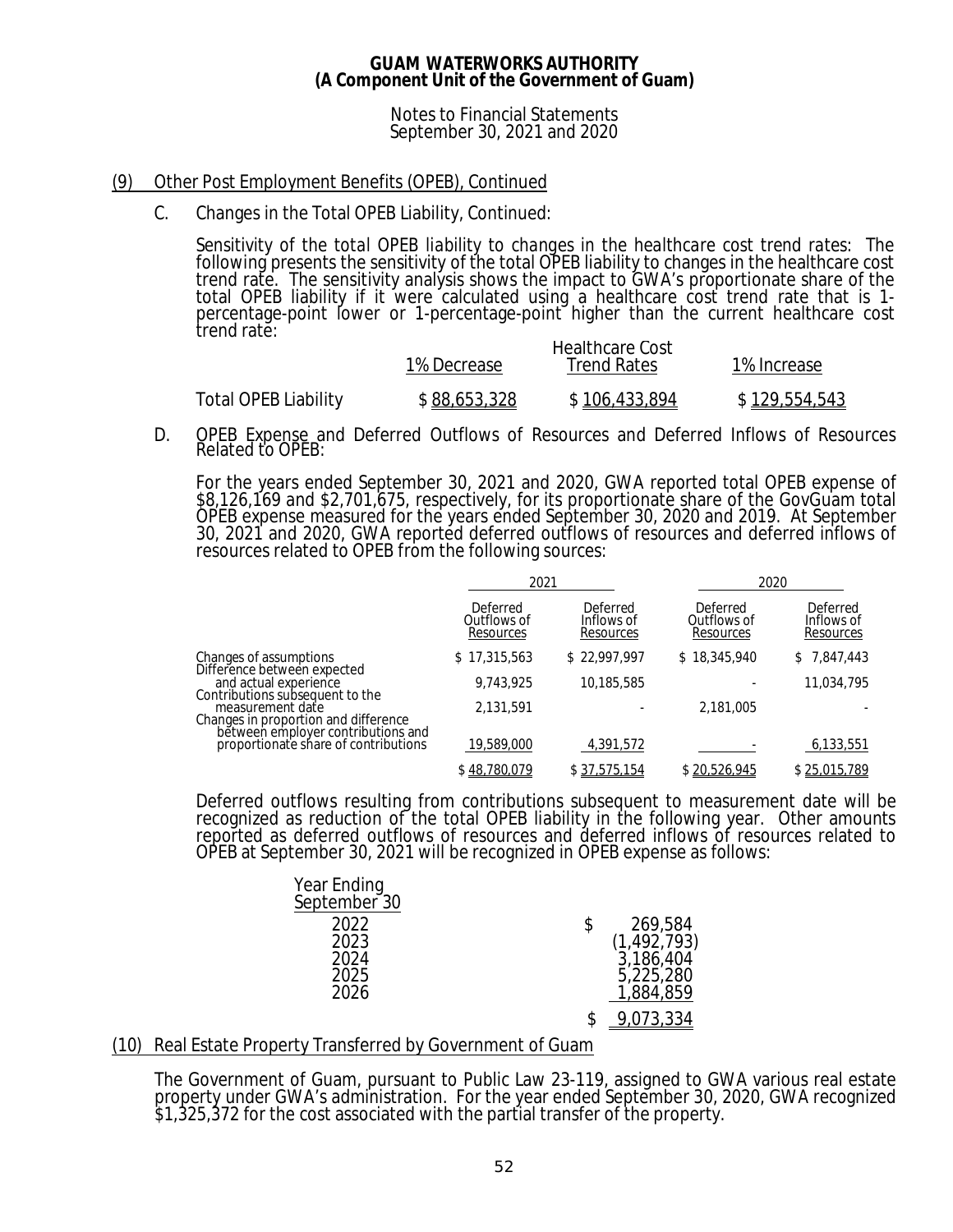Notes to Financial Statements September 30, 2021 and 2020

### (11) Agreements with the United States Navy

Pursuant to a Memorandum of Agreement, the U.S. Navy supplies water through its water system to GWA for distribution and resale to non-military customers. Total purchases from the U.S. Navy for the years ended September 30, 2021 and 2020 are \$6,615,983 and \$5,551,065, respectively.

## (12) Commitments and Contingencies

## Merit System

Public Law 21-59, enacted the Uniform Position Classification and Salary Administration Act of 1991 for employees of GovGuam, autonomous and semi-autonomous agencies, public corporations and other public instrumentalities of GovGuam. The Act included a merit bonus, calculated at 3.5% of the employee's base salary, for employees who earn a superior performance grade. On September 17, 2013, the CCU, in GWA Resolution 42-FY2013, authorized the payment of merit bonuses in the years succeeding the CCU's approval to all eligible classified employees in accordance with the laws of Guam.

On October 20, 2017, CCU Resolution 01-FY2018 approved the creation and addition of GWA Certified, Technical and Professional (CTP) positions and the implementation of a Strategic Pay Scale for such positions as authorized by Public Law 28-159. The conversion to the CTP positions and pay scale from the unified system of position classification and compensation eliminated merit bonuses. GWA believes that no liability may ultimately arise from this matter and therefore no liability has been recognized in the accompanying financial statements.

### Claims

Due to the nature of its operations, GWA is subject to various claims by private and governmental customers and vendors for various alleged losses. Because an estimate of the amount or range of potential loss cannot be determined at this time, no provision for any liability that may result from such claims has been made in the accompanying financial statements.

### Contract Commitments

Contract commitments in connection with projects currently in construction approximate \$109,757,803 at September 30, 2021, of which \$57,964,580 will be funded by federal grants from the U.S. Government.

### Program Management Office Services

On February 6, 2012, GWA entered into a contract for Program Management Office (PMO) services to provide a wide variety of as needed program services and general staff assistance for the development of required utility infrastructure improvements. The PMO provides GWA with additional resources to address the deadlines defined in the November 10, 2011 court order and supports GWA staff in executing bond funded projects, military buildup and other related project tasks. The PMO contract ended on December 31, 2019. On January 31, 2017, GWA entered into a separate contract for Program Management/Construction Management (PM/CM) to manage the implementation and execution of projects related to the military buildup, financed primarily by the Office of Economic Adjustment and to provide support services related to project management, design construction and operational needs as part of the execution of these<br>projects. On June 17, 2019, GWA entered into a separate contract to provide Indefinite On June 17, 2019, GWA entered into a separate contract to provide Indefinite Delivery/Indefinite Quantity (ID/IQ) professional project/construction management and utility consulting services for various types of water and wastewater utility projects and utility management activities, as well as consulting engineering services in support of municipal planning, utility management analysis and regulatory compliance. Contract commitments for these sĕrvices ăpproxim̃ate \$2,143,448 as of Sep̃tembẽr 30, 2021.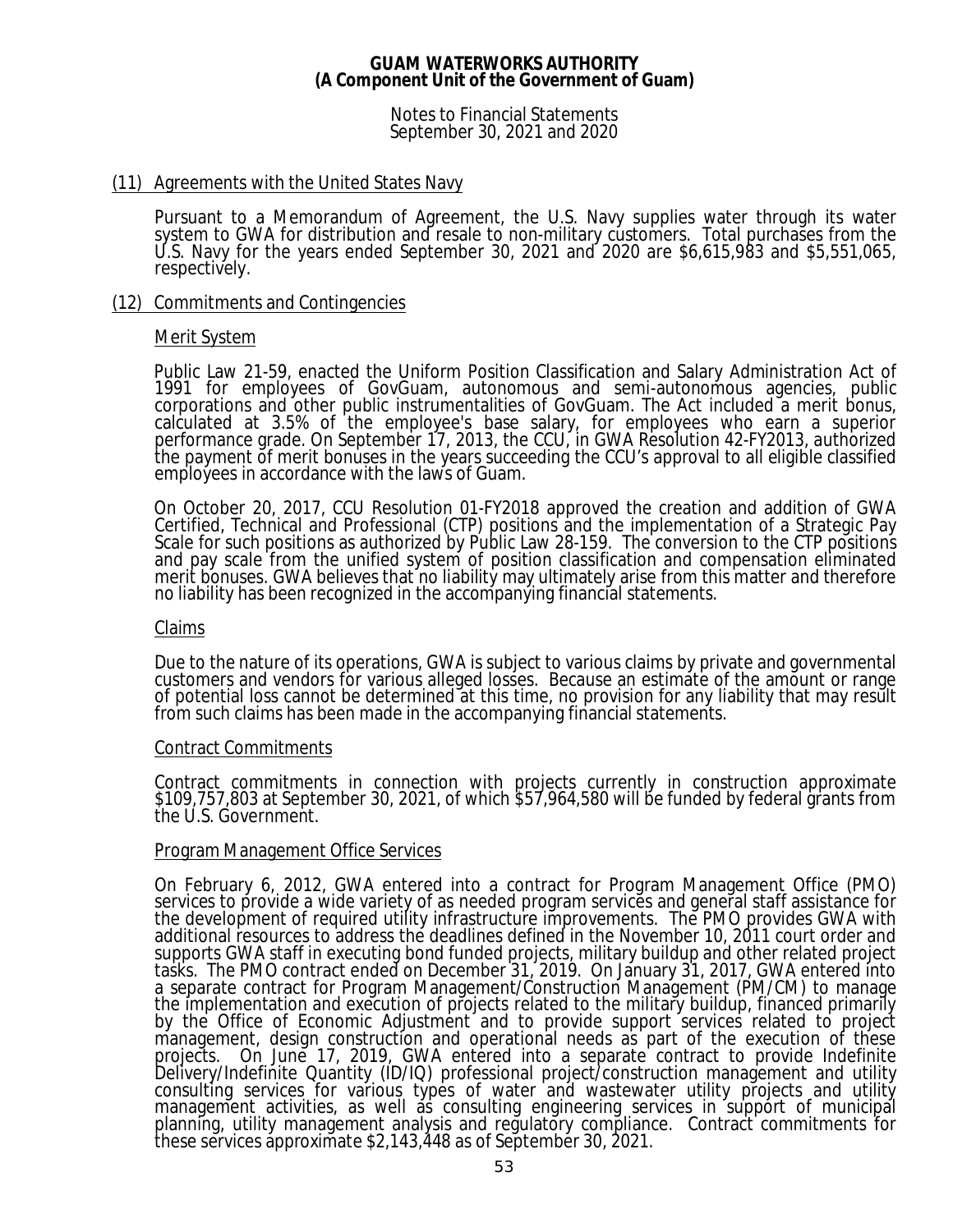Notes to Financial Statements September 30, 2021 and 2020

### (12) Commitments and Contingencies, Continued

### Operating Lease

In February 2015, GWA moved to a building owned by Guam Power Authority (GPA). GWA does not currently have a signed lease agreement with GPA but pays for its share of building maintenance costs.

On October 27, 2016, CCU, GWA, and GPA agreed that GWA's cost share for the building is \$269,170 annually.

### Medicare

The Government of Guam and its component units, including GWA, began withholding and remitting funds to the U.S. Social Security System for the health insurance component of its salaries and wages effective October 1998. Prior to that date, the Government of Guam did not withhold or remit Medicare payments to the U.S. Social Security System. If the Government is found to be liable for Medicare payments on salaries and wages prior to October 1998, an indeterminate liability could result. It has been the practice of GWA and all other component units of the Government of Guam that payment of this health insurance component is optional prior to October 1998. Therefore, no liability for any amount which may ultimately arise from this matter has been recorded in the accompanying financial statements.

### Court Order

In 2002, the US Government filed a complaint against GWA and the Government of Guam for alleged violations under the Federal Clean Water Act (CWA) and the Safe Drinking Water Act (SDWA). Because of GWA's non-compliance with the National Primary Drinking Water Regulations, the U.S. Government sought both civil penalties and injunctive relief to address such non-compliance. Both GWA and the U.S. Department of Justice, Environmental and Natural Resources Division, mutually agreed in the form of a Court Order to resolve the violation issues.

In 2003, a Court Order for Preliminary Relief was filed before the District Court of Guam. The Stipulation required implementation of short-term projects and initial planning measures by GWA. GWA was required to submit a final financial plan in the Master Plan that generates sufficient revenue to cover the cost of all compliance activities and deliverables required by the Court Order for Preliminary Relief, as well as any other anticipated expenses, including any measures necessary to ensure compliance with the CWA and the SDWA and costs related to the infrastructure improvements identified in the Master Plan.

In 2006, the Court Order was amended, which required GWA to perform approximately \$220 million of capital improvement projects and perform other actions to bring GWA's system into compliance. However, GWA was unable to meet all deadlines set out in the amended Court Order. The District Court ordered the parties to stipulate as to the scope of the remaining projects and project completion dates. The parties were unable to reach an agreement on all items. As a result, on November 10, 2011, the District Court issued an order setting new deadlines for the unfinished projects and included new projects that were not part of the amended Court Order. As of September 2021, of the 93 items required by the Court Order, 92 are either complete or in progress (e.g., continuous reporting requirement). GWA continues to make progress in completing the one remaining item, using 2020A Series Bond Revenue to repair, rehabilitate or replace water storage reservoirs by the revised 2023 deadline.

GWA filed an unopposed motion in the U.S. District Court to extend the final completion deadline to June 23, 2023 from December 30, 2020. The Court approved the extension and GWA continues its work to complete the sole remaining compliance requirement by the new deadline.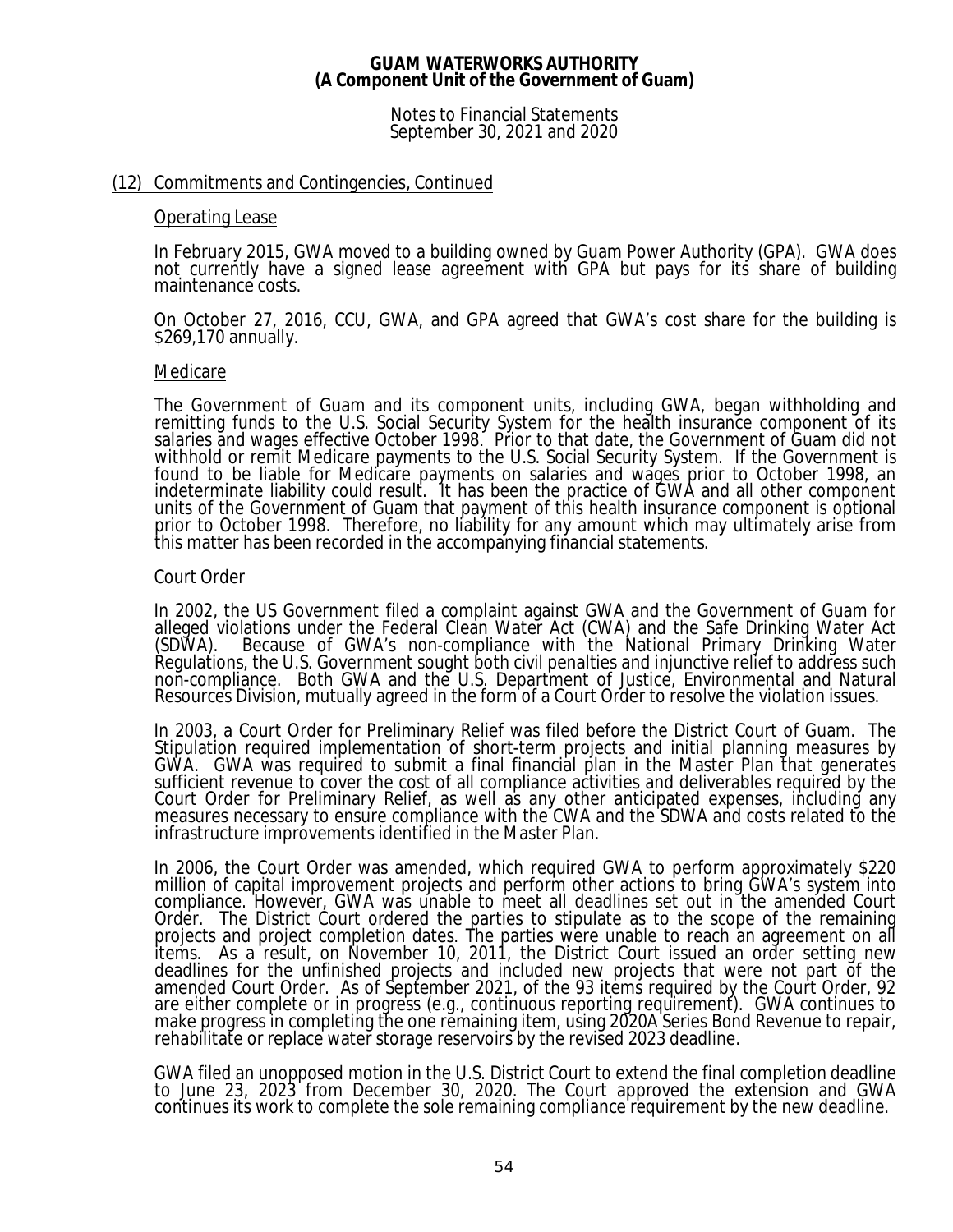Notes to Financial Statements September 30, 2021 and 2020

### (12) Commitments and Contingencies, Continued

### Primary Treatment Permits

In 2011, the United States Environmental Protection Agency (USEPA) informed GWA that its waiver request for primary treatment plants for Hagåtña and Northern District Wastewater Treatment Plants (WWTP) had been denied and that GWA would be required to upgrade the plants to secondary treatment. The upgrades were initially estimated to cost approximately \$300 million. New National Pollutant Discharge Elimination System (NPDES) permits were issued to these treatment plants effective January 1, 2020 which included secondary treatment standards, some of which these two plants are unable to meet.

In 2016 and 2017, the Office of Economic Adjustment, Department of Defense, awarded GWA \$55.3 and \$117.9 million, respectively, for projects to upgrade water and wastewater infrastructure, most specifically to upgrade the Northern District WWTP to full secondary treatment capabilities. The construction of the upgrades is scheduled to be completed by October 2022.

GWA continues discussions with USEPA regarding the timing of required upgrades to the Hagåtña WWTP as part of a negotiated consent decree.

## (13) Capital Contributions

Capital contributions received by GWA during the years ended September 30, 2021 and 2020, are as follows:

| Grants from the U.S. Government:                                                                         |                            |                            |
|----------------------------------------------------------------------------------------------------------|----------------------------|----------------------------|
| Received from the U.S. EPA - Direct<br>Received from the U.S. DOD<br>Received from the U.S. DOI - Direct | \$11,976,300<br>52,609,313 | \$12,073,393<br>59,658,063 |
|                                                                                                          | \$64,592,719               | \$72,249,371               |

### (14) Supplemental Annuities/COLA

As required by GovGuam's Annual Appropriation's Act, GWA must reimburse GovGuam's Department of Administration for certain supplemental and healthcare benefits paid to retirees. During the years ended September 30, 2021 and 2020, GWA levied a surcharge amounting to \$2,942,995 and \$3,162,771, respectively, in order to satisfy this legislative mandate. The Guam PUC has approved the reduction of the surcharge from 3.75% to 3.60% effective March 1, 2020.

### (15) System Development Charge (SDC)

In 2010, PUC approved the implementation of a water and sewer SDC, which authorized GWA to charge water and wastewater SDC to applicable customers on and after March 2, 2010. SDC revenues generated and collected are to be expended for costs associated with the construction, expansion, upgrade, and repair of water and wastewater facilities for users who are for the first time connecting property into the Guam water or wastewater system or for builders if the density of the existing connection is increased. SDC revenues may also be used to pay the principal sum and interest and other finance costs on bonds, notes or other obligations issued by or on behalf of GWA to finance such capital improvements or facilities expansion or renovations. During the years ended September 30, 2021 and 2020, SDC revenues were \$1,596,459 and \$756,338, respectively.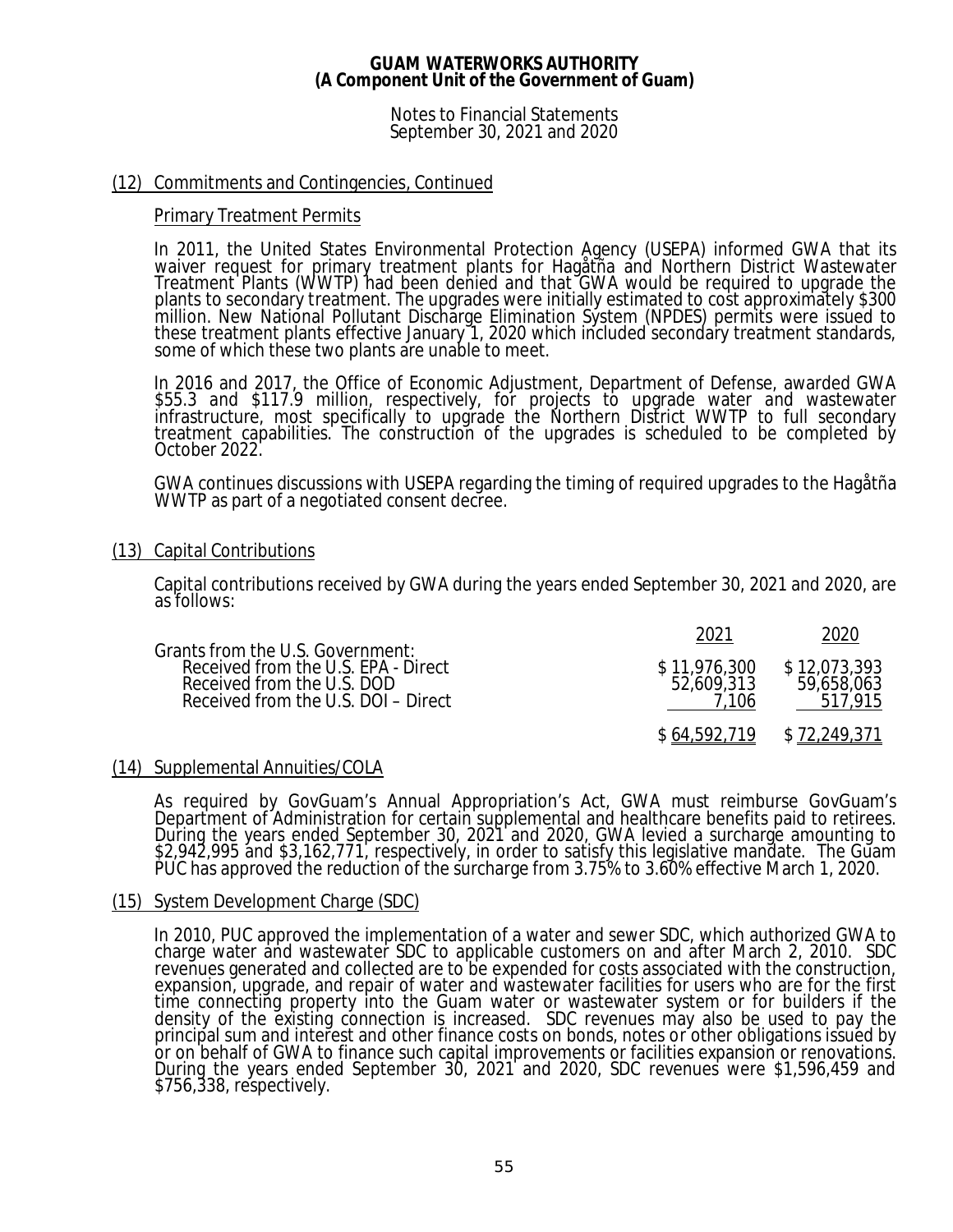Notes to Financial Statements September 30, 2021 and 2020

### (16) Related Party Transactions

GWA receives electrical and administrative services from GPA, a component unit of the Government of Guam also governed by the CCU. Electricity purchases from GPA for the years ended September 30, 2021 and 2020 were \$12,507,537 and \$14,118,145, respectively, and GWA was also charged \$527,177 and \$442,907, respectively, for administrative services provided by GPA. Outstanding payables for power purchases, administrative expenses and cost reimbursements owed by GWA to GPA were \$1,456,249 and \$1,143,369 as of September 30, 2021 and 2020, respectively.

For the years ended September 30, 2021 and 2020, GWA billed GPA a total of \$44,854 and \$143,940, respectively, for water and sewer charges on the facilities transferred by the Navy to GPA. The amount due from GPA as of September 30, 2021 and 2020 was \$245,844 and \$257,131, respectively, which is included in receivables in the accompanying statements of net position.

GWA receives waste disposal services from Guam Solid Waste Authority (GSWA). Waste disposal fees for the years ended September 30, 2021 and 2020 were \$1,415,293 and \$1,277,885, respectively. Outstanding payables for waste disposal fees owed by GWA to GSWA were \$74,370 and \$100,020 as of September 2021 and 2020, respectively, and were included in trade accounts payable in the accompanying statements of net position.

During the years ended September 30, 2021 and 2020, GWA wrote off \$5,977 and \$268,143, respectively, of outstanding receivables from Government of Guam agencies and autonomous units.

### (17) COVID-19 Pandemic

Governor Lourdes A. Leon Guerrero issued an Executive Order on March 14, 2020, placing Guam in a Public Health Emergency due to the global pandemic caused by the novel strain of coronavirus (COVID-19). As a result, non-essential business and government offices, including schools, were closed. GWA closed its offices to the public and required non-essential employees to work from home. The closures, predictably, also had a significant impact on Guam's visitor industry, significantly affecting the local economy. However, continued construction activity related to the military re-alignment in the region has had some mitigating effect on the pandemic-induced economic downturn.

The Public Health Emergency has also had a negative effect on GWA's revenues, requiring cost containment during the fiscal year. While restrictions on business and government activities were relaxed in January 2021, it is unknown how quickly the economy will recover. The availability of COVID-19 testing and vaccines may enable Guam's tourist markets to reopen but the Guam Visitors Bureau has projected that the market may take a couple of years to fully recover.

During the years ended September 30, 2021 and 2020, GWA received \$188,768 and \$223,909, respectively, of contributions from the U.S. Government passed through from the Government of Guam as part of the Coronavirus Aid, Relief, and Economic Security Act or CARES Act. While the disruption is currently expected to be temporary, there is uncertainty around the duration. While this matter is negatively impacting GWA's business, results of operations and financial position, the ultimate impact cannot be reasonably estimated at this time.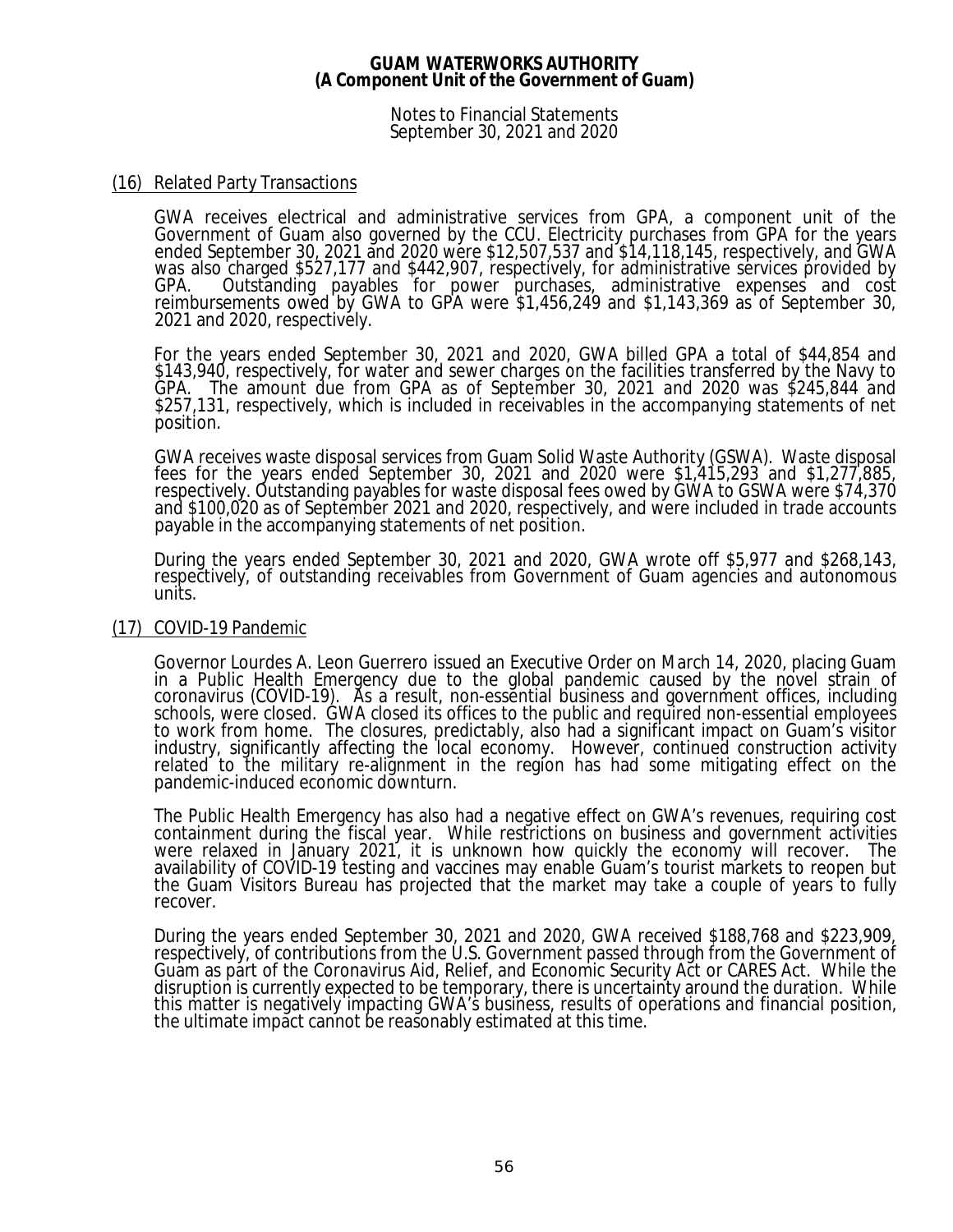### Last 10 Fiscal Years\* Schedules of Required Supplemental Information (Unaudited) Schedule of Proportionate Share of the Net Pension Liability

#### Defined Benefit Plan

|                                                                                                             |     | 2021          |      | 2020          |   | 2019          |   | 2018          |    | 2017          |    | 2016          |
|-------------------------------------------------------------------------------------------------------------|-----|---------------|------|---------------|---|---------------|---|---------------|----|---------------|----|---------------|
|                                                                                                             |     |               |      |               |   |               |   |               |    |               |    |               |
| Total net pension liability                                                                                 |     | 1,246,336,897 | S.   | 1,214,462,675 |   | 1,179,192,550 | ς | 1,142,249,393 | S  | 1,368,645,126 |    | 1,436,814,230 |
| GWA's proportionate share of the net<br>pension liability                                                   | Ś   | 42,300,716    | - \$ | 40,222,332    | S | 37,292,034    | S | 33,100,479    | \$ | 38,799,923    | S  | 40,053,650    |
| GWA's proportion of the net pension liability                                                               |     | 3.39%         |      | 3.31%         |   | 3.16%         |   | 2.90%         |    | 2.83%         |    | 2.79%         |
| GWA's covered-employee payroll**                                                                            | \$. | 17,738,557    | Ŝ.   | 16,874,281    | S | 16,251,058    | S | 14,729,699    | S  | 14,353,805    | -S | 14,388,631    |
| GWA's proportionate share of the net<br>pension liability as percentage of its covered-<br>employee payroll |     | 238.47%       |      | 238.36%       |   | 229.47%       |   | 224.72%       |    | 270.31%       |    | 278.37%       |
| Plan fiduciary net position as a percentage of the<br>total pension liability                               |     | 61.48%        |      | 62.25%        |   | 63.28%        |   | 60.63%        |    | 54.62%        |    | 52.32%        |

\* This data is presented for those years for which information is available.

\*\* Covered-employee payroll data from the actuarial valuation date with one-year lag.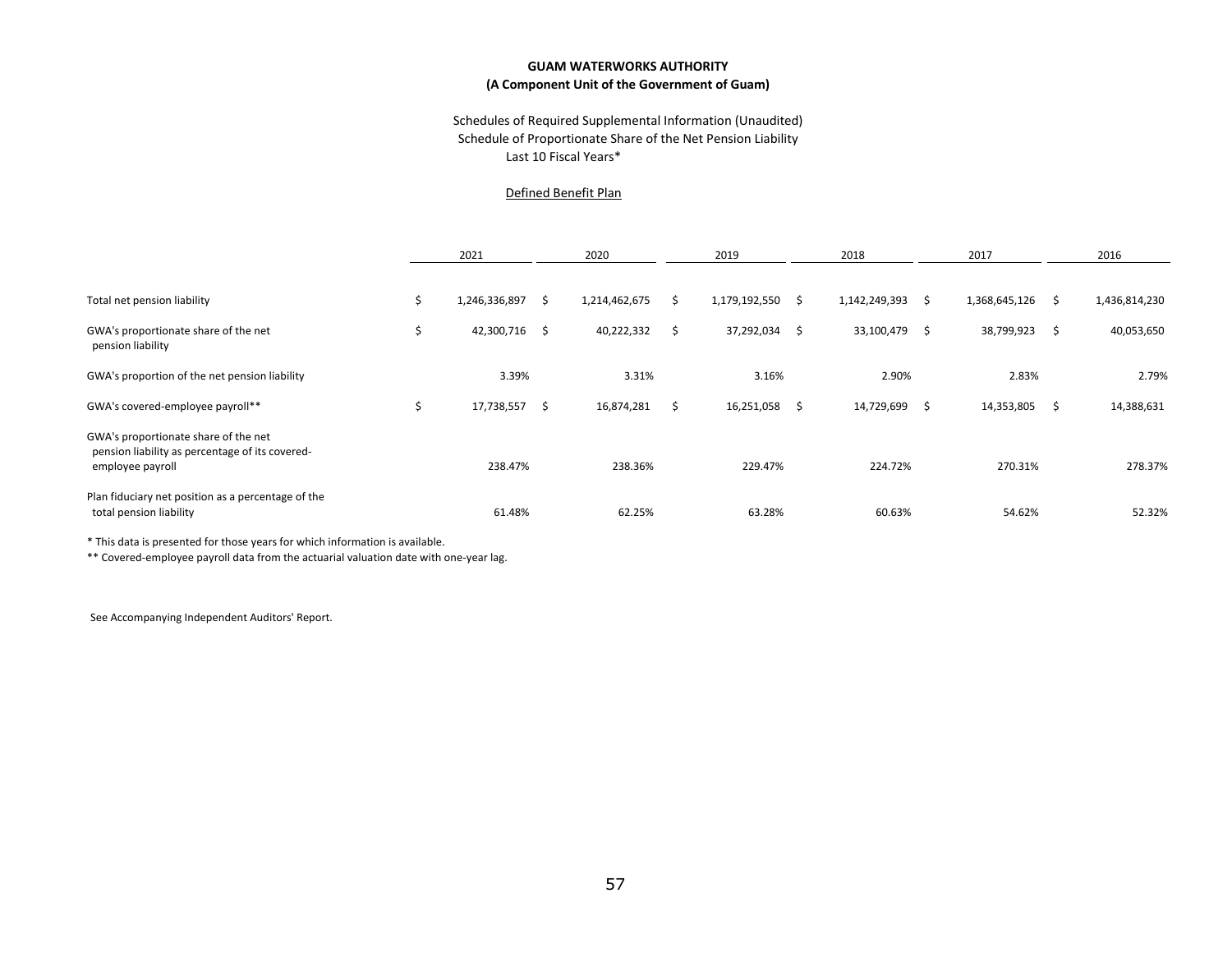#### Schedules of Required Supplemental Information (Unaudited) Schedule of Proportionate Share of the Net Pension Liability Last 10 Fiscal Years\*

#### Ad Hoc COLA/Supplemental Annuity Plan for DB Retirees

|                                                                                                         | 2021        |  | 2020        |   | 2019        | 2018 |             |
|---------------------------------------------------------------------------------------------------------|-------------|--|-------------|---|-------------|------|-------------|
|                                                                                                         |             |  |             |   |             |      |             |
| Total net pension liability                                                                             | 321,889,969 |  | 324,192,725 |   | 289.875.668 |      | 288,147,121 |
| GWA's proportionate share of the net pension liability                                                  | 12.486.188  |  | 12.866.333  | Ś | 11,195,277  |      | 10,909,240  |
| GWA's proportion of the net pension liability                                                           | 3.88%       |  | 3.97%       |   | 3.86%       |      | 3.79%       |
| GWA's covered-employee payroll**                                                                        | 20,273,487  |  | 20.220.585  | Ś | 19,846,017  |      | 19,244,239  |
| GWA's proportionate share of the net pension liability as<br>percentage of its covered employee payroll | 61.59%      |  | 63.63%      |   | 56.41%      |      | 56.69%      |

\* This data is presented for those years for which information is available.

\*\* Covered-employee payroll data from the actuarial valuation date with one-year lag.

\*\*\* No assets accumulated in a trust to pay the benefits.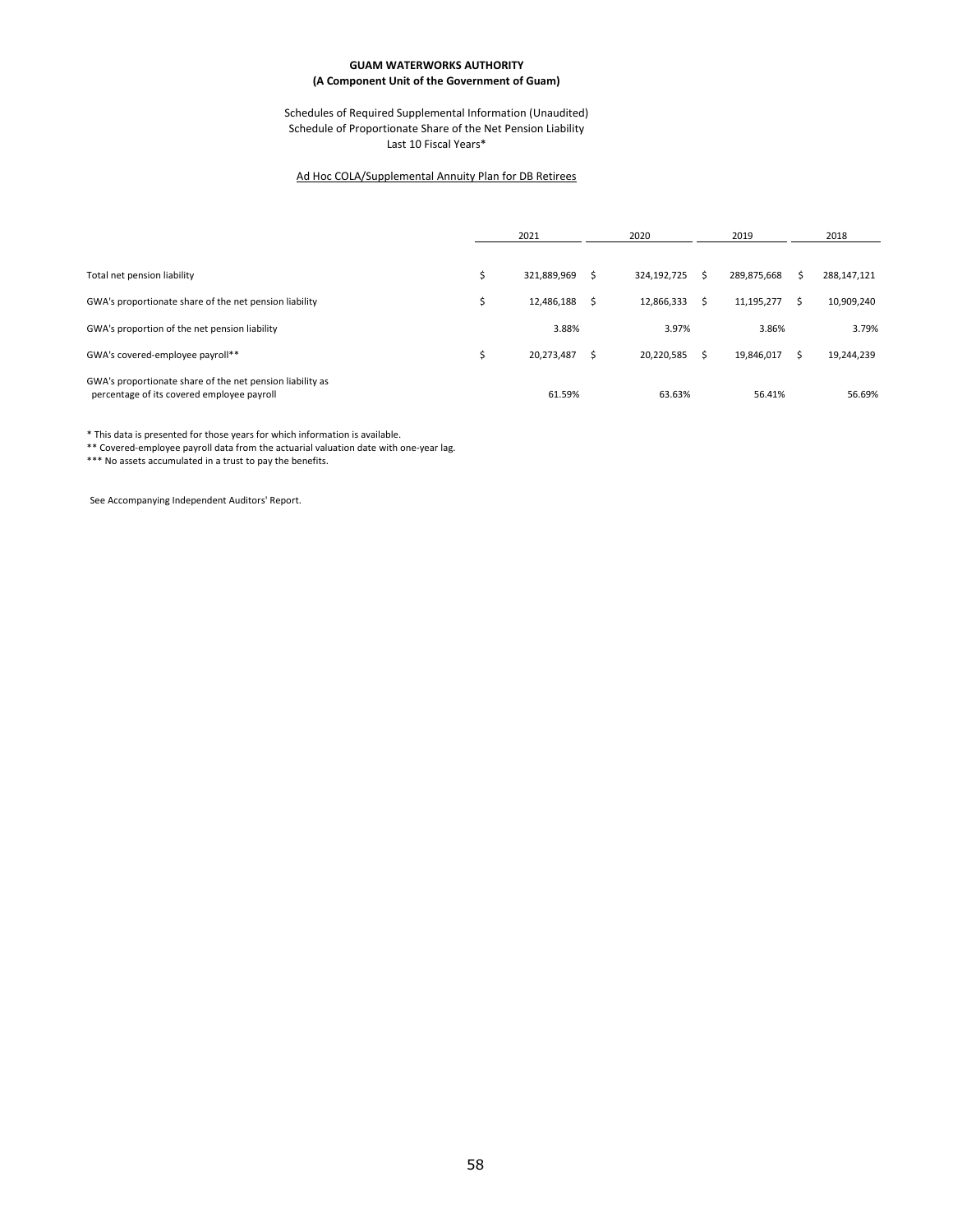#### Schedules of Required Supplemental Information (Unaudited) Schedule of Proportionate Share of the Net Pension Liability Last 10 Fiscal Years\*

#### Ad Hoc COLA Plan for DCRS Retirees

|                                                                                                         | 2021       |  | 2020       |   | 2019       | 2018 |            |
|---------------------------------------------------------------------------------------------------------|------------|--|------------|---|------------|------|------------|
|                                                                                                         |            |  |            |   |            |      |            |
| Total net pension liability                                                                             | 66,393,472 |  | 59,884,407 |   | 49,342,424 | s    | 62,445,490 |
| GWA's proportionate share of the net pension liability                                                  | 1,577,875  |  | 1,299,011  | Ŝ | 1,105,860  | s    | 1,441,633  |
| GWA's proportion of the net pension liability                                                           | 2.38%      |  | 2.17%      |   | 2.24%      |      | 2.31%      |
| GWA's covered-employee payroll**                                                                        | 6,162,019  |  | 5,108,575  |   | 5,927,414  | .s   | 8,698,580  |
| GWA's proportionate share of the net pension liability as<br>percentage of its covered employee payroll | 25.61%     |  | 25.43%     |   | 18.66%     |      | 16.57%     |

\* This data is presented for those years for which information is available.

\*\* Covered-employee payroll data from the actuarial valuation date with one-year lag.

\*\*\* No assets accumulated in a trust to pay the benefits.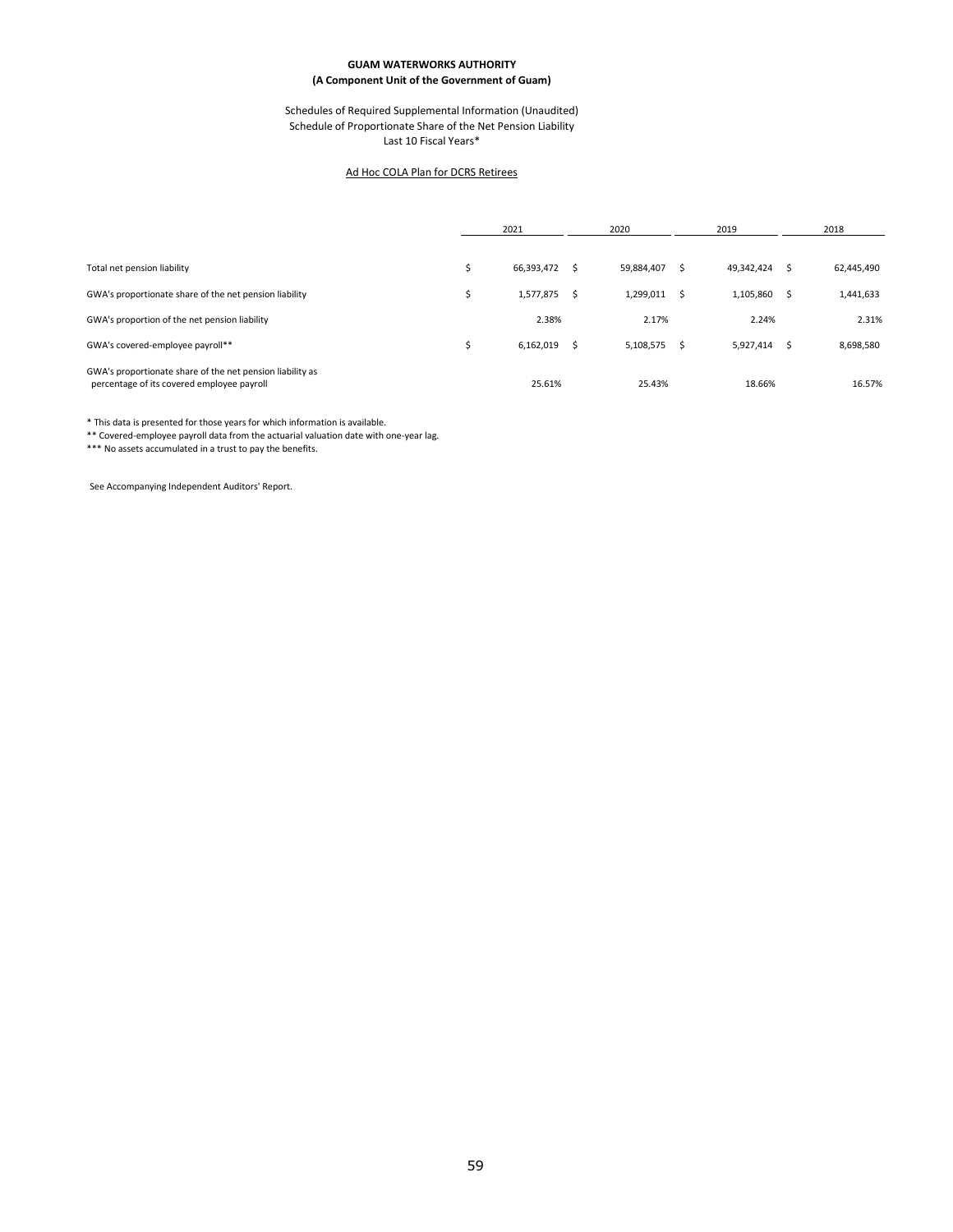### Schedules of Required Supplemental Information (Unaudited) Schedule of Pension Contributions Last 10 Fiscal Years\*

|                                                                         | 2021       | 2020       | 2019       | 2018 |            | 2017       | 2016       |  |
|-------------------------------------------------------------------------|------------|------------|------------|------|------------|------------|------------|--|
| Actuarially determined contribution                                     | 4,116,086  | 3,998,221  | 4,029,190  |      | 3,491,479  | 3,524,561  | 3,759,121  |  |
| Contributions in relation to the actuarially<br>determined contribution | 4,038,242  | 4,025,886  | 4,296,287  |      | 3,630,252  | 3,527,186  | 3,749,595  |  |
| Contribution deficiency (excess)                                        | 77,844     | (27, 665)  | (267,097)  |      | (138, 773) | (2,625)    | 9,526      |  |
| GWA's covered-employee payroll **                                       | 17,738,557 | 16,874,281 | 16,251,058 |      | 14,729,699 | 14,353,805 | 14,388,631 |  |
| Contributions as a percentage of covered<br>employee payroll            | 22.77%     | 23.86%     | 26.44%     |      | 24.65%     | 24.57%     | 26.06%     |  |

\* This data is presented for those years for which information is available.

\*\* Covered-employee payroll data from the actuarial valuation date with one-year lag.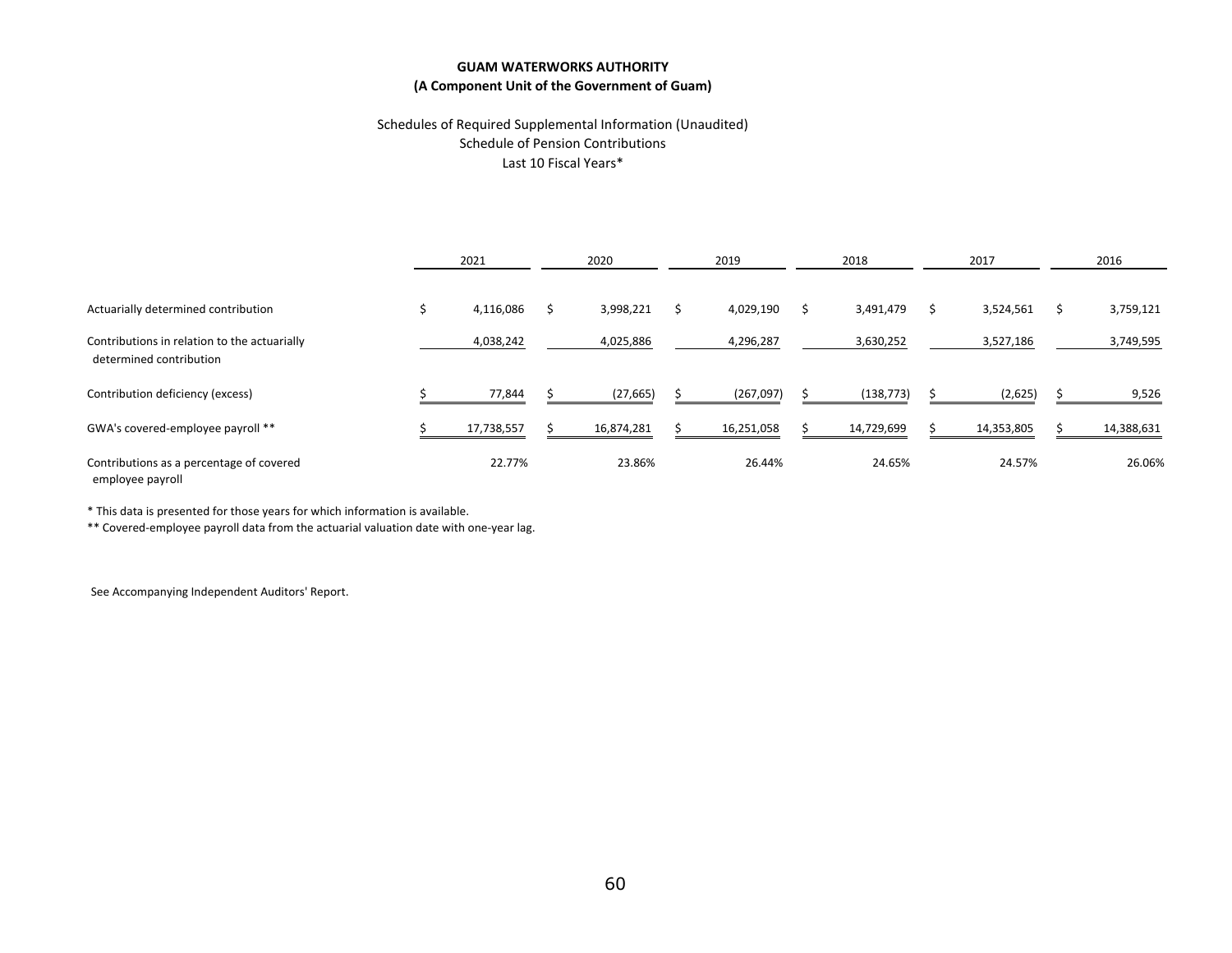### Schedules of Required Supplemental Information

#### Schedule of Changes in the Proportionate Share of the Total OPEB Liability and Related Ratios Last 10 Fiscal Years\*

|                                                    | 2021             | 2020             | 2019 |                |    | 2018          |
|----------------------------------------------------|------------------|------------------|------|----------------|----|---------------|
| Total OPEB liability:                              |                  |                  |      |                |    |               |
| Service cost                                       | \$<br>2,989,808  | \$<br>1,838,404  | Ś.   | 2,759,685      | Ś. | 3,131,482     |
| Interest                                           | 2,297,010        | 2,659,412        |      | 3,296,491      |    | 2,937,853     |
| Change in proportionate share                      | 26,211,068       | 42,594           |      | (7,864,286)    |    | (108, 281)    |
| Differences between expected and actual experience | 11,834,897       |                  |      | (17, 455, 779) |    |               |
| Changes of assumptions                             | (19, 463, 429)   | 18,711,520       |      | (5,234,517)    |    | (9, 141, 214) |
| Benefit payments                                   | (1,598,791)      | (1,745,004)      |      | (1,795,850)    |    | (1,617,515)   |
| Net change in total OPEB liability                 | 22,270,563       | 21,506,926       |      | (26, 294, 256) |    | (4,797,675)   |
| Total OPEB liability - beginning                   | 84, 163, 331     | 62,656,405       |      | 88,950,661     |    | 93,748,336    |
| Total OPEB liability - ending                      | 106,433,894      | \$<br>84,163,331 |      | 62,656,405     | Ś  | 88,950,661    |
| Covered-employee payroll                           | \$<br>18,203,494 | \$<br>17,546,110 | \$   | 13,011,086     | \$ | 14,150,906    |
| GWA's total OPEB liability as a percentage of      |                  |                  |      |                |    |               |
| covered employee payroll                           | 585%             | 480%             |      | 482%           |    | 629%          |
| Notes to schedule                                  |                  |                  |      |                |    |               |
| Discount rate                                      | 2.21%            | 2.66%            |      | 4.18%          |    | 3.63%         |
| $\sim$ $\sim$ $\sim$ $\sim$ $\sim$ $\sim$          |                  |                  |      |                |    |               |

*Changes of benefit terms:* None.

*Changes of assumptions:*

Discount rate has changed from respective measurement dates.

\* Information for 2010 - 2016 is not available

\*\* No assets accumulated in a trust to pay the benefits.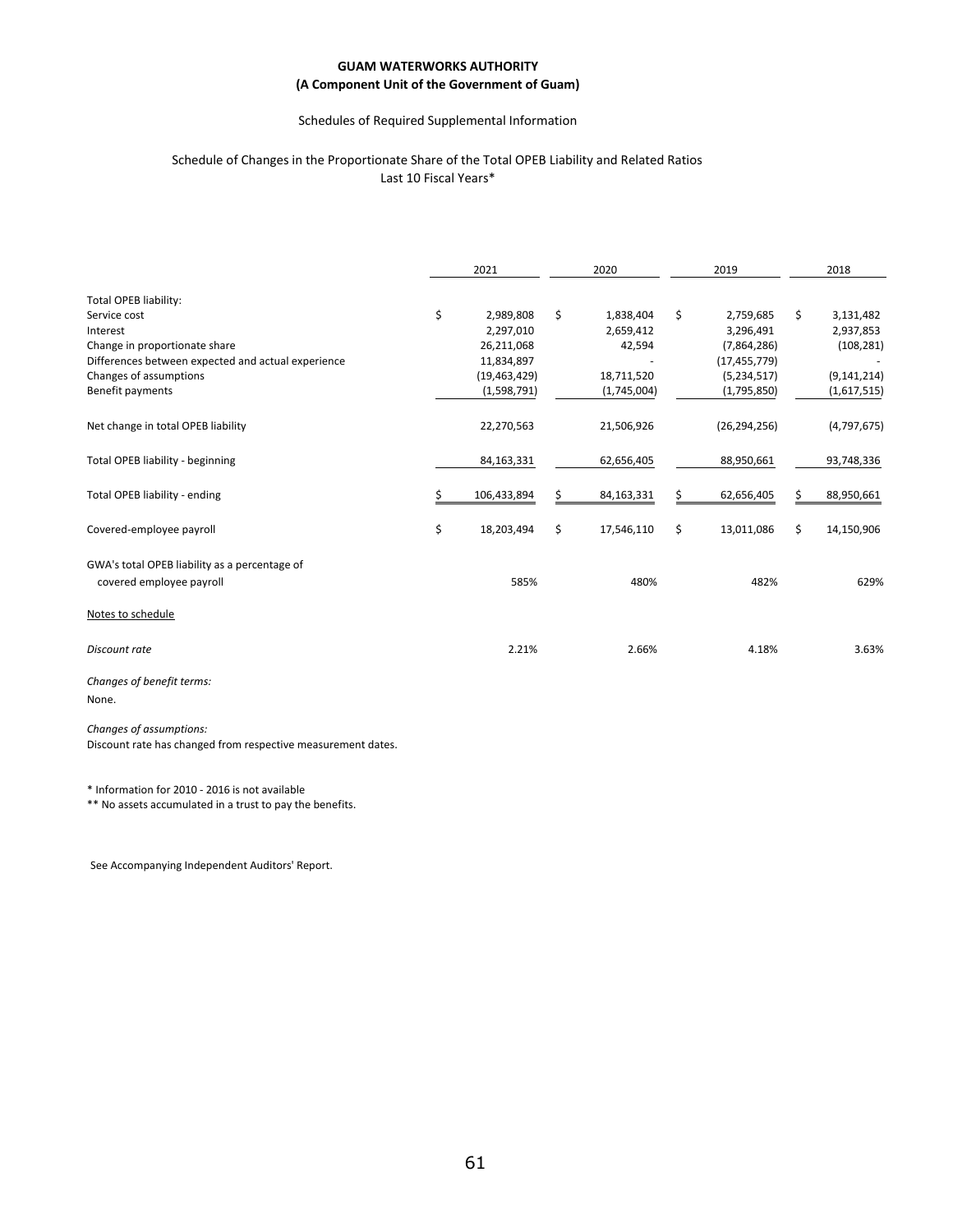#### Schedules of Required Supplemental Information (Unaudited) Schedule of Proportionate Share of the Total OPEB Liability Last 10 Fiscal Years\*

|                                                                                                        | 2021          | 2020 |               |  | 2019          | 2018 |               |  |
|--------------------------------------------------------------------------------------------------------|---------------|------|---------------|--|---------------|------|---------------|--|
|                                                                                                        |               |      |               |  |               |      |               |  |
| Total OPEB liability **                                                                                | 2,518,489,145 | S    | 2,553,523,376 |  | 1,874,970,335 |      | 2,431,048,672 |  |
| GWA's proportionate share of the total OPEB liability                                                  | 106.433.894   | Ŝ.   | 84,163,331    |  | 62.656.405    | Ś.   | 88,950,661    |  |
| GWA's proportionate of the total OPEB liability                                                        | 4.23%         |      | 3.30%         |  | 3.34%         |      | 3.66%         |  |
| GWA's covered-employee payroll                                                                         | 18,203,494    | Ś    | 17.546.110    |  | 13,011,086    | Ś.   | 14,150,906    |  |
| GWA's proportionate share of the total OPEB liability as<br>percentage of its covered-employee payroll | 584.69%       |      | 479.67%       |  | 481.56%       |      | 628.59%       |  |

\* This data is presented for those years for which information is available.

\*\* No assets accumulated in a trust to pay the benefits.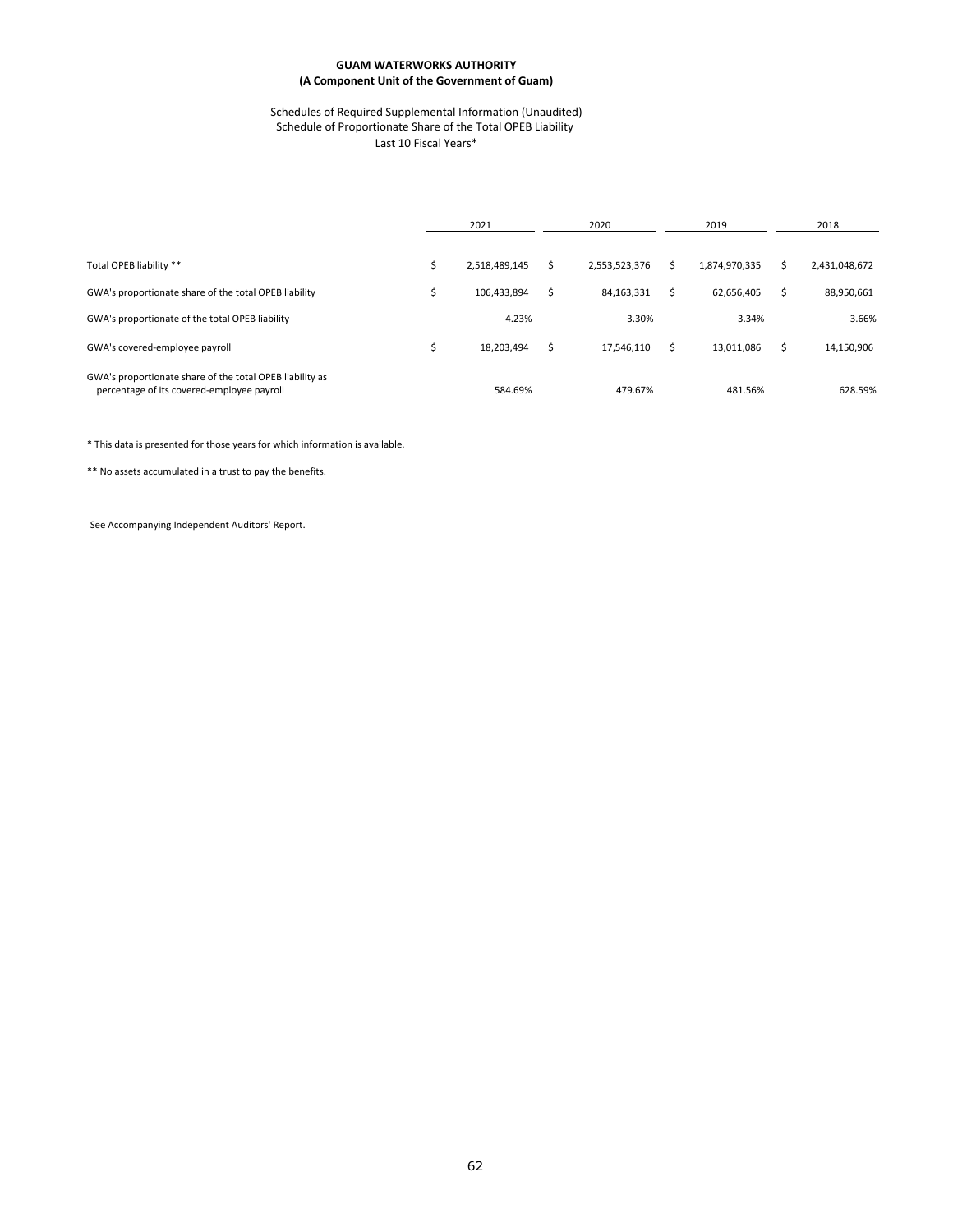#### Schedules of Required Supplemental Information Schedule of OPEB Contributions Last 10 Fiscal Years\*

|                                                                         |   | 2021       | 2020 |            | 2019       | 2018 |            |  |
|-------------------------------------------------------------------------|---|------------|------|------------|------------|------|------------|--|
|                                                                         |   |            |      |            |            |      |            |  |
| Actuarially determined contribution                                     | Ś | 7,175,899  |      | 5,617,770  | 7,776,105  | S    | 8,045,954  |  |
| Contributions in relation to the actuarially<br>determined contribution |   | 1,598,791  |      | 1,745,004  | 1,795,850  |      | 1,617,515  |  |
| Contribution deficiency                                                 |   | 5,577,108  |      | 3,872,766  | 5,980,255  |      | 6,428,439  |  |
| GWA's covered-employee payroll                                          | Ś | 18,203,494 | Ś.   | 17,546,110 | 13,011,086 | Ś    | 14,150,906 |  |
| Contributions as a percentage of covered-                               |   | 8.78%      |      | 9.95%      | 13.80%     |      | 11.43%     |  |

employee payroll

#### Notes to Schedule

#### Valuation date:

Actuarially determined contributions rates are calculated as of September 30, 2020.

Method and assumptions used to determine contributions rates:

| Actuarial cost method:        | Entry age normal.                                                                                                                                                   |
|-------------------------------|---------------------------------------------------------------------------------------------------------------------------------------------------------------------|
| Amortization method:          | Level dollar amount on an open amortization period<br>for pay-as-you-go funding.                                                                                    |
| Amortization period:          | 30 years                                                                                                                                                            |
| Inflation:                    | 2.75%                                                                                                                                                               |
| Healthcare cost trend rates:  | Non-Medicare and Medicare - 6% for Year 1-3 then<br>reducing 0.25% annually to an ultimate rate of 4.25%.<br>Part B 4.25%.                                          |
| Salary increase:              | 4.0% to 7.5%                                                                                                                                                        |
| Mortality (Healthy Retiree):  | RP-2000 Combined Healthy Mortality Table, set forward 3 years<br>and 2 years for males and females, respectively, projected<br>generationally using 30% of Scale BB |
| Mortality (Disabled Retiree): | RP-2000 Disabled Mortality Table, set forward 6 years and 4 years<br>for males and females, respectively, projected generationally<br>using 30% of Scale BB         |

\* This data is presented for those years for which information is available.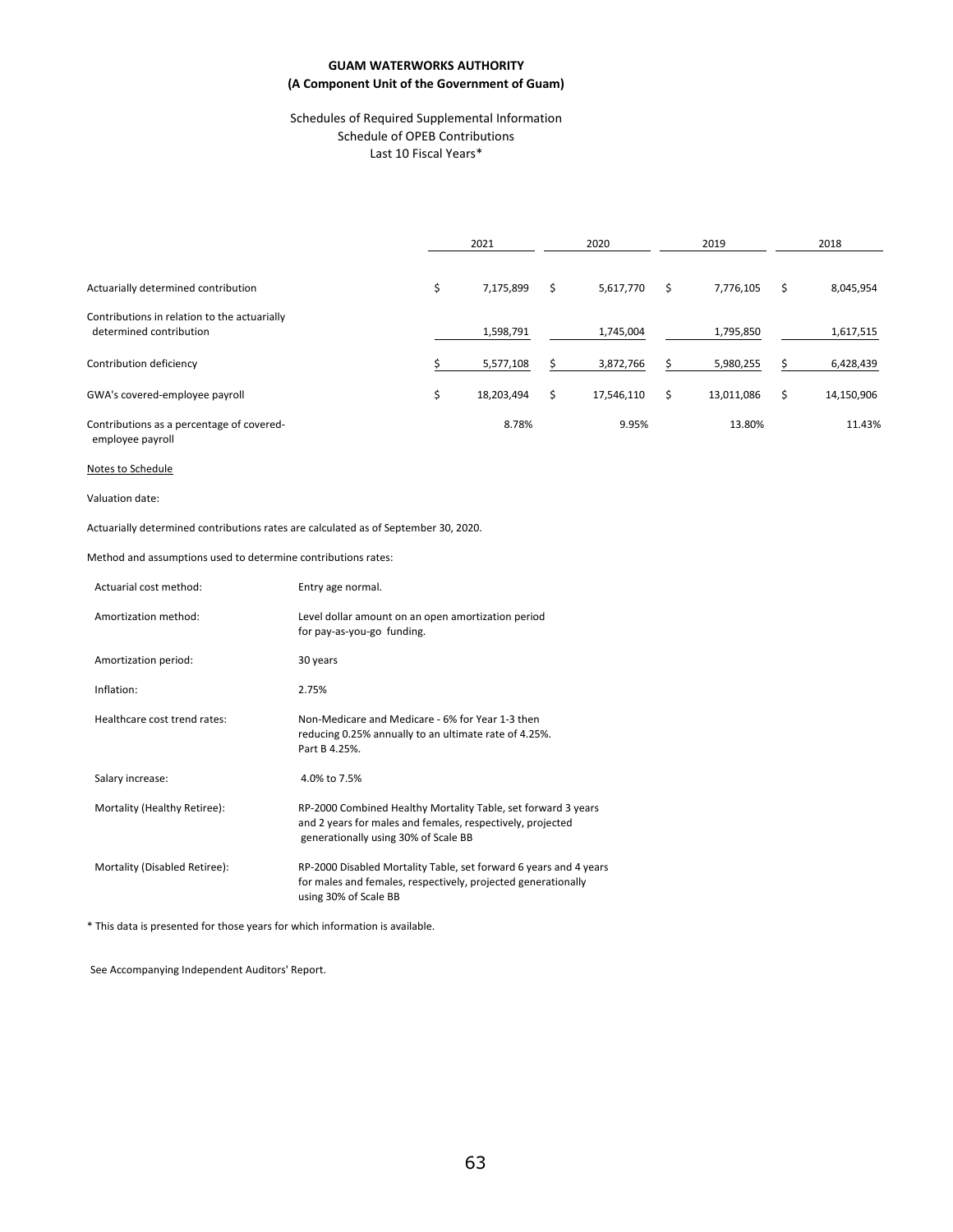## Schedule of Certain Operating and Maintenance Expenses Years Ended September 30, 2021 and 2020

|                                             | 2021                | 2020             |
|---------------------------------------------|---------------------|------------------|
| Salaries, wages and benefits:               |                     |                  |
| Regular, differential and hazardous pay     | \$<br>16,269,531 \$ | 16,900,151       |
| Pension costs and other benefits            | 7,663,597           | 6,519,080        |
| Overtime pay                                | 307,138             | 773,124          |
|                                             |                     |                  |
| Total salaries, wages and benefits          | \$<br>24,240,266    | \$<br>24,192,355 |
| Administrative and general:                 |                     |                  |
| Chemicals                                   | \$<br>2,124,444     | \$<br>1,817,213  |
| Materials and supplies                      | 1,425,390           | 2,091,704        |
| Insurance                                   | 956,589             | 937,471          |
| Miscellaneous                               | 644,833             | 648,685          |
| Merchant fees                               | 560,463             | 453,980          |
| Transportation                              | 519,743             | 606,260          |
| <b>Public Utility Commission</b>            | 260,410             | 317,344          |
| Communications                              | 159,073             | 153,371          |
| Liability claims                            | 89,348              | 134,529          |
| Advertising                                 | 86,704              | 60,929           |
| <b>Training</b>                             | 34,926              | 137,912          |
| Total administrative and general            | \$<br>6,861,923     | \$<br>7,359,398  |
| Contractual:                                |                     |                  |
| Labor, materials and others                 | \$<br>1,701,284     | \$<br>2,109,246  |
| Accounting                                  | 1,346,323           | 853,736          |
| Equipment rental                            | 288,743             | 786,736          |
| Property rental                             | 497,007             | 440,879          |
| Testing                                     | 413,716             | 212,762          |
| Legal                                       |                     | 28,477           |
| <b>Total contractual</b>                    | \$<br>4,247,073     | \$<br>4,431,836  |
| Other expense:                              |                     |                  |
| Interest expense                            | \$<br>30,075,496    | \$<br>26,821,893 |
| Retiree healthcare costs and other benefits | 9,707,749           | 4,381,255        |
|                                             | \$<br>39,783,245    | \$<br>31,203,148 |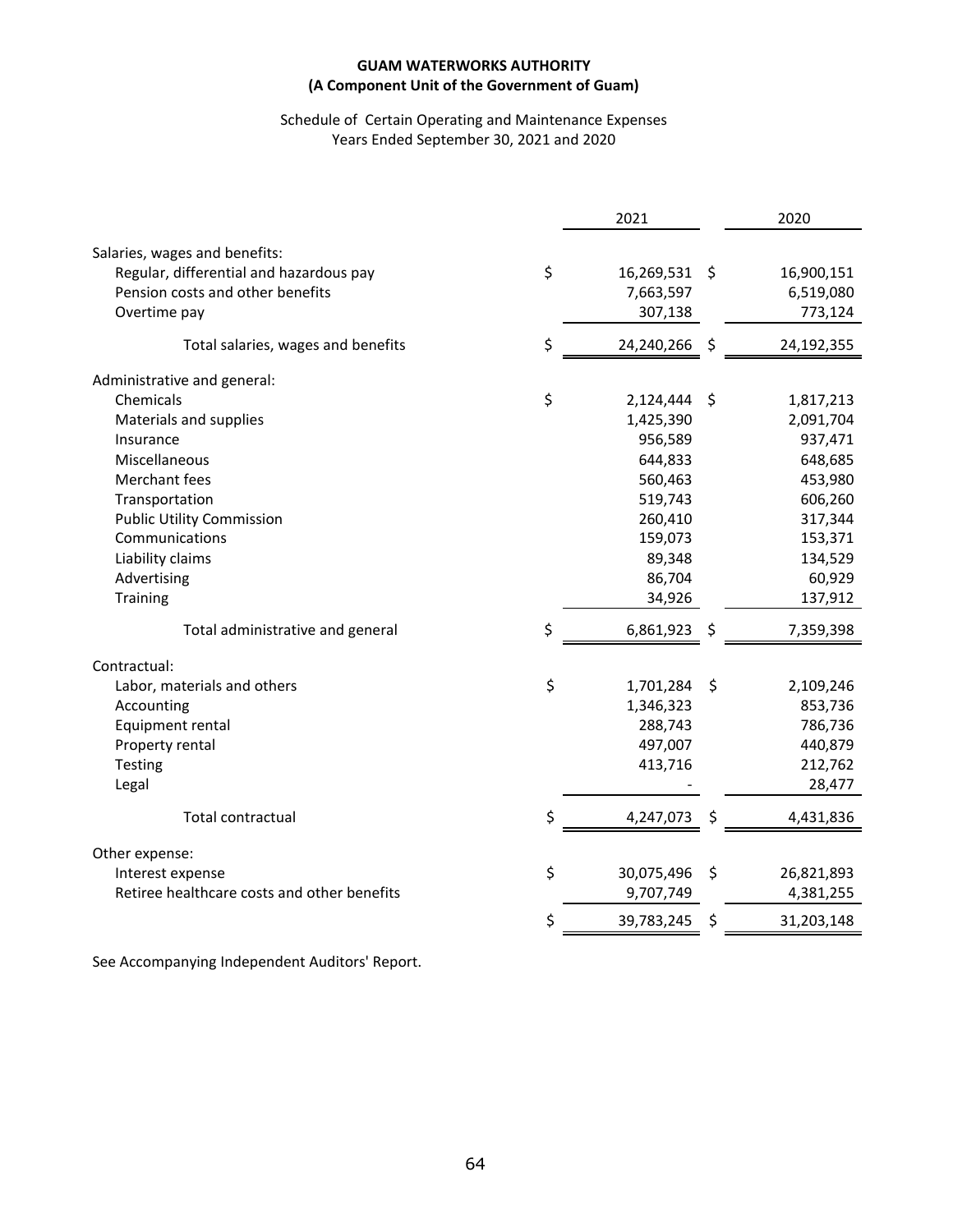### Schedule of Construction Work in Progress Year Ended September 30, 2021

| Project Title                                | Type             | Beginning<br>Balance<br>FY2020 |            | <b>Additions</b><br>and<br>Transfers | Closed out<br>during<br>FY2021 | Ending<br>Balance<br>FY2021 |
|----------------------------------------------|------------------|--------------------------------|------------|--------------------------------------|--------------------------------|-----------------------------|
| Asan Springs Rehabilitation                  | Water            | \$                             | 765,087 \$ | $51,335$ \$                          | $(1,001)$ \$                   | 815,421                     |
| Deepwell New Wells Site Development          |                  |                                |            |                                      |                                |                             |
| and Rehabilitation                           | Water            | 1,804,504                      |            | 42,575                               |                                | 1,847,079                   |
| <b>Equipment Purchases</b>                   | Water/Wastewater |                                |            | 828,364                              | (828, 364)                     |                             |
| <b>Facilities Improvement</b>                | Water/Wastewater | 577,939                        |            | 223,459                              | (111, 729)                     | 689,669                     |
| Fire Hydrant Replacements                    | Water            | 253,265                        |            | 917,111                              | (646, 892)                     | 523,484                     |
| <b>Hydraulic Modeling</b>                    | Water/Wastewater | 620,143                        |            | 21,390                               |                                | 641,533                     |
| I&I SSES for Central/Northern/Southern       |                  |                                |            |                                      |                                |                             |
| Sewer Systems                                | Wastewater       | 3,261,331                      |            | 198,711                              | (483, 997)                     | 2,976,045                   |
| <b>Information Technology</b>                | Water/Wastewater | 1,853,126                      |            | 2,636,948                            | (4,331,548)                    | 158,526                     |
| Island Wide Real Property Survey & Mapping   | Water/Wastewater | 779,387                        |            |                                      |                                | 779,387                     |
| Island Wide Water Reservoirs                 | Water            | 40,978,748                     |            | 16,259,068                           | (32, 190, 984)                 | 25,046,832                  |
| Meters and related                           | Water            | 681,346                        |            | 2,349,286                            | (2, 173, 786)                  | 856,846                     |
| Pressure Zone Realignment                    | Water            | 222,159                        |            | 2,619,386                            |                                | 2,841,545                   |
| Program Management Office                    | Water/Wastewater | 5,133,100                      |            | 409,343                              | (2,034,689)                    | 3,507,754                   |
| Pumps, Motors, Cables and related            | Water/Wastewater |                                |            |                                      |                                |                             |
| Replacements                                 |                  |                                |            | 575,874                              | (547, 100)                     | 28,774                      |
| Route 1 Sanitary Sewer Rehabilitation and    |                  |                                |            |                                      |                                |                             |
| Replacement (Asan-Adelup-Hagatna)            | Wastewater       | 5,093,247                      |            | 7,574,303                            | (8,009,578)                    | 4,657,972                   |
| Route 2 Agat War in the Pacific National     |                  |                                |            |                                      |                                |                             |
| Park Sewerline Rehab & Replacement           | Wastewater       |                                |            | 970,819                              | (970, 819)                     |                             |
| Route 4 Relief Sewer Line Rehabilitation     |                  |                                |            |                                      |                                |                             |
| Replacement                                  | Wastewater       | 10,348,604                     |            | 80,353                               | (10, 428, 957)                 |                             |
| SCADA System for Water and Wastewater        | Water/Wastewater | 7,061,252                      |            | 632,514                              | (6,350,677)                    | 1,343,089                   |
| Sewer Pump Station Improvements              | Wastewater       | 3,128,695                      |            | 880,652                              | (2,494,783)                    | 1,514,564                   |
| Tamuning Hot Spots Sewer Line Rehabilitation |                  |                                |            |                                      |                                |                             |
| and Replacement                              | Wastewater       | 845,541                        |            | 743,625                              |                                | 1,589,166                   |
| Tumon Hot Spots Sewer Line Rehabilitation    | Wastewater       | 432,507                        |            | 67                                   |                                | 432,574                     |
| Ugum Water Treatment Plant Rehabilitation    | Water            |                                |            | 227,554                              |                                | 227,554                     |
| Upgrade to Secondary Treatment at NDWWTP     | Wastewater       | 56,118,431                     |            | 53,357,606                           | (7,081,645)                    | 102,394,392                 |
| <b>Wastewater Collection Systems</b>         | Wastewater       | 637,118                        |            | 120,711                              |                                | 757,829                     |
| Water and Wastewater Infrastructure          |                  |                                |            |                                      |                                |                             |
| <b>Improvements</b>                          | Water/Wastewater | 8,697,178                      |            | 3.188.246                            | (543, 437)                     | 11,341,987                  |
| Water BPS Improvements                       | Water            | 365,292                        |            | 2,780                                | (1,731)                        | 366,341                     |
| <b>Water Distribution Systems</b>            | Water            | 665,347                        |            | 1,725,008                            | (139, 588)                     | 2,250,767                   |
|                                              |                  | 150,323,347 \$<br>Ś            |            | 96,637,088 \$                        | $(79,371,305)$ \$              | 167,589,130                 |
|                                              |                  |                                |            |                                      |                                |                             |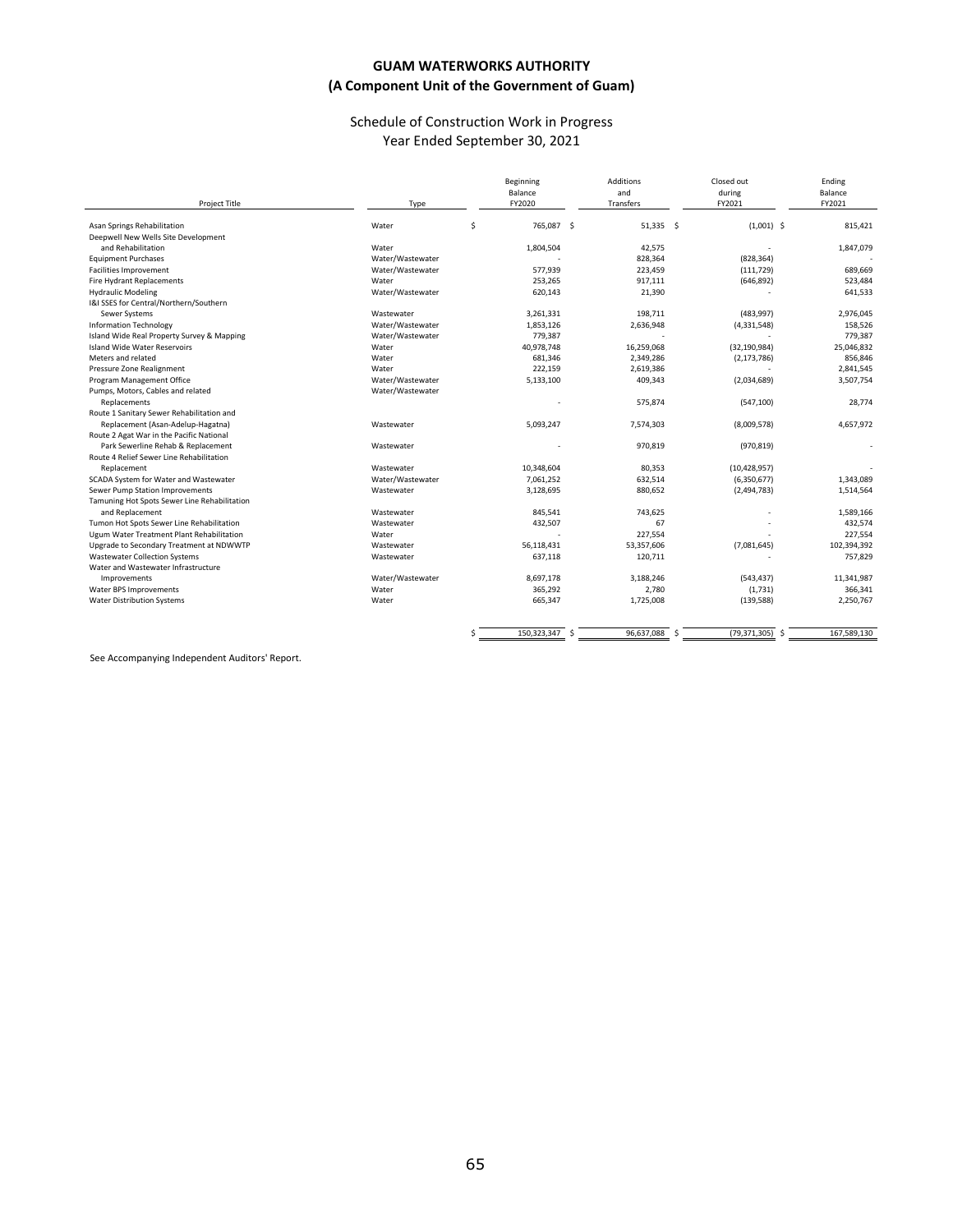# System Development Charge Fund Schedules of Net Position, Revenue, Expenses and Changes in Net Position September 30, 2021 and 2020

| <b>ASSETS</b>                                  |                    |         |            |
|------------------------------------------------|--------------------|---------|------------|
|                                                | 2021               |         | 2020       |
| Current assets:                                |                    |         |            |
| Restricted cash                                | \$<br>9,762,282 \$ |         | 9,777,402  |
| Receivables                                    | 398,916            |         | 287,614    |
|                                                | \$<br>10,161,198   | \$      | 10,065,016 |
| LIABILITIES AND NET POSITION                   |                    |         |            |
| Current liabilities:                           |                    |         |            |
| Due to GWA                                     | \$<br>563,671      |         | 91,195     |
|                                                |                    |         |            |
| Net position:<br>Restricted                    |                    | \$      |            |
|                                                | 9,597,527          |         | 9,973,821  |
|                                                | \$<br>10,161,198   | $\zeta$ | 10,065,016 |
|                                                |                    |         |            |
| REVENUES, EXPENSES AND CHANGES IN NET POSITION |                    |         |            |
| Revenues:                                      |                    |         |            |
| System development charge                      | \$<br>1,596,459 \$ |         | 756,338    |
| Other revenues                                 | 12,882             |         | 103,567    |
|                                                | 1,609,341          |         | 859,905    |
| Expenses:                                      |                    |         |            |
| Transfer out                                   | 1,985,635          |         | 495,542    |
| Change in net position                         | (376, 294)         |         | 364,363    |
| Net position at beginning of year              | 9,973,821          |         | 9,609,458  |
| Net position at end of year                    | \$<br>9,597,527    | \$      | 9,973,821  |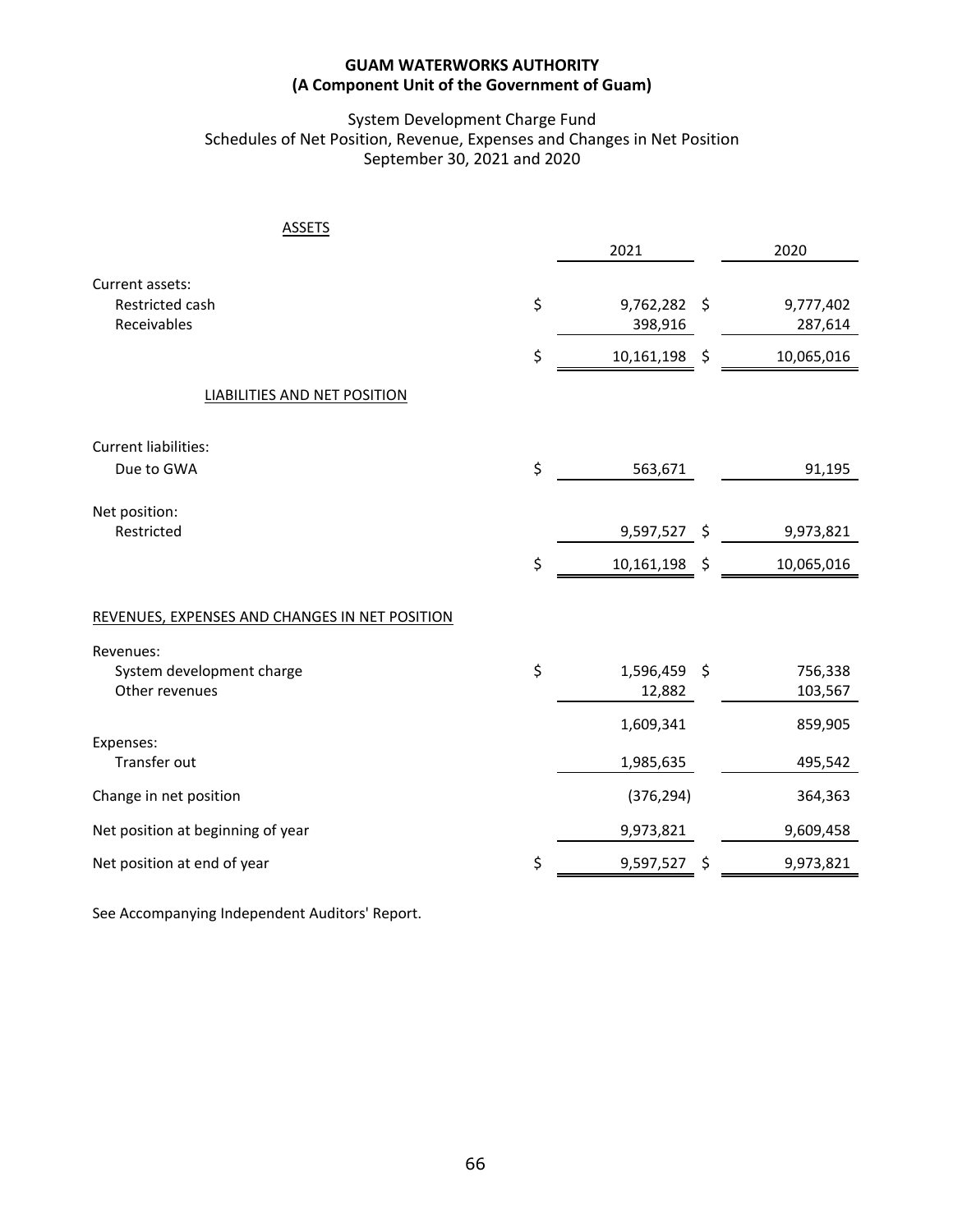# Schedule of Operating Revenues Years Ended September 30, 2021 and 2020

|                            | 2021                | 2020        |  |
|----------------------------|---------------------|-------------|--|
| Water                      | \$<br>64,925,612 \$ | 66,131,935  |  |
| Wastewater                 | 31,696,436          | 34,655,406  |  |
| Surcharges:<br>Legislative | 2,942,995           | 3,162,771   |  |
| System development charge  | 1,596,459           | 756,338     |  |
| Other                      | 502,315             | 588,593     |  |
| Bad debts expense          | (1,991,300)         | (2,033,768) |  |
| Total operating revenues   | \$<br>99,672,517 \$ | 103,261,275 |  |